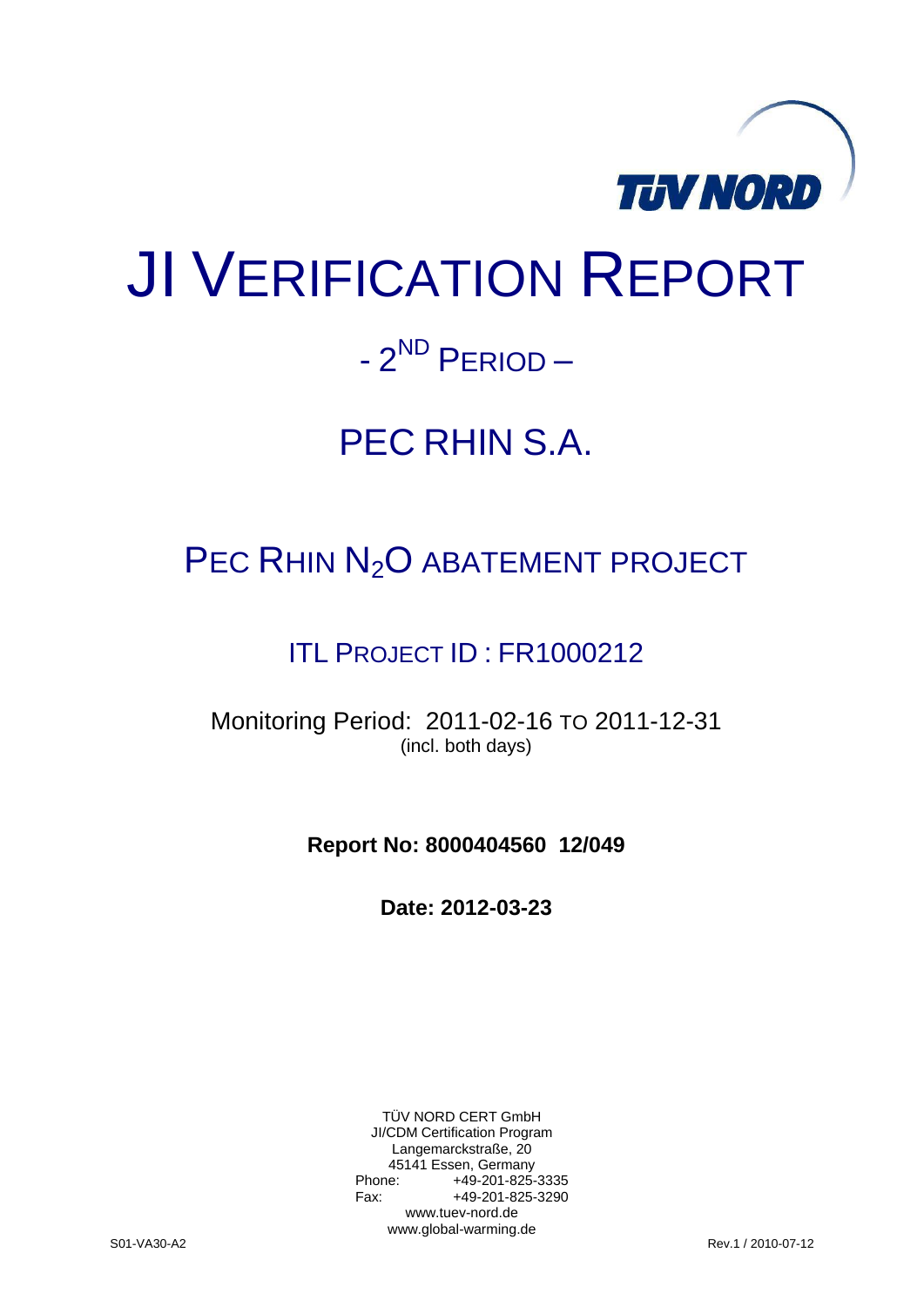P-No: 8000404560 - 12/049

| <b>Verification Report:</b>                                                                                                                                                                                                                                                                                                                                           | <b>Report No.</b>                                                                                                                                                                                                                                                                                                                                                                                                                                                                                                                                                                                                                                                                                                                                                                                                                                                                                                                                                                                                                                                                                                                                                                                                                                                                                                                                           | Rev. No. | Date of 1 <sup>st</sup> issue: | Date of this rev.               |
|-----------------------------------------------------------------------------------------------------------------------------------------------------------------------------------------------------------------------------------------------------------------------------------------------------------------------------------------------------------------------|-------------------------------------------------------------------------------------------------------------------------------------------------------------------------------------------------------------------------------------------------------------------------------------------------------------------------------------------------------------------------------------------------------------------------------------------------------------------------------------------------------------------------------------------------------------------------------------------------------------------------------------------------------------------------------------------------------------------------------------------------------------------------------------------------------------------------------------------------------------------------------------------------------------------------------------------------------------------------------------------------------------------------------------------------------------------------------------------------------------------------------------------------------------------------------------------------------------------------------------------------------------------------------------------------------------------------------------------------------------|----------|--------------------------------|---------------------------------|
|                                                                                                                                                                                                                                                                                                                                                                       | 8000404560 - 12/049                                                                                                                                                                                                                                                                                                                                                                                                                                                                                                                                                                                                                                                                                                                                                                                                                                                                                                                                                                                                                                                                                                                                                                                                                                                                                                                                         | $\Omega$ | 2012-03-23                     | 2012-03-23                      |
| Project:                                                                                                                                                                                                                                                                                                                                                              | Title:                                                                                                                                                                                                                                                                                                                                                                                                                                                                                                                                                                                                                                                                                                                                                                                                                                                                                                                                                                                                                                                                                                                                                                                                                                                                                                                                                      |          | <b>Registration date:</b>      | <b>UNFCCC-No.:</b>              |
|                                                                                                                                                                                                                                                                                                                                                                       | Pec Rhin N <sub>2</sub> O abatement project                                                                                                                                                                                                                                                                                                                                                                                                                                                                                                                                                                                                                                                                                                                                                                                                                                                                                                                                                                                                                                                                                                                                                                                                                                                                                                                 |          | 2010-12-30                     | FR1000212                       |
| <b>Project Participant(s):</b>                                                                                                                                                                                                                                                                                                                                        | Host party:                                                                                                                                                                                                                                                                                                                                                                                                                                                                                                                                                                                                                                                                                                                                                                                                                                                                                                                                                                                                                                                                                                                                                                                                                                                                                                                                                 |          | Other involved parties:        |                                 |
|                                                                                                                                                                                                                                                                                                                                                                       | France                                                                                                                                                                                                                                                                                                                                                                                                                                                                                                                                                                                                                                                                                                                                                                                                                                                                                                                                                                                                                                                                                                                                                                                                                                                                                                                                                      |          | Belgium                        |                                 |
| <b>Applied</b>                                                                                                                                                                                                                                                                                                                                                        | Title:                                                                                                                                                                                                                                                                                                                                                                                                                                                                                                                                                                                                                                                                                                                                                                                                                                                                                                                                                                                                                                                                                                                                                                                                                                                                                                                                                      |          | $No.$ :                        | Scope:                          |
| methodology/ies:                                                                                                                                                                                                                                                                                                                                                      | Project specific methodology: 'Catalytic reduction of<br>$N2O$ at nitric acid plants'                                                                                                                                                                                                                                                                                                                                                                                                                                                                                                                                                                                                                                                                                                                                                                                                                                                                                                                                                                                                                                                                                                                                                                                                                                                                       |          | N/A                            | 5                               |
| <b>Monitoring:</b>                                                                                                                                                                                                                                                                                                                                                    | <b>Monitoring period (MP):</b>                                                                                                                                                                                                                                                                                                                                                                                                                                                                                                                                                                                                                                                                                                                                                                                                                                                                                                                                                                                                                                                                                                                                                                                                                                                                                                                              |          | No. of days:                   | MP No.                          |
|                                                                                                                                                                                                                                                                                                                                                                       | 2011-02-16 to 2011-12-31- both days included                                                                                                                                                                                                                                                                                                                                                                                                                                                                                                                                                                                                                                                                                                                                                                                                                                                                                                                                                                                                                                                                                                                                                                                                                                                                                                                |          | 319                            | 2                               |
| <b>Monitoring report:</b>                                                                                                                                                                                                                                                                                                                                             | Title:                                                                                                                                                                                                                                                                                                                                                                                                                                                                                                                                                                                                                                                                                                                                                                                                                                                                                                                                                                                                                                                                                                                                                                                                                                                                                                                                                      |          | <b>Draft version:</b>          | <b>Final version:</b>           |
|                                                                                                                                                                                                                                                                                                                                                                       | Pec Rhin N <sub>2</sub> O abatement project                                                                                                                                                                                                                                                                                                                                                                                                                                                                                                                                                                                                                                                                                                                                                                                                                                                                                                                                                                                                                                                                                                                                                                                                                                                                                                                 |          | 2012-01-16                     | 2012-03-23                      |
| Verification team /                                                                                                                                                                                                                                                                                                                                                   | <b>Verification Team:</b>                                                                                                                                                                                                                                                                                                                                                                                                                                                                                                                                                                                                                                                                                                                                                                                                                                                                                                                                                                                                                                                                                                                                                                                                                                                                                                                                   |          | <b>Technical review:</b>       | Final approval:                 |
| <b>Technical Review and</b><br><b>Final Approval</b>                                                                                                                                                                                                                                                                                                                  | <b>Rainer Winter</b><br>Sabine Meyer<br>Dirk Speyer                                                                                                                                                                                                                                                                                                                                                                                                                                                                                                                                                                                                                                                                                                                                                                                                                                                                                                                                                                                                                                                                                                                                                                                                                                                                                                         |          | <b>Walter Ulrich</b>           | Eric Krupp                      |
| <b>Emission reductions:</b>                                                                                                                                                                                                                                                                                                                                           | Verified amount                                                                                                                                                                                                                                                                                                                                                                                                                                                                                                                                                                                                                                                                                                                                                                                                                                                                                                                                                                                                                                                                                                                                                                                                                                                                                                                                             |          | As per Draft MR:               | As per PDD:                     |
| [t CO <sub>2e</sub> ]                                                                                                                                                                                                                                                                                                                                                 | 110,972                                                                                                                                                                                                                                                                                                                                                                                                                                                                                                                                                                                                                                                                                                                                                                                                                                                                                                                                                                                                                                                                                                                                                                                                                                                                                                                                                     |          | 111,305                        | 138,047<br>(157,594 in<br>2011) |
|                                                                                                                                                                                                                                                                                                                                                                       | emissions. This verification covers the period from 2011-02-16 to 2011-12-31<br>(including both days).<br>In the course of the verification 3 Corrective Action Requests (CAR) and 1<br>Clarification Request (CL) were raised and successfully closed. Furthermore 1<br>FAR was raised regarding to the max. amount of claimable ERUs. The<br>verification is based on the draft monitoring report, revised monitoring report, and<br>the monitoring plan as set out in the registered PDD, the determination report,<br>emission reduction calculation spreadsheet and supporting documents made<br>available to the TÜV NORD JI/CDM CP by the project participant.<br>As a result of this verification, the verifier confirms that:<br>all operations of the project are implemented and installed as planned<br>and described in the project design document.<br>the monitoring plan is in accordance with the applied country specific<br>methodology: Méthode pour les Projets Domestiques: "Réduction<br>catalytique du N <sub>2</sub> O dans des usines d'acide nitrique".<br>the installed equipment essential for measuring parameters required for<br>٠<br>calculating emission reductions are calibrated appropriately.<br>the monitoring system is in place and functional. The project has<br>$\bullet$<br>generated GHG emission reductions. |          |                                |                                 |
| As the result of the $2^{nd}$ periodic verification, the verifier confirms that the GHG<br>emission reductions are calculated without material misstatements in a<br>conservative and appropriate manner. TUV NORD JI/CDM CP herewith confirms<br>that the project has achieved emission reductions in the above mentioned<br>reporting period as follows:<br>110,972 |                                                                                                                                                                                                                                                                                                                                                                                                                                                                                                                                                                                                                                                                                                                                                                                                                                                                                                                                                                                                                                                                                                                                                                                                                                                                                                                                                             |          |                                |                                 |
|                                                                                                                                                                                                                                                                                                                                                                       | Emission reductions:                                                                                                                                                                                                                                                                                                                                                                                                                                                                                                                                                                                                                                                                                                                                                                                                                                                                                                                                                                                                                                                                                                                                                                                                                                                                                                                                        |          | t $CO2e$                       |                                 |

**Document information:** *Filename: No. of pages:*

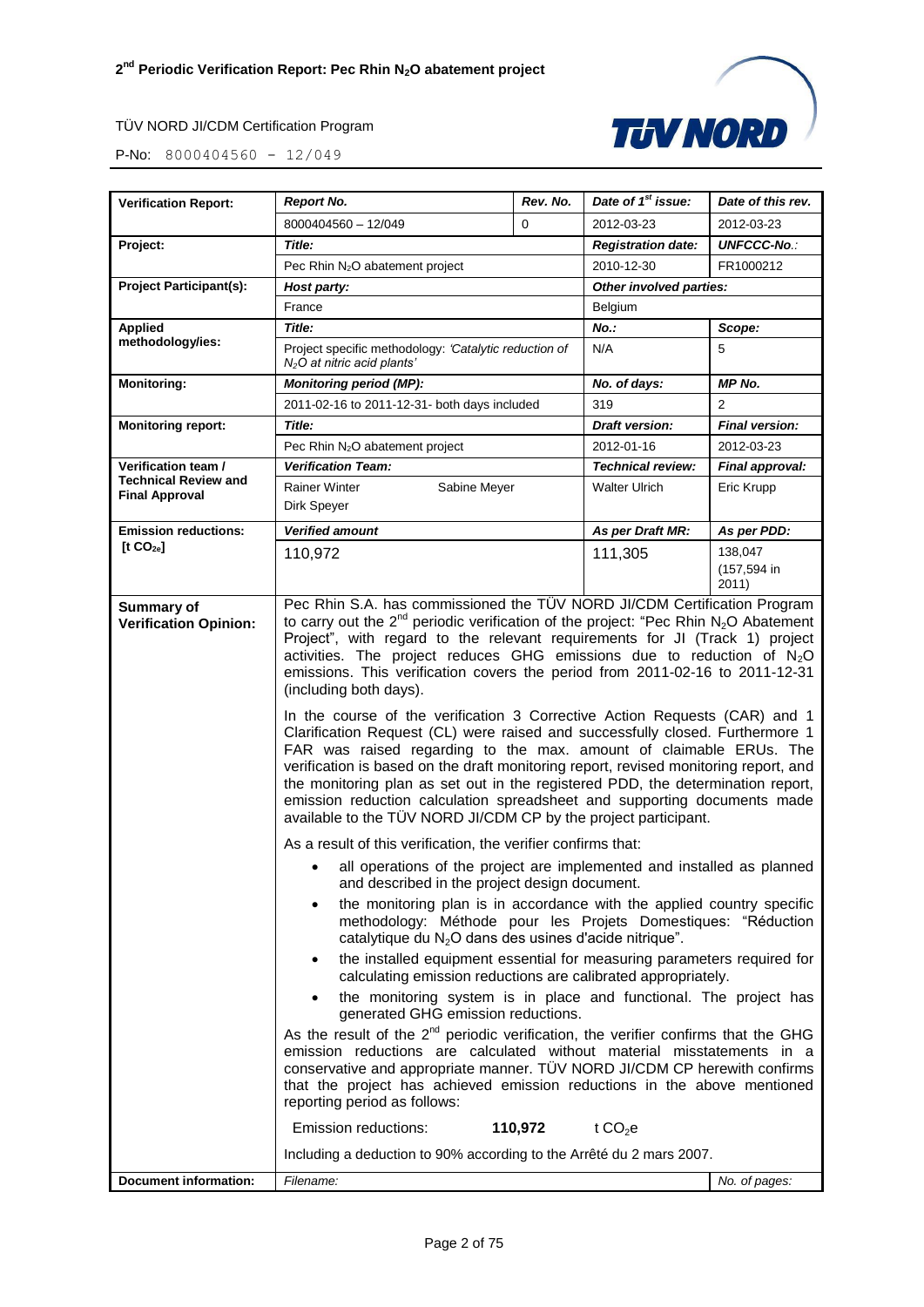P-No: 8000404560 - 12/049



2011-10-23FVR PecRhin 2011-10-23FVR PecRhin 2011-10-23FVR PecRhin 2012

#### **Abbreviations:**

| <b>AIE</b>         | <b>Accredited Independent Entity</b>                         |
|--------------------|--------------------------------------------------------------|
| <b>AMS</b>         | <b>Automated Measuring System</b>                            |
| <b>AST</b>         | <b>Annual Surveillance Test</b>                              |
| <b>CA</b>          | <b>Corrective Action / Clarification Action</b>              |
| <b>CAR</b>         | <b>Corrective Action Request</b>                             |
| <b>CDM</b>         | <b>Clean Development Mechanism</b>                           |
| <b>CL</b>          | <b>Clarification Request</b>                                 |
| CO <sub>2</sub>    | <b>Carbon dioxide</b>                                        |
| CO <sub>2</sub> eq | Carbon dioxide equivalent                                    |
| <b>DVM</b>         | <b>Determination and Verification Manual</b>                 |
| <b>DCS</b>         | <b>Data Collection System</b>                                |
| <b>ER</b>          | <b>Emission Reduction</b>                                    |
| <b>ERU</b>         | <b>Emission Reduction Units</b>                              |
| <b>FAR</b>         | <b>Forward Action Request</b>                                |
| <b>GHG</b>         | Greenhouse gas(es)                                           |
| HNO <sub>3</sub>   | <b>Nitric Acid</b>                                           |
| JI                 | <b>Joint Implementation</b>                                  |
| <b>MMD</b>         | <b>Measurement and Monitoring Devices</b>                    |
| ΜP                 | <b>Monitoring Plan</b>                                       |
| <b>MR</b>          | <b>Monitoring Report</b>                                     |
| $N_2$ O            | <b>Nitrous Oxide</b>                                         |
| <b>PCS</b>         | <b>Process Control System</b>                                |
| <b>PDD</b>         | <b>Project Design Document</b>                               |
| <b>PP</b>          | <b>Project Participant</b>                                   |
| QA/QC              | <b>Quality Assurance / Quality Control</b>                   |
| <b>UNFCCC</b>      | <b>United Nations Framework Convention on Climate Change</b> |
| <b>XLS</b>         | <b>Emission Reduction Calculation Spread Sheet</b>           |
|                    |                                                              |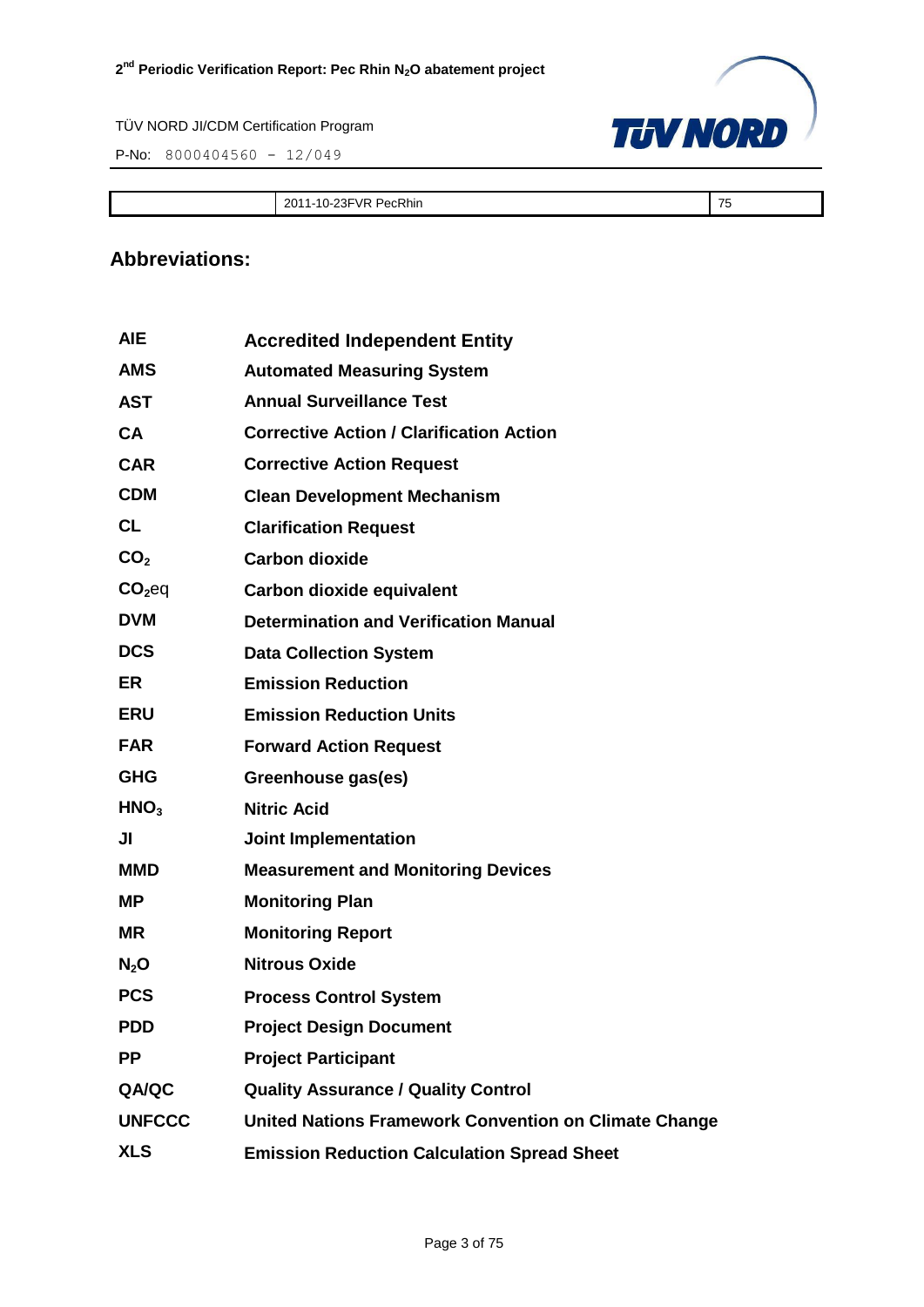P-No: 8000404560 - 12/049



#### 1. INTRODUCTION [............................................................................................6](#page-5-0) 1.1. [Objective](#page-5-1) 6 1.2. [Scope](#page-5-2) 6 2. [GHG PROJECT DESCRIPTION.....................................................................8](#page-7-0) 2.1. [Project Characteristics](#page-7-1) 8 2.2. [Project Verification History](#page-7-2) 8 2.3. [Involved Parties and Project Participants](#page-8-0) 9 2.4. [Project Location](#page-8-1) 9 2.5. [Technical Project Description](#page-8-2) 9 3. [METHODOLOGY AND VERIFICATION SEQUENCE..................................11](#page-10-0) 3.1. [Verification Steps](#page-10-1) 11 3.2. [Contract review](#page-10-2) 11 3.3. [Appointment of team members and technical reviewers](#page-11-0) 12 3.4. [Publication of the Monitoring Report](#page-12-0) 13 3.5. [Verification Planning](#page-12-1) 13 3.6. [Desk review](#page-14-0) 15 3.7. [On-site assessment](#page-15-0) and the contract of the contract of the contract of the contract of the contract of the contract of the contract of the contract of the contract of the contract of the contract of the contract of th 3.8. [Draft verification reporting](#page-16-0) 17 3.9. [Resolution of CARs, CLs and FARs](#page-16-1) 17 3.10. [Final reporting](#page-17-0) 18 3.11. [Technical review](#page-17-1) 18 3.12. [Final approval](#page-17-2) and the set of the set of the set of the set of the set of the set of the set of the set of the set of the set of the set of the set of the set of the set of the set of the set of the set of the set of 4. [VERIFICATION FINDINGS...........................................................................19](#page-18-0) 5. [SUMMARY OF VERIFICATION ASSESSMENTS........................................25](#page-24-0) 5.1. [Implementation of the project](#page-24-1) 25 5.2. [Project history](#page-24-2) 25 5.3. [Special events](#page-24-3) 25 5.4. [Compliance with the monitoring plan](#page-24-4) 25 5.5. [Monitoring parameters](#page-25-0) 26 5.6. [Monitoring report](#page-26-0) 27

*Table of Contents Page*

- 5.7. [ER Calculation](#page-27-0) 28 5.8. [Quality Management](#page-28-0) 29
- 5.9. [Overall Aspects of the Verification](#page-28-1) 29 5.10. [Hints for next periodic Verification](#page-28-2) 29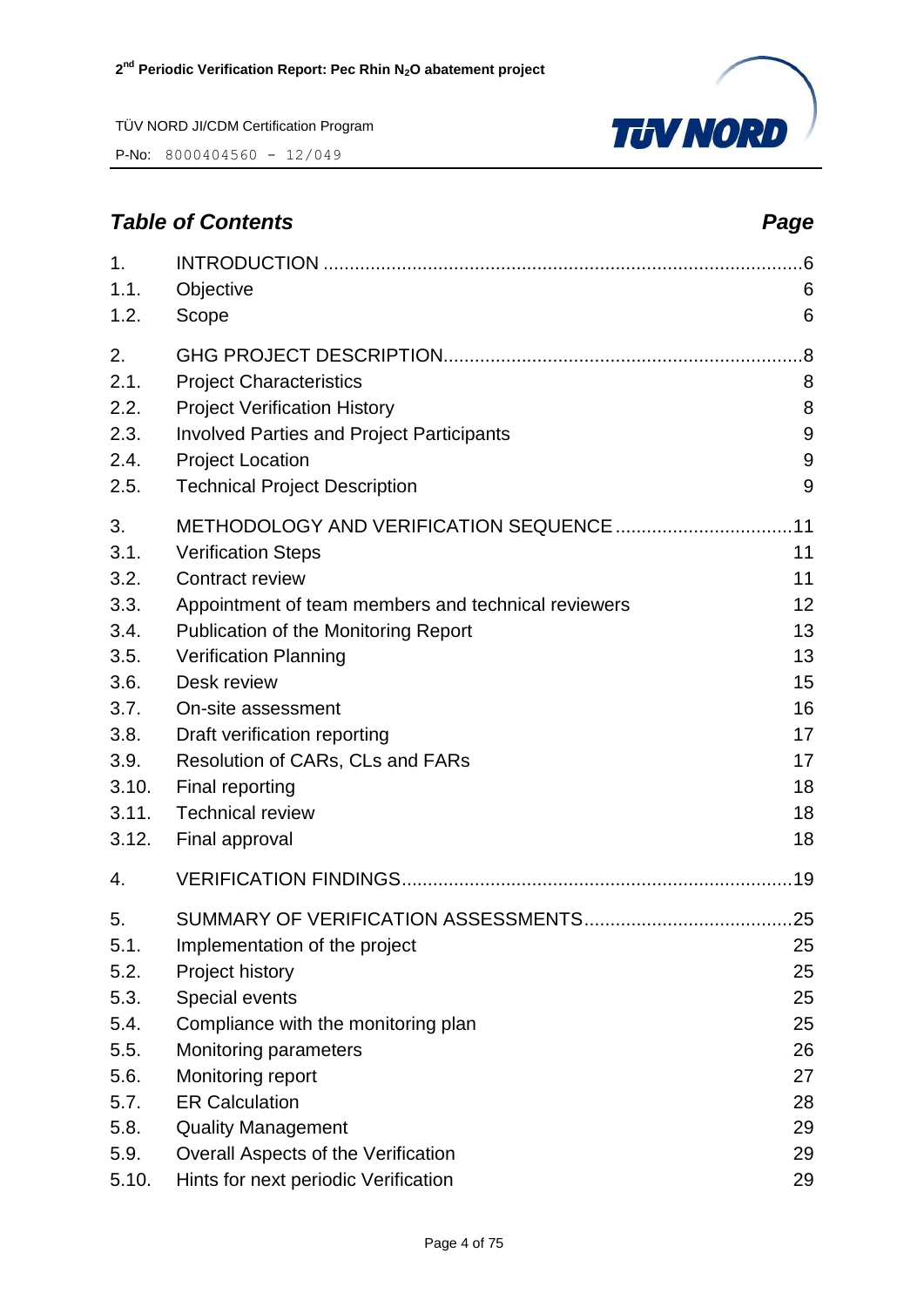

TÜV NORD JI/CDM Certification Program P-No: 8000404560 - 12/049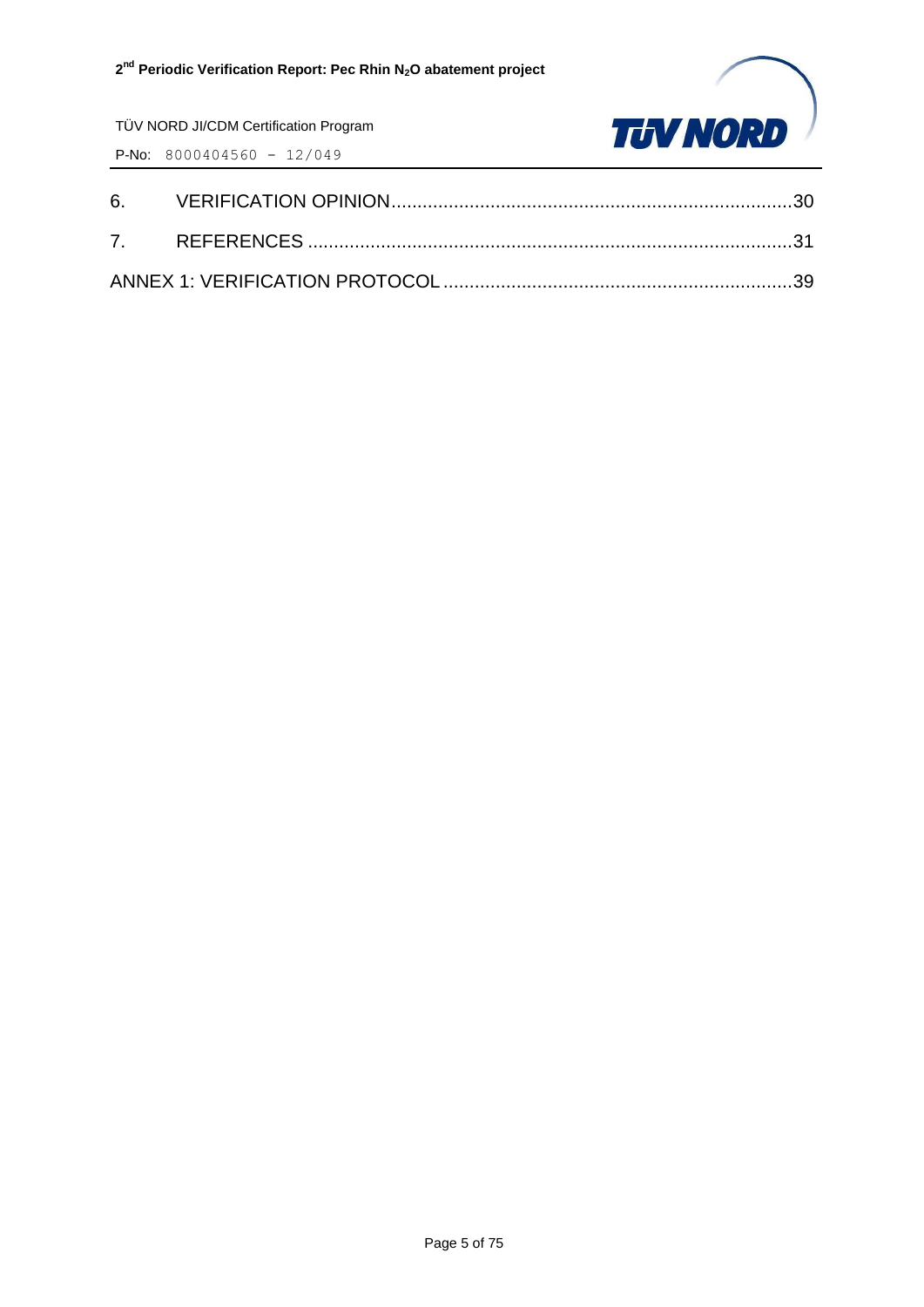P-No: 8000404560 - 12/049



#### <span id="page-5-0"></span>**1. INTRODUCTION**

PEC RHIN S.A. has commissioned the TÜV NORD JI/CDM Certification Program  $(CP)$  to carry out the  $2^{nd}$  periodic verification of the project

"Pec Rhin N2O abatement project"

with regard to the relevant requirements for JI (Track 1) project activities. The verifiers have reviewed the implementation of the monitoring plan (MP) in the registered JI project number FR1000212<sup>1</sup>.

GHG data for the monitoring period covering 2011-02-16 to 2011-12-31 was verified in detailed manner applying the set of requirements, audit practices and principles as required under the Determination and Verification Manual <sup>/DVM/</sup> of the UNFCCC.

This report summarizes the findings and conclusions of this  $2^{nd}$  periodic verification of the above mentioned UNFCCC registered project activity.

#### <span id="page-5-1"></span>*1.1. Objective*

The objective of the verification is the review and ex-post determination by an independent entity of the GHG emission reductions. It includes the verification of the:

- implementation and operation of the project activity as given in the PDD,
- compliance with applied approved monitoring plan,
- data given in the monitoring report by checking the monitoring records, the emissions reduction calculation and supporting evidence,
- accuracy of the monitoring equipment,
- quality of evidence,
- significance of reporting risks and risks of material misstatements.

#### <span id="page-5-2"></span>*1.2. Scope*

The verification of this registered project is based on the project design document  $\mu_{\text{PDD}}$ , the monitoring report  $\mu_{\text{IR}}$ , emission reduction calculation spreadsheet  $\mu_{\text{SND}}$ supporting documents made available to the verifier and information collected through performing interviews and during the on-site assessment. Furthermore publicly available information was considered as far as available and required.

The verification is carried out on the basis of the following requirements, applicable for this project activity:

- Article 6 of the Kyoto Protocol <sup>/KP/</sup>,
- guidelines for the implementation of Article 6 of the Kyoto Protocol as presented in the Marrakech Accords under decision 9/CMP.1<sup>/MA/</sup>, and subsequent decisions made by the JISC and COP/MOP,

 $\overline{a}$ <sup>1)</sup> <http://ji.unfccc.int/JIITLProject/DB/PK2RRNV3FP1DC3D5UK4CYF3XOSIGJR/details>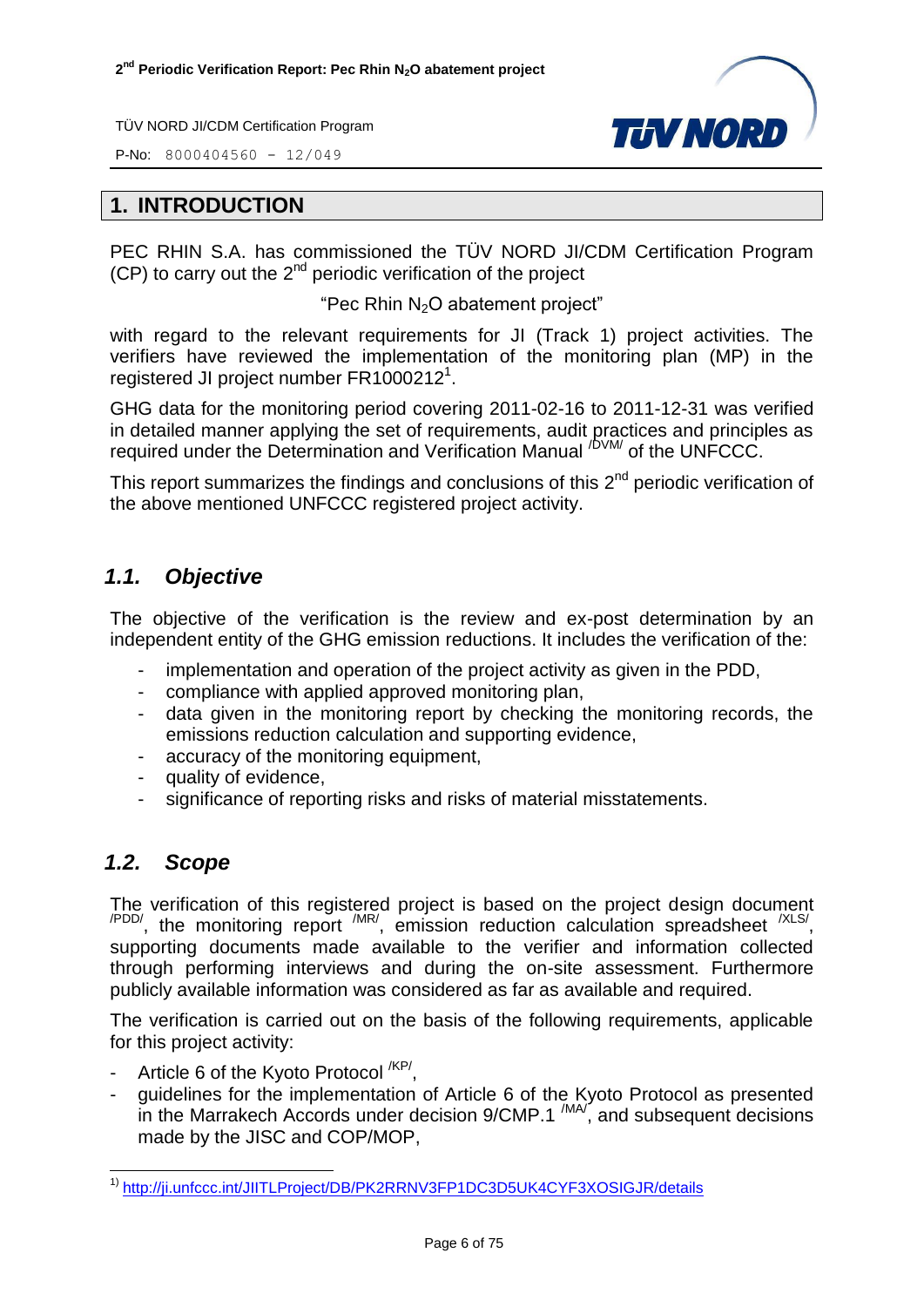

- other relevant rules, including the host country legislation,
- JI Validation and Verification Manual <sup>/DVM/</sup>,
- monitoring plan as given in the registered PDD<sup>/PDD/</sup>,
- Projet Domestique Methodology: "Catalytic reduction of N<sub>2</sub>O at nitric acid plants " Méthode pour les Projets Domestiques: "Réduction catalytique du  $N_2O$  dans des usines d'acide nitrique"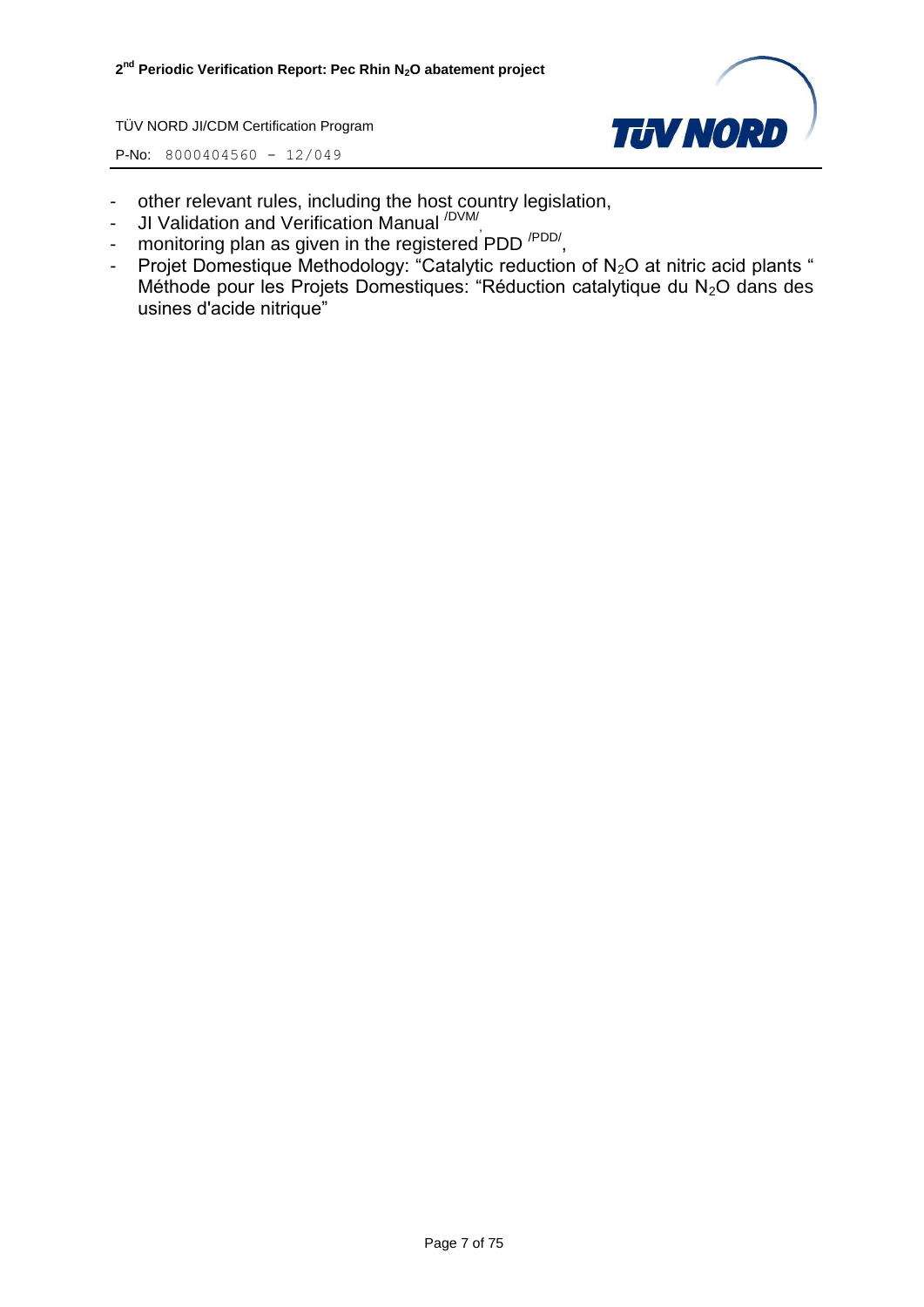**P-No:** 8000404560 - 12/049



#### <span id="page-7-0"></span>**2. GHG PROJECT DESCRIPTION**

#### <span id="page-7-1"></span>*2.1. Project Characteristics*

Essential data of the project is presented in the following Table 2-1.

| Item                       | Data                                                                                              |  |  |  |  |
|----------------------------|---------------------------------------------------------------------------------------------------|--|--|--|--|
| Project title              | Pec Rhin N <sub>2</sub> O abatement project                                                       |  |  |  |  |
| JI Track                   | Track 1<br><b>JPA</b><br>Track 2                                                                  |  |  |  |  |
| Project size               | <b>Small Scale</b><br>Large Scale                                                                 |  |  |  |  |
| JI Approach                | JI Specific Approach<br>Approved CDM Methodology<br>$\times$                                      |  |  |  |  |
|                            | Energy Industries (renewable-/non-renewable sources)<br>1                                         |  |  |  |  |
|                            | $\overline{2}$<br>Energy distribution                                                             |  |  |  |  |
|                            | 3<br>Energy demand                                                                                |  |  |  |  |
|                            | 4<br>Manufacturing industries                                                                     |  |  |  |  |
|                            | $\boxtimes$<br>Chemical industry<br>5                                                             |  |  |  |  |
|                            | Construction<br>6                                                                                 |  |  |  |  |
| <b>Project Scope</b>       | 7<br>Transport                                                                                    |  |  |  |  |
| (according to UNFCCC       | Mining/Mineral production<br>8                                                                    |  |  |  |  |
| sectoral scope numbers for | 9<br>Metal production                                                                             |  |  |  |  |
| CDM)                       | 10<br>Fugitive emissions from fuels (solid, oil and gas)                                          |  |  |  |  |
|                            | Fugitive emissions from production and<br>consumption<br>of<br>11<br>halocarbons and hexafluoride |  |  |  |  |
|                            | 12<br>Solvents use                                                                                |  |  |  |  |
|                            | Waste handling and disposal<br>13                                                                 |  |  |  |  |
|                            | Land-use, land-use change and forestry<br>14                                                      |  |  |  |  |
|                            | 15<br>Agriculture                                                                                 |  |  |  |  |
| Methodology:               | Projet Domestique Methodology: "Catalytic reduction of $N_2O$ at                                  |  |  |  |  |
|                            |                                                                                                   |  |  |  |  |
|                            | nitric acid plants"                                                                               |  |  |  |  |
| Technical Area(s):         | 5.1/Q: $N_2O$                                                                                     |  |  |  |  |
| ITL Project ID No.:        | FR1000212                                                                                         |  |  |  |  |
| Crediting period           | Renewable Crediting Period (7 y)                                                                  |  |  |  |  |
|                            | $\times$<br>Fixed Crediting Period (2 y, 4m)                                                      |  |  |  |  |

#### <span id="page-7-2"></span>*2.2. Project Verification History*

Essential events since the registration of the project are presented in the following Table 2-2.

| Table 2-2: Project verification history |  |  |
|-----------------------------------------|--|--|
|-----------------------------------------|--|--|

|   | ltem                              | Time               | <b>Status</b>                     |
|---|-----------------------------------|--------------------|-----------------------------------|
|   | Date of registration              | $2010 - 12 - 30^2$ | ٠                                 |
|   | Start of crediting period         | l 2010-09-01       | -                                 |
| ົ | 1 <sup>st</sup> Monitoring period |                    | 2010-09-01 to Verified and closed |

 2 Date of registration is the date of issuing date of the LoA by the DFP. This could be later than the start of the crediting period since the French rules allows retrocrediting (Start of the crediting period is at latest 2 months after submission of the registration documents to the French DFP which can be earlier than the issuing date of the LoA).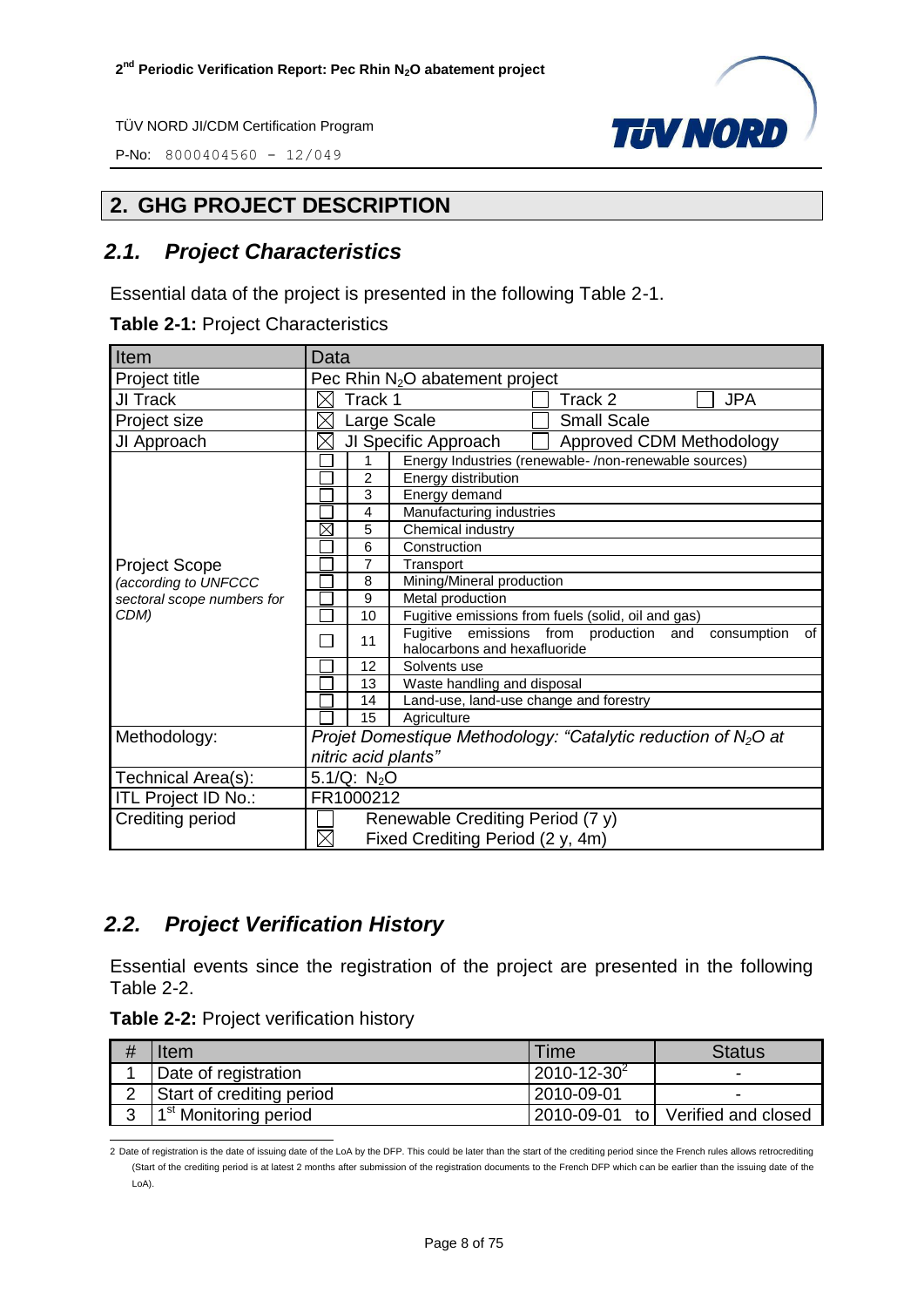

P-No: 8000404560 - 12/049

| # | Item                               | <b>Time</b>                 | <b>Status</b>                                   |
|---|------------------------------------|-----------------------------|-------------------------------------------------|
|   |                                    | l 2011-02-15                | Issued <sup>/ISSUE/</sup><br>$(2012 - 02 - 01)$ |
|   | 12 <sup>nd</sup> Monitoring period | 2011-02-16 to<br>2011-12-31 | Matter of this<br>verification                  |

#### <span id="page-8-0"></span>*2.3. Involved Parties and Project Participants*

The following parties to the Kyoto Protocol and project participants are involved in this project activity (Table 2-3).

**Table 2-3:** Project Parties and project participants

| Characteristic           | Party          | <b>Project Participant</b>                           |
|--------------------------|----------------|------------------------------------------------------|
| <b>Host party</b>        | France         | Pec Rhin S.A.<br>N.serve Environmental Services GmbH |
| Other Involved Party/ies | <b>Belgium</b> | Pec Rhin S.A.                                        |

#### <span id="page-8-1"></span>*2.4. Project Location*

The details of the project location are given in table 2-4:

**Table 2-4:** Project Location

| No.                      | <b>Project Location</b>                        |      |                    |
|--------------------------|------------------------------------------------|------|--------------------|
| Host Country:            | France                                         |      |                    |
| Region                   | North Eastern (Alsace), Département: Haut Rhin |      |                    |
| Project location address | Usine de Pec Rhin S.A.                         |      |                    |
|                          | Zone Industrielle Mulhouse Rhin                |      |                    |
|                          | 68490 Ottmarsheim                              |      |                    |
| <b>Plant coordinates</b> | Coordinates:                                   |      |                    |
|                          | Plant tail gas stack: Lat: 47°47'30.27"N       |      |                    |
|                          |                                                |      | Long: 7°31'20.90"E |
|                          | Ammonia burner:                                | Lat: | 47°47'30.49"N      |
|                          |                                                |      | Long: 7°31'19.91"E |

#### <span id="page-8-2"></span>*2.5. Technical Project Description*

The project activity aims to reduce levels of  $N_2O$  emissions from the production of nitric acid with a secondary  $N_2O$  abatement technology: the project involves the installation of a secondary  $N_2O$  reduction catalyst at the nitric acid production plant. The emission reductions are a result of the catalytic decomposition of nitrous oxide. Nitrous oxide which is formed as by-product of the nitric acid production will be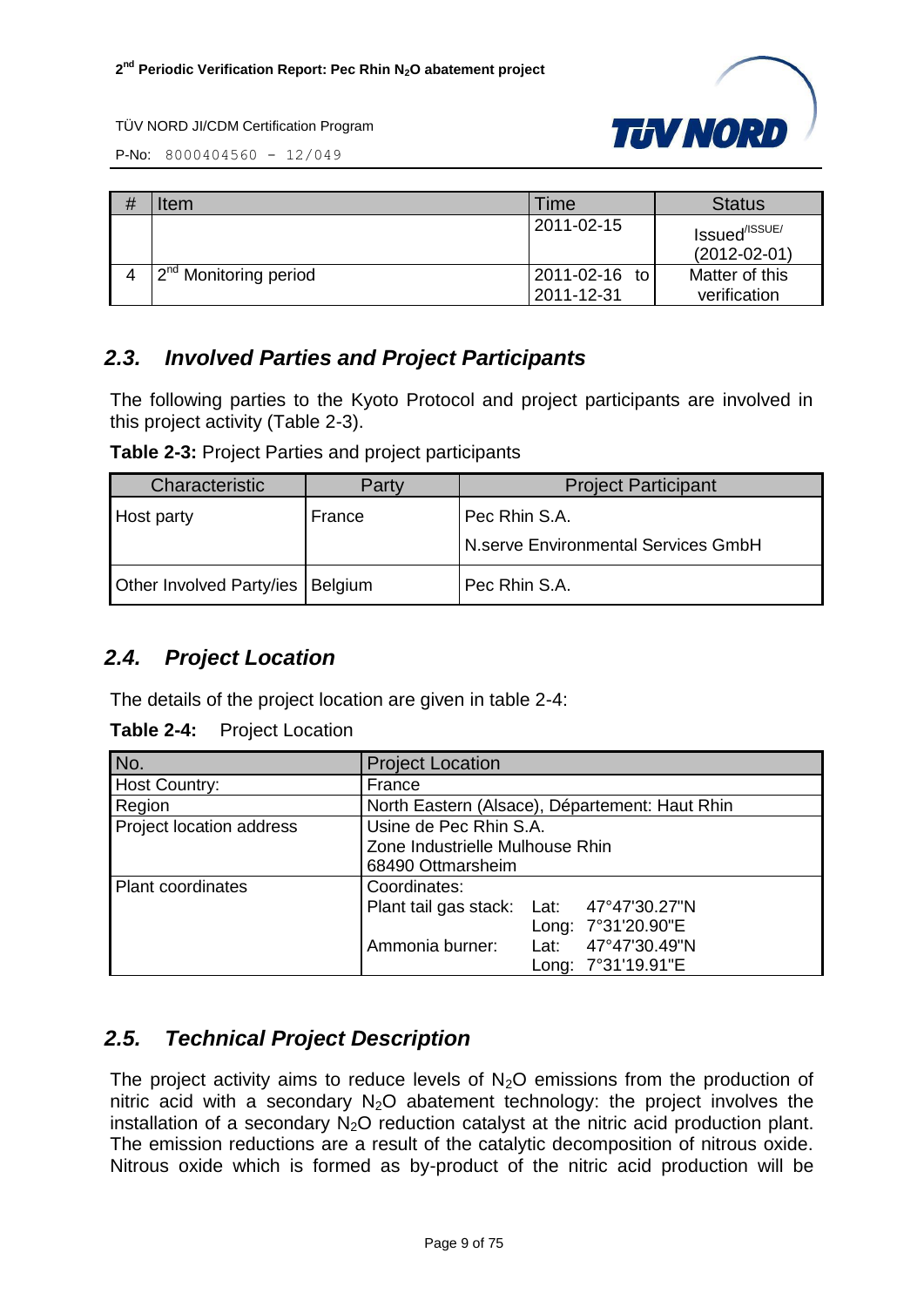P-No: 8000404560 - 12/049



removed by the catalyst installed below the standard precious metal gauze pack in the ammonia burner. The nitrous oxide would otherwise be emitted as part of the tail gas of the nitric acid plant to the atmosphere.

The key parameters for the project are given in table 2-5:

| <b>Table 2-5:</b> | Technical data of the plant |  |
|-------------------|-----------------------------|--|
|-------------------|-----------------------------|--|

| Parameter                                                                  | Unit                         | Value                                                               |
|----------------------------------------------------------------------------|------------------------------|---------------------------------------------------------------------|
| Number of burners (identical)                                              |                              | $\overline{2}$                                                      |
| Manufacturer                                                               | $\overline{\phantom{0}}$     | <b>OSCHATZ</b>                                                      |
| Diameter                                                                   | mm                           | 3960                                                                |
| Start of commercial production                                             |                              | 2005 (1970 first installation)                                      |
| Operating<br>conditions<br>as<br>per<br>specifications (trip point values) |                              |                                                                     |
| - Temperature (min/max):                                                   | $^{\circ}C$                  | 740 - 920                                                           |
| - Pressure (max):                                                          | Bar abs                      | 4.6                                                                 |
| - Ammonia to Air ratio (max)                                               | Vol.-%                       | >11.8                                                               |
| <b>Ammonia Oxidation Catalyst</b>                                          |                              |                                                                     |
| Manufacturer                                                               | $\frac{1}{2}$                | Johnson Matthey Plc                                                 |
| Type                                                                       | $\overline{a}$               | Eco-Cat-Pack                                                        |
| Composition:                                                               |                              | Pt/Rh/Pd                                                            |
| Absorber                                                                   |                              |                                                                     |
| Design capacity per day (100 %)                                            | t/d                          | 1,100                                                               |
| Design capacity per day (legal)                                            | t/d                          | 1,100                                                               |
| Annual production (design)                                                 | t/year                       | 393,800                                                             |
| Annual production (practice)                                               | t/year                       | 345,000                                                             |
| <b>Secondary Catalyst</b>                                                  |                              |                                                                     |
| Manufacturer                                                               | $\overline{\phantom{a}}$     | YARA, supplied by Johnson Matthey Plc                               |
| Type                                                                       | $\overline{\phantom{0}}$     | YARA abatement catalyst                                             |
| Composition:                                                               | $\overline{a}$               | Cobalt with $CeO2$ as support material                              |
| Design efficiency N <sub>2</sub> O reduction                               | $\frac{0}{0}$                | 85-95                                                               |
| N <sub>2</sub> O Analyzer (stack)                                          |                              |                                                                     |
| Manufacturer                                                               | $\blacksquare$               | <b>Thermo Scientific</b>                                            |
| Type                                                                       | $\overline{\phantom{0}}$     | Nicolet 6700                                                        |
| <b>Measurement Principle</b>                                               |                              | FT-IR                                                               |
| <b>Stack</b><br>volume<br>flow<br>rate<br>measurement                      |                              |                                                                     |
| Manufacturer                                                               | $\qquad \qquad \blacksquare$ | Endress+Hauser                                                      |
| Type                                                                       |                              | Deltatop measuring probe with<br>Deltabar difference pressure meter |
| <b>Measurement Principle</b>                                               |                              | Difference pressure (dynamic pressure)                              |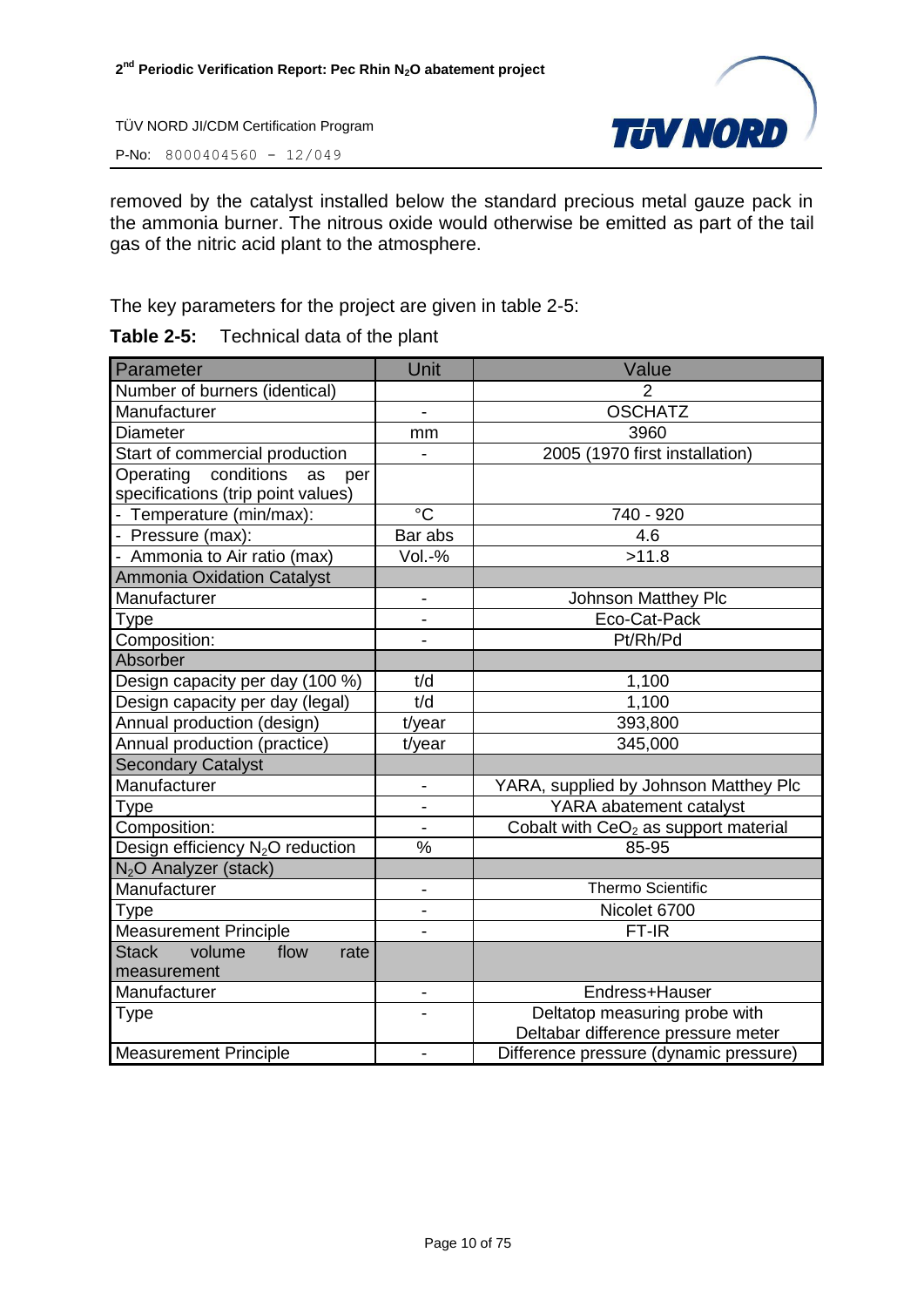P-No: 8000404560 - 12/049



#### <span id="page-10-0"></span>**3. METHODOLOGY AND VERIFICATION SEQUENCE**

#### <span id="page-10-1"></span>*3.1. Verification Steps*

The verification consisted of the following steps:

- Contract review
- Appointment of team members and technical reviewers
- Publication of the monitoring report
- A desk review of the Monitoring Report<sup>/MR/</sup> submitted by the client and additional supporting documents with the use of customised verification protocol<sup>/CPM/</sup> according to the Determination and Verification Manual <sup>/DVM/</sup>,
- Verification planning,
- On-Site assessment,
- Background investigation and follow-up interviews with personnel of the project developer and its contractors,
- Draft verification reporting
- Resolution of corrective actions (if any)
- Final verification reporting
- Technical review
- Final approval of the verification.

The sequence of the verification is given in the table 3.1 below:

#### **Table 3.1:** Verification sequence

| <b>Topic</b>               | <b>Time</b>          |
|----------------------------|----------------------|
| Assignment of verification | 2012-01-27           |
| On-site-visit              | from 2012-01-26 till |
|                            | 2012-01-27           |
| Draft reporting finalised  | 2012-03-01           |
| Final reporting finalised  | 2012-03-23           |
| Technical review finalised | 2012-03-23           |

#### <span id="page-10-2"></span>*3.2. Contract review*

To assure that

• the project falls within the scopes for which accreditation is held,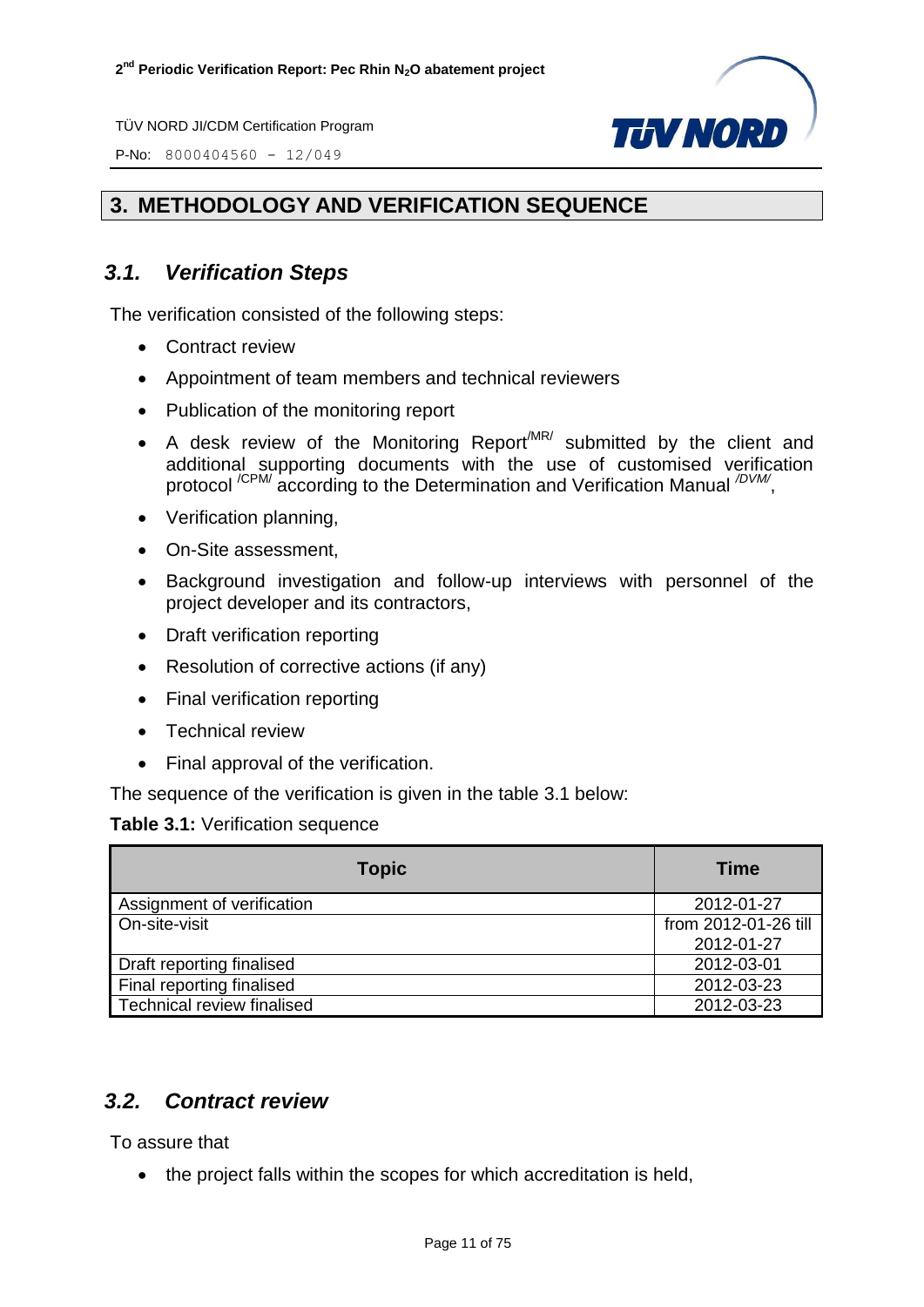

P-No: 8000404560 - 12/049

- the necessary competences to carry out the verification can be provided,
- Impartiality issues are clear and in line with the CDM accreditation requirements

a contract review was carried out before the contract was signed.

#### <span id="page-11-0"></span>*3.3. Appointment of team members and technical reviewers*

On the basis of a competence analysis and individual availabilities a verification team, consistent of one team leader and 2 additional team members, was appointed. Furthermore also the personnel for the technical review and the final approval were determined.

The list of involved personnel, the tasks assigned and the qualification status are summarized in the table 3-1 below.

|                                                        | <b>Name</b>          | <b>Company</b>               | Function $1$    | Qualification<br>Status <sup>2)</sup><br><b>Status</b> | సె<br>competence<br>Scheme | $\hat{+}$<br>competence<br><b>Technical</b> | 5<br>Verification<br>competence | <b>Host country</b><br>Competence | On-site visit |
|--------------------------------------------------------|----------------------|------------------------------|-----------------|--------------------------------------------------------|----------------------------|---------------------------------------------|---------------------------------|-----------------------------------|---------------|
| $\boxtimes$ Mr.<br>$\square$ Ms.                       | Rainer<br>Winter     | TÜV Nord Cert<br>GmbH        | $TL^{A)}$       | <b>SA</b>                                              | $\boxtimes$                | 5.1                                         | $\boxtimes$                     |                                   |               |
| Mr.<br>$\Box$<br>$\boxtimes$ Ms.                       | Sabine<br>Meyer      | <b>TÜV NORD</b><br>Cert GmbH | $TM^{A)}$       | LA                                                     | $\boxtimes$                |                                             | $\boxtimes$                     | ⊠                                 | $\boxtimes$   |
| $\overline{\text{M}}$ Mr.<br>$\overline{\text{M}}$ Ms. | Dirk Speyer          | <b>TÜV NORD</b><br>Cert GmbH | $TM^{A)}$       | A                                                      | $\boxtimes$                | 5.1                                         | $\boxtimes$                     |                                   | $\boxtimes$   |
| $\boxtimes$ Mr.<br>Ms.<br>$\Box$                       | <b>Ulrich Walter</b> | TÜV Nord Cert<br>GmbH        | TR <sup>B</sup> | LA                                                     | $\boxtimes$                | 5.1                                         | $\boxtimes$                     |                                   |               |
| $\boxtimes$ Mr.<br>$\Box$ Ms.                          | Eric Krupp           | TÜV Nord Cert<br>GmbH        | $FA^{B)}$       | <b>SA</b>                                              | $\boxtimes$                |                                             | $\boxtimes$                     |                                   |               |

**Table 3-3:** Involved Personnel

<sup>1)</sup> TL: Team Leader; TM: Team Member, TR: Technical review; OT: Observer-Team, OR: Observer-TR; FA: Final approval

2) GHG Auditor Status: A: Assessor; LA: Lead Assessor; SA: Senior Assessor; T: Trainee; TE: Technical Expert

3) GHG auditor status (at least Assessor)

4) As per S01-MU03 or S01-VA070-A2 (such as 1.1, 1.2, ...)

In case of verification projects

A) Team Member: GHG auditor (at least Assessor status), Technical Expert (incl. Host Country Expert or Verification Expert), not ETE

 $(B)$  No team member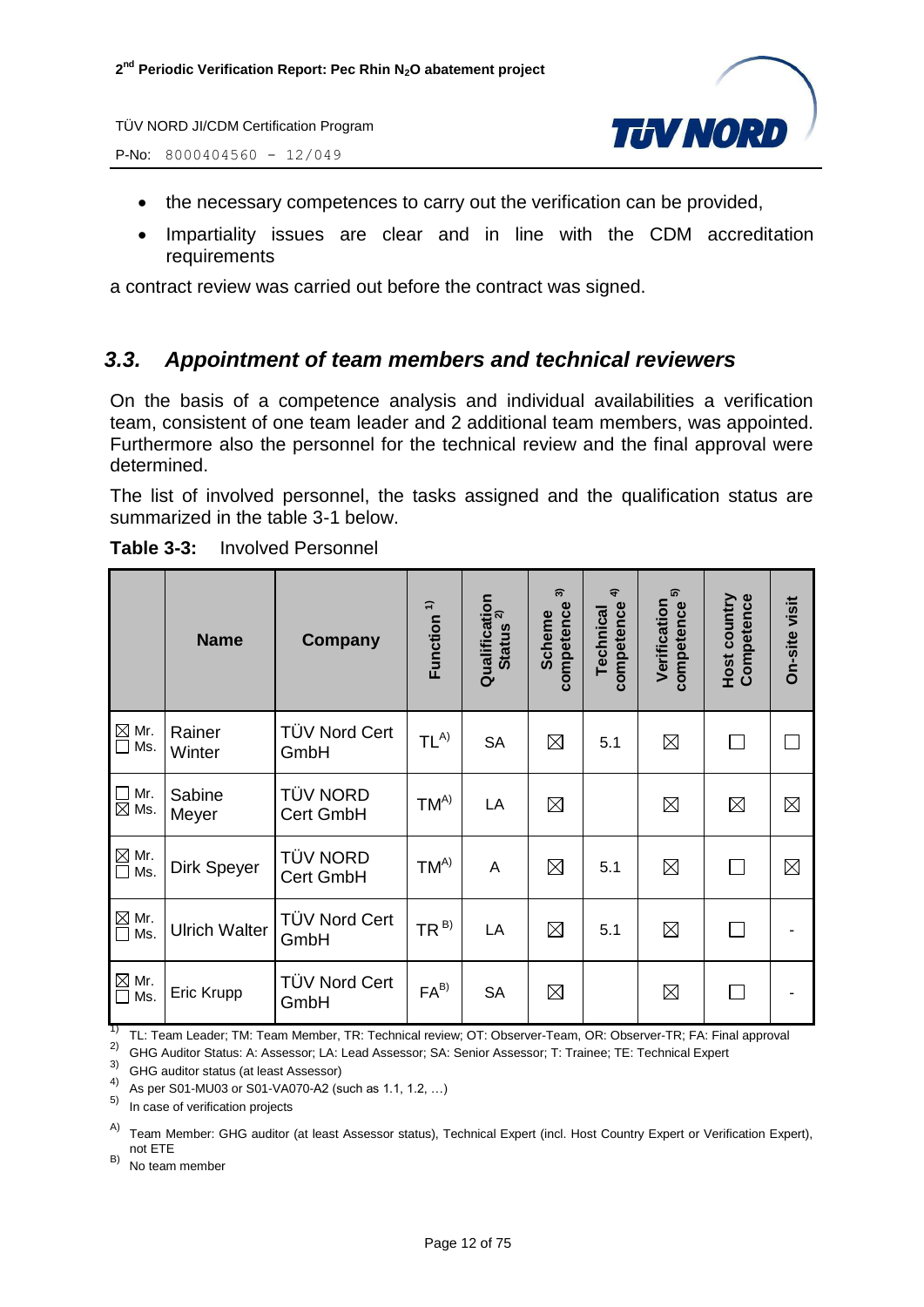P-No: 8000404560 - 12/049



#### <span id="page-12-0"></span>*3.4. Publication of the Monitoring Report*

In accordance with decision 9/CMP.1 (§ 36) the draft monitoring report, as received from the project participants, has been made publicly available on the TÜV NORD Website [www.global-warming.de](http://www.global-warming.de/) during a 30 days period from 2012-02-10 to 2012- 03-10<sup>3</sup>. Comments received are taken into account in the course of the verification, if applicable.

#### <span id="page-12-1"></span>*3.5. Verification Planning*

In order to ensure a complete, transparent and timely execution of the verification task the team leader has planned the complete sequence of events necessary to arrive at a substantiated final verification opinion.

Various tools have been established in order to ensure an effective verification planning.

Risk analysis and detailed audit testing planning

For the identification of potential reporting risks and the necessary detailed audit testing procedures for residual risk areas table A-1 is used. The structure and content of this table is given in table 3-2 below.

*Table A-1: GHG calculation procedures and management control testing / Detailed audit* 

| Table 3-5: | Table A-1; Identification of verification risk areas |
|------------|------------------------------------------------------|
|------------|------------------------------------------------------|

| testing of residual risk areas and random testing                                                                                               |                                                                                                                                                                                                                                         |                                                                                                                                                                                 |                                                                                                                                                                                                                              |                                                                                                                                           |  |
|-------------------------------------------------------------------------------------------------------------------------------------------------|-----------------------------------------------------------------------------------------------------------------------------------------------------------------------------------------------------------------------------------------|---------------------------------------------------------------------------------------------------------------------------------------------------------------------------------|------------------------------------------------------------------------------------------------------------------------------------------------------------------------------------------------------------------------------|-------------------------------------------------------------------------------------------------------------------------------------------|--|
| <b>Identification</b><br>of potential<br>reporting risk                                                                                         | Identification,<br>assessment and<br>testing of<br>management<br>controls                                                                                                                                                               | Areas of<br>residual<br>risks                                                                                                                                                   | <b>Additional</b><br>verification testing<br>performed                                                                                                                                                                       | <b>Conclusions and</b><br><b>Areas Requiring</b><br>Improvement<br>(including<br><b>Forward Action</b><br><b>Requests</b> )               |  |
| The following<br>potential risks<br>were identified<br>and divided and<br>structured<br>according to<br>the possible<br>areas of<br>occurrence. | The potential risks<br>of raw data<br>generation have<br>been identified in<br>the course of the<br>monitoring system<br><i>implementation.</i><br>The following<br>measures were<br>taken in order to<br>minimize the<br>corresponding | Despite the<br>measures<br>implemented<br>in order to<br>reduce the<br>occurrence<br>probability the<br>following<br>residual risks<br>remain and<br>have to be<br>addressed in | The additional<br>verification testing<br>performed is<br>described. Testing<br>may include:<br>- Sample cross<br>checking of<br>manual transfers of<br>data<br>- Recalculation<br>- Spreadsheet 'walk<br>throughs' to check | Having investigated<br>the residual risks,<br>the conclusions<br>should be noted<br>here. Errors and<br>uncertainties are<br>highlighted. |  |

3 http://www.global-warming.de/e/2034/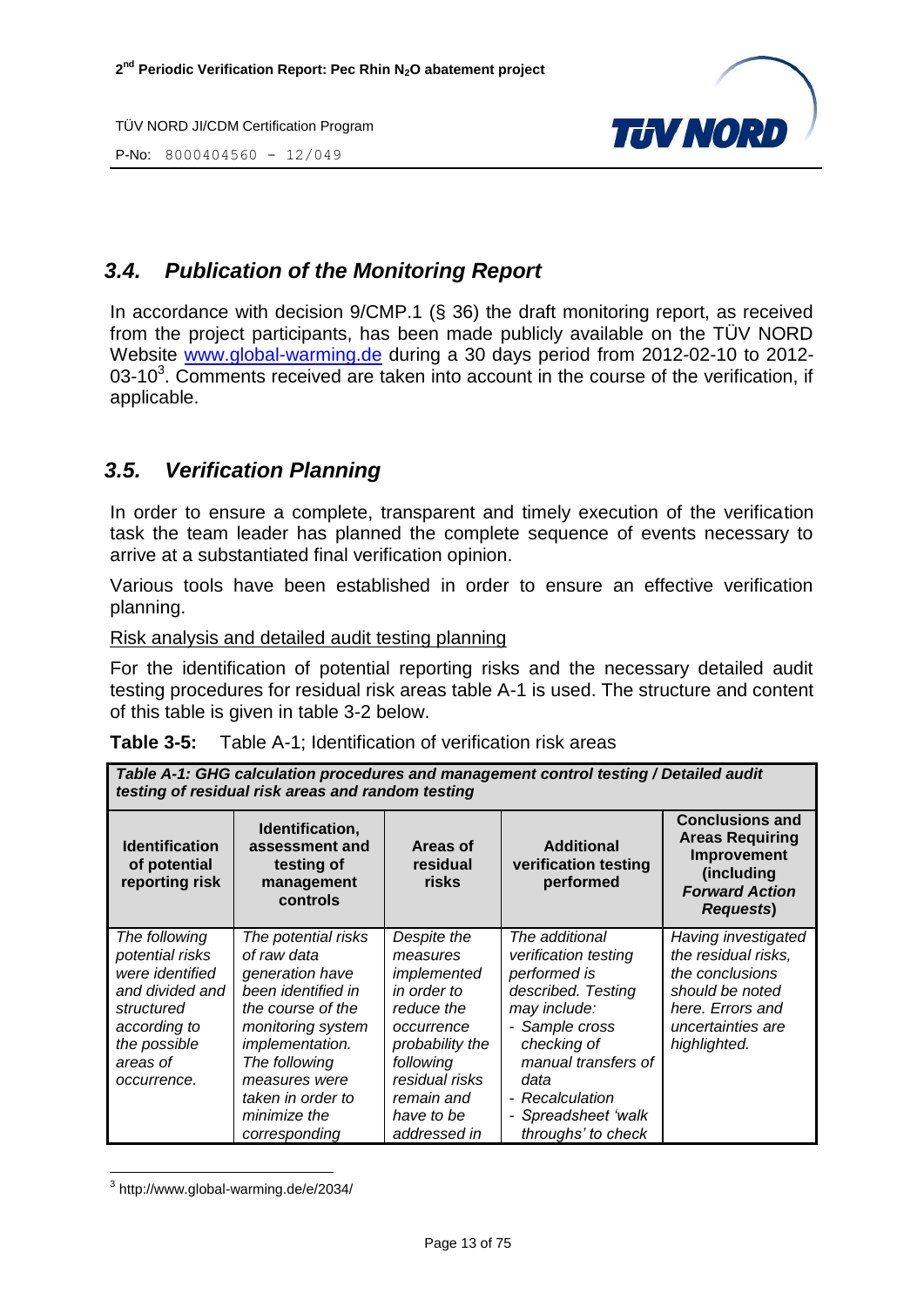

P-No: 8000404560 - 12/049

| Table A-1: GHG calculation procedures and management control testing / Detailed audit<br>testing of residual risk areas and random testing |                                                                           |                                         |                                                                                                                                                                                                                                                                                                                           |                                                                                                                            |
|--------------------------------------------------------------------------------------------------------------------------------------------|---------------------------------------------------------------------------|-----------------------------------------|---------------------------------------------------------------------------------------------------------------------------------------------------------------------------------------------------------------------------------------------------------------------------------------------------------------------------|----------------------------------------------------------------------------------------------------------------------------|
| <b>Identification</b><br>of potential<br>reporting risk                                                                                    | Identification,<br>assessment and<br>testing of<br>management<br>controls | Areas of<br>residual<br>risks           | <b>Additional</b><br>verification testing<br>performed                                                                                                                                                                                                                                                                    | <b>Conclusions and</b><br><b>Areas Requiring</b><br>Improvement<br>(including<br><b>Forward Action</b><br><b>Requests)</b> |
|                                                                                                                                            | risks.<br>The following<br>measures are<br><i>implemented:</i>            | the course of<br>every<br>verification. | links and equations<br>Inspection of<br>$\blacksquare$<br>calibration and<br>maintenance<br>records for key<br>equipment<br>Check sampling<br>$\overline{\phantom{a}}$<br>analysis results<br><b>Discussions with</b><br>process engineers<br>who have detailed<br>knowledge of<br>process<br>uncertainty/error<br>bands. |                                                                                                                            |

The completed table A-1 is enclosed in the annex 1 (table A-1) to this report.

#### Project specific periodic verification checklist

In order to ensure transparency and consideration of all relevant assessment criteria, a project specific verification protocol has been developed. The protocol shows, in a transparent manner, criteria and requirements, means and results of the verification. The verification protocol serves the following purposes:

- It organises, details and clarifies the requirements a JI project is expected to meet for verification
- It ensures a transparent verification process where the verifying AIE documents how a particular requirement has been proved and the result of the verification.

The basic structure of this project specific verification protocol for the periodic verification is described in table 3-3.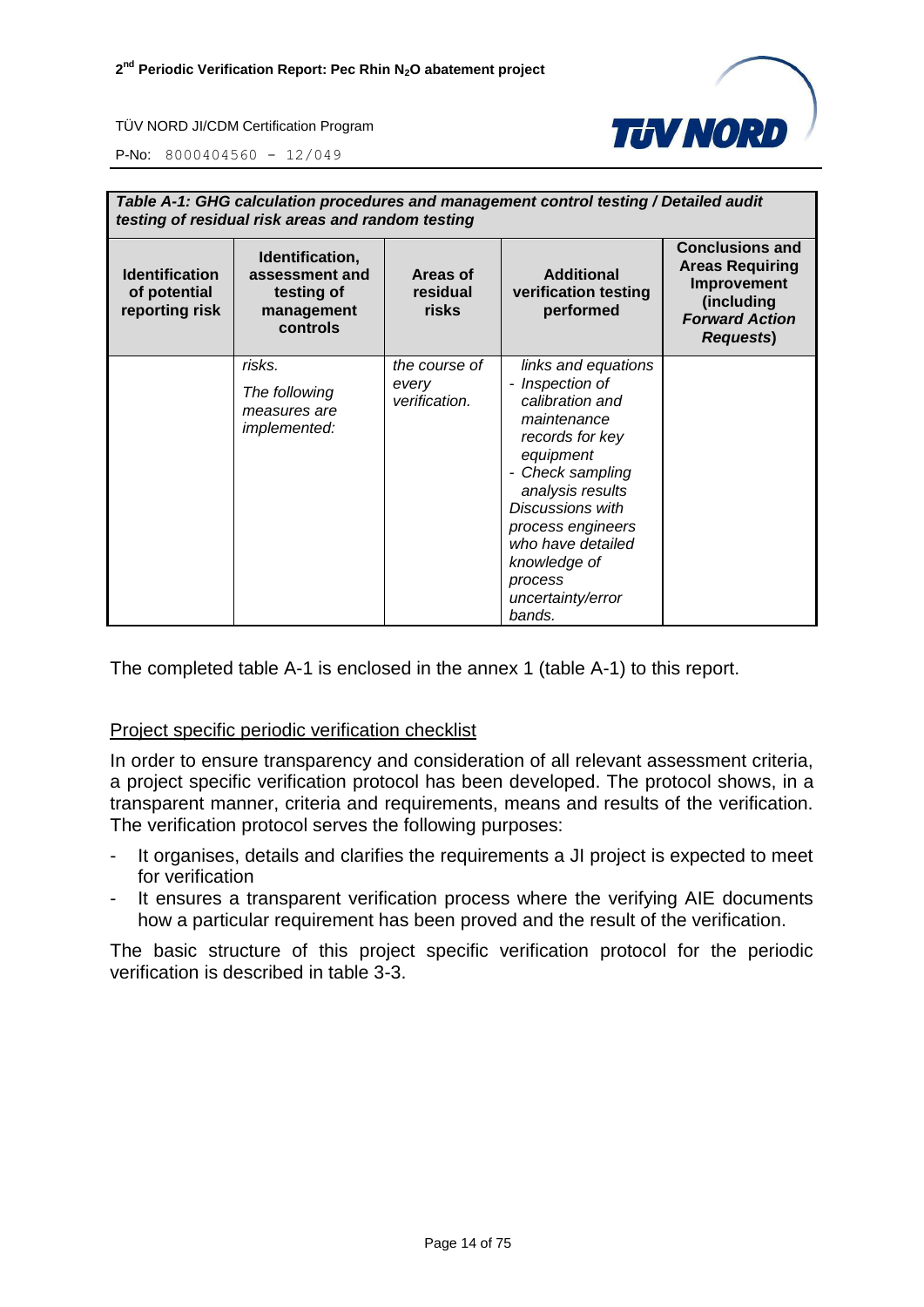P-No: 8000404560 - 12/049



| <b>Table A-2: Periodic verification checklist</b> |                                                                                                                                                                                                                                                                                                                                                                                                                      |                                                                                                                                                                                                                             |                                                                                                            |                                                                                                                                                                                                                                                                                                                 |                                                                                                                                                                                                                                                                                 |                                                                           |
|---------------------------------------------------|----------------------------------------------------------------------------------------------------------------------------------------------------------------------------------------------------------------------------------------------------------------------------------------------------------------------------------------------------------------------------------------------------------------------|-----------------------------------------------------------------------------------------------------------------------------------------------------------------------------------------------------------------------------|------------------------------------------------------------------------------------------------------------|-----------------------------------------------------------------------------------------------------------------------------------------------------------------------------------------------------------------------------------------------------------------------------------------------------------------|---------------------------------------------------------------------------------------------------------------------------------------------------------------------------------------------------------------------------------------------------------------------------------|---------------------------------------------------------------------------|
| No.                                               | $DVM^4$<br>paragraph /<br><b>Checklist</b><br><b>Item</b><br>(incl. guidance<br>for the determi-<br>nation team)                                                                                                                                                                                                                                                                                                     | <b>Initial</b><br><b>Finding</b><br>(Means and<br>results of<br>assessment)                                                                                                                                                 | Ref.                                                                                                       | <b>Action</b><br>requested to<br>project<br>participant<br>(CAR, CL, FAR)                                                                                                                                                                                                                                       | <b>Review of</b><br>PP's<br>action                                                                                                                                                                                                                                              | Conclu-<br>sion                                                           |
| Number of<br>the<br>checklist<br>item             | The section<br>gives a<br>reference to<br>the relevant<br>paragraph of<br>the DVM.<br>The checklist<br><i>items</i> are<br>linked to the<br>various<br>requirements<br>the project<br>should meet.<br>The checklist<br>is organised<br>in various<br>sections.<br>Each section<br>is then fur-<br>ther subdivi-<br>ded as per<br>the require-<br>ments of the<br>topic and the<br>individual<br>project<br>activity. | The section<br>is used to<br>elaborate and<br>discuss the<br>checklist item<br>in detail. It<br>includes the<br>initial<br>assessment<br>of the<br>verification<br>team and<br>how the<br>assessment<br>was carried<br>out. | Gives<br>reference<br>to the in-<br>formation<br>source on<br>which the<br>assess-<br>ment is<br>based on. | Assessment<br>based on<br>evidence<br>provided if<br>the criterion<br>is not fulfilled<br>a CAR, CL or<br>FAR (details<br>of each<br>finding are<br>elaborated in<br>chapter 4) is<br>raised<br>otherwise no<br>action is<br>requested.<br>The assess-<br>ment refers<br>to the draft<br>verification<br>stage. | Assess-<br>ment<br>based on<br>the project<br>participant<br>action in<br>response<br>to the<br>raised<br>CAR, CL<br>or FAR<br>(details of<br>each<br>finding are<br>elaborated<br>in chapter<br>4). The<br>assess-<br>ment<br>refers to<br>the final<br>verification<br>stage. | Final<br>assessment<br>at the final<br>verification<br>stage is<br>given. |

#### **Table 3-5:** Structure of the project specific periodic verification checklist

The periodic verification checklist (verification protocol) is the backbone of the complete verification starting from the desk review until final assessment. Detailed assessments and findings are discussed within this checklist and not necessarily repeated in the main text of this report.

The completed verification protocol is enclosed in the annex (table A-2) to this report.

#### <span id="page-14-0"></span>*3.6. Desk review*

During the desk review all documents initially provided by the client and publicly available documents relevant for the verification were reviewed. The main documents are listed below:

 4 JISC 19 Annex 4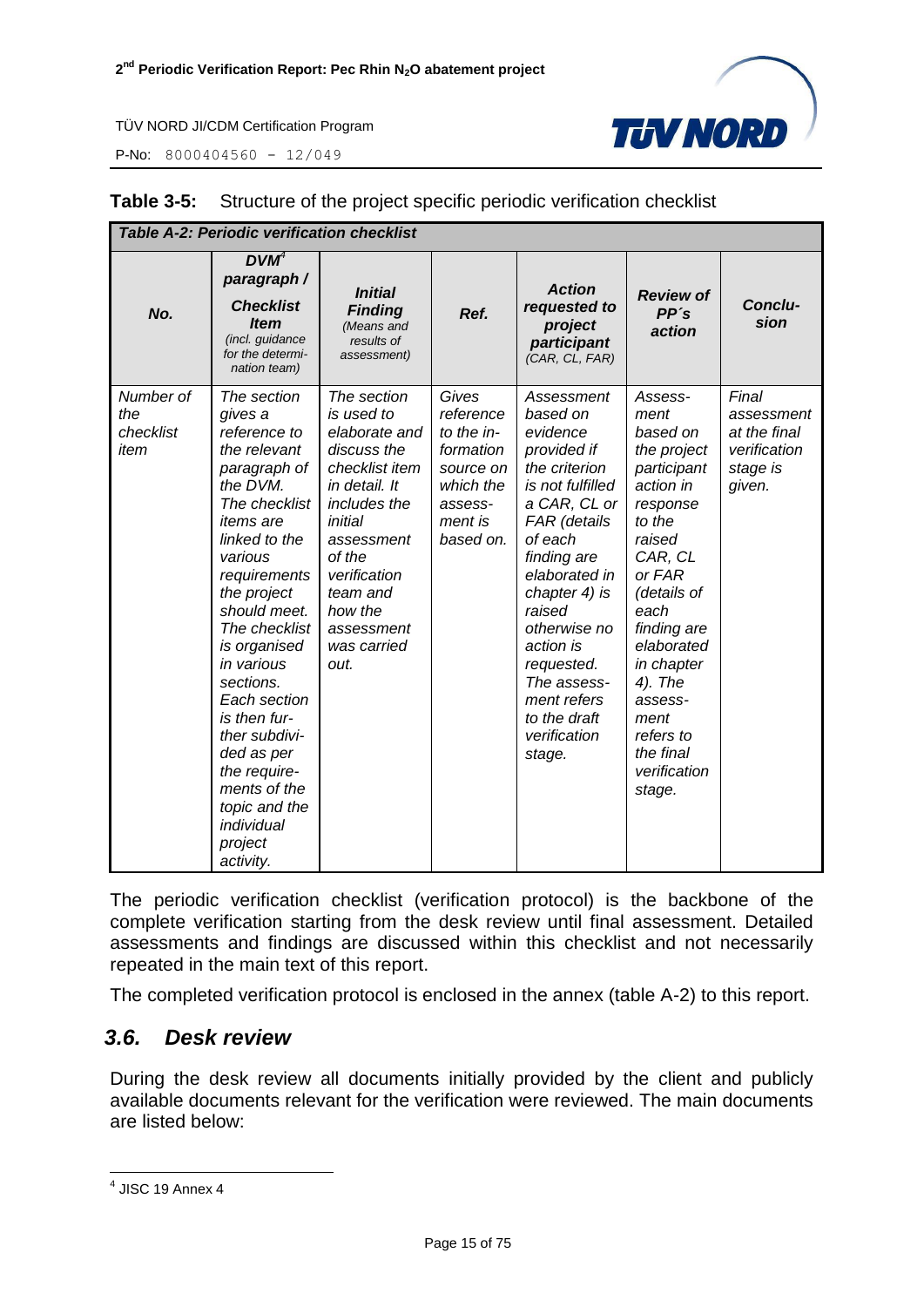P-No: 8000404560 - 12/049



- $\bullet$  the last revision of the PDD including the monitoring plan<sup>/PDD/</sup>,
- $\bullet$  the last revision of the determination report<sup>/DET/</sup>,
- the monitoring report, including the claimed emission reductions for the project<sup>/MR/</sup>,
- $\bullet$  the emission reduction calculation spreadsheet<sup>/XLS/</sup>.

Other supporting documents, such as publicly available information on the UNFCCC / host country website and background information were also reviewed.

#### <span id="page-15-0"></span>*3.7. On-site assessment*

As most essential part of the verification exercise it is indispensable to carry out an inspection on site in order to verify that the project is implemented in accordance with the applicable criteria. Furthermore the on-site assessment is necessary to check the monitoring data with respect to accuracy to ensure the calculation of emission reductions. The main tasks covered during the site visit include, but are not limited to:

- The on-site assessment included an investigation of whether all relevant equipment is installed and works as anticipated.
- The operating staff was interviewed and observed in order to check the risks of inappropriate operation and data collection procedures.
- Information processes for generating, aggregating and reporting the selected monitored parameters were reviewed.
- The duly calibration of all metering equipment was checked.
- The monitoring processes, routines and documentations were audited to check their proper application.
- The monitoring data were checked completely.
- The data aggregation trails were checked via spot sample down to the level of the meter recordings.

The complete verification team attended the site visit.

Before and during the on-site visit the verification team performed interviews with the project participants to confirm selected information and to resolve issues identified in the document review.

Representatives of the Pec Rhin Nitric Acid Plant and N.serve including the operational staff of the plant were interviewed. The main topics of the interviews are summarised in Table 3-4.

|  |  |  | <b>Table 3-4:</b> Interviewed persons and interview topics |
|--|--|--|------------------------------------------------------------|
|--|--|--|------------------------------------------------------------|

| <b>Interviewed Persons /</b><br><b>Entities</b> | <b>Interview topics</b>           |
|-------------------------------------------------|-----------------------------------|
| 1. Projects & Operations                        | General aspects of the project    |
| Personnel, Pec Rhin                             | Technical equipment and operation |
| <b>Nitric Acid Plant</b>                        | Changes since validation          |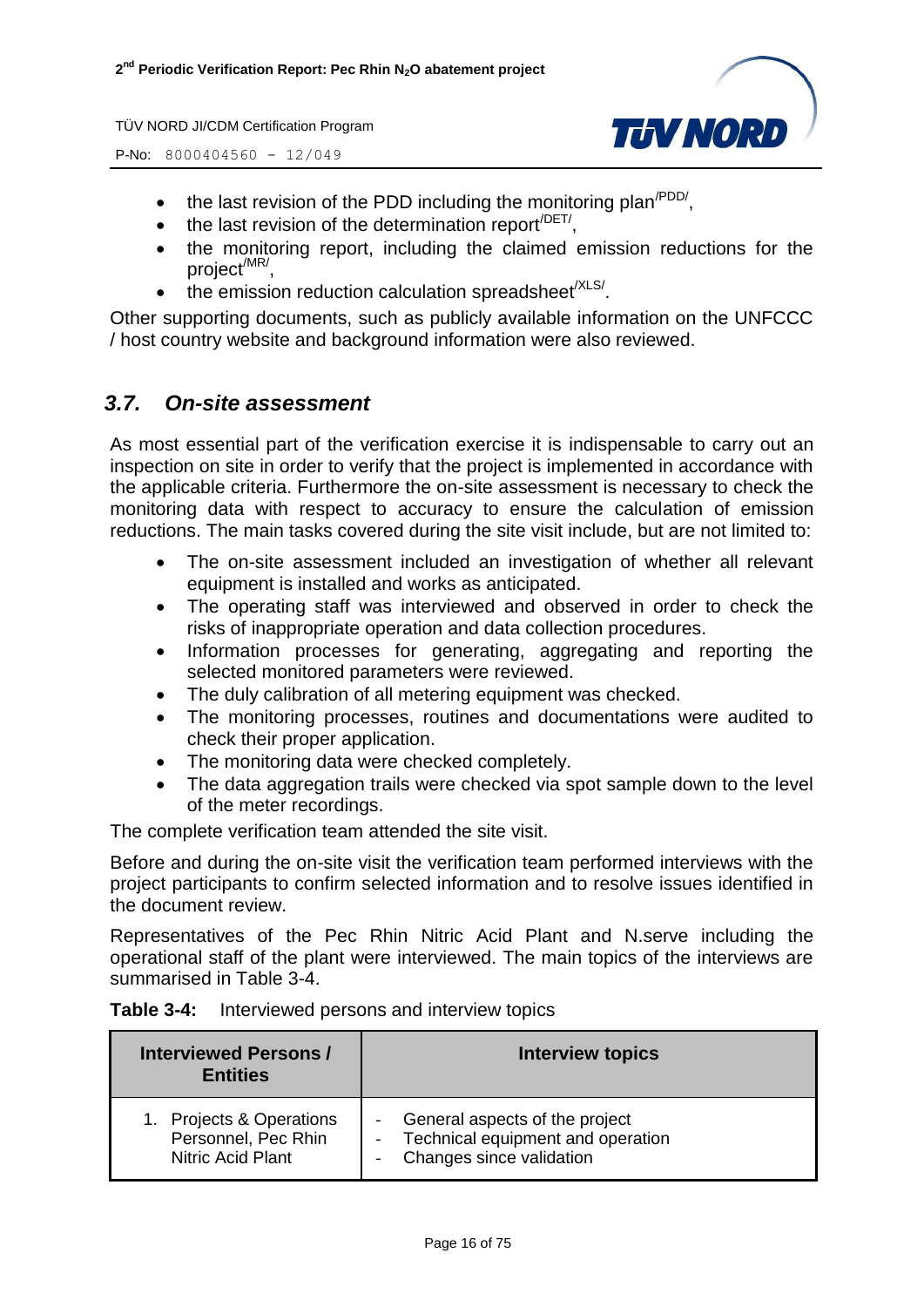

P-No: 8000404560 - 12/049

| <b>Interviewed Persons /</b><br><b>Entities</b> | <b>Interview topics</b>                                                                                                                                                                                                                                                                                                                                                                                                                                                                                                                                                                                                                    |
|-------------------------------------------------|--------------------------------------------------------------------------------------------------------------------------------------------------------------------------------------------------------------------------------------------------------------------------------------------------------------------------------------------------------------------------------------------------------------------------------------------------------------------------------------------------------------------------------------------------------------------------------------------------------------------------------------------|
| 2. Consultant, N.serve                          | Calibration procedures<br>Quality management system<br>Involved personnel and responsibilities<br>$\overline{\phantom{0}}$<br>Training and practice of the operational personnel<br>$\overline{\phantom{0}}$<br>Implementation of the monitoring plan<br>Monitoring and measurement equipment<br>$\overline{\phantom{0}}$<br>Maintenance<br>Remaining issues from validation<br>$\qquad \qquad \blacksquare$<br>Monitoring data management<br>$\qquad \qquad -$<br>Data uncertainty and residual risks<br>GHG emission reduction calculation<br>Procedural aspects of the verification<br>$\overline{\phantom{0}}$<br>Environmental aspect |

#### <span id="page-16-0"></span>*3.8. Draft verification reporting*

On the basis of the desk review, the on-site visit, follow-up interviews and further background investigation the verification protocol is completed. This protocol together with a general project and procedural description of the verification and a detailed list of the verification findings form the draft verification report. This report is sent to the client for resolution of raised CARs, CLs and FARs.

#### <span id="page-16-1"></span>*3.9. Resolution of CARs, CLs and FARs*

Non-conformities raised during the verification can either be seen as a non-fulfilment of criteria ensuring the proper implementation of a project or where a risk to deliver high quality emission reductions is identified.

Corrective Action Requests (CARs) are issued, if:

- Non-conformities with the monitoring plan or methodology are found in monitoring and reporting, or if the evidence provided to prove conformity is insufficient;
- Mistakes have been made in applying assumptions, data or calculations of emission reductions which will impair the estimate of emission reductions;
- Issues identified in a FAR during validation or previous verifications requiring actions by the project participants to be verified during verification have not been resolved.

The verification team uses the term Clarification Request (CL), which is be issued if:

 information is insufficient or not clear enough to determine whether the applicable JI requirements have been met.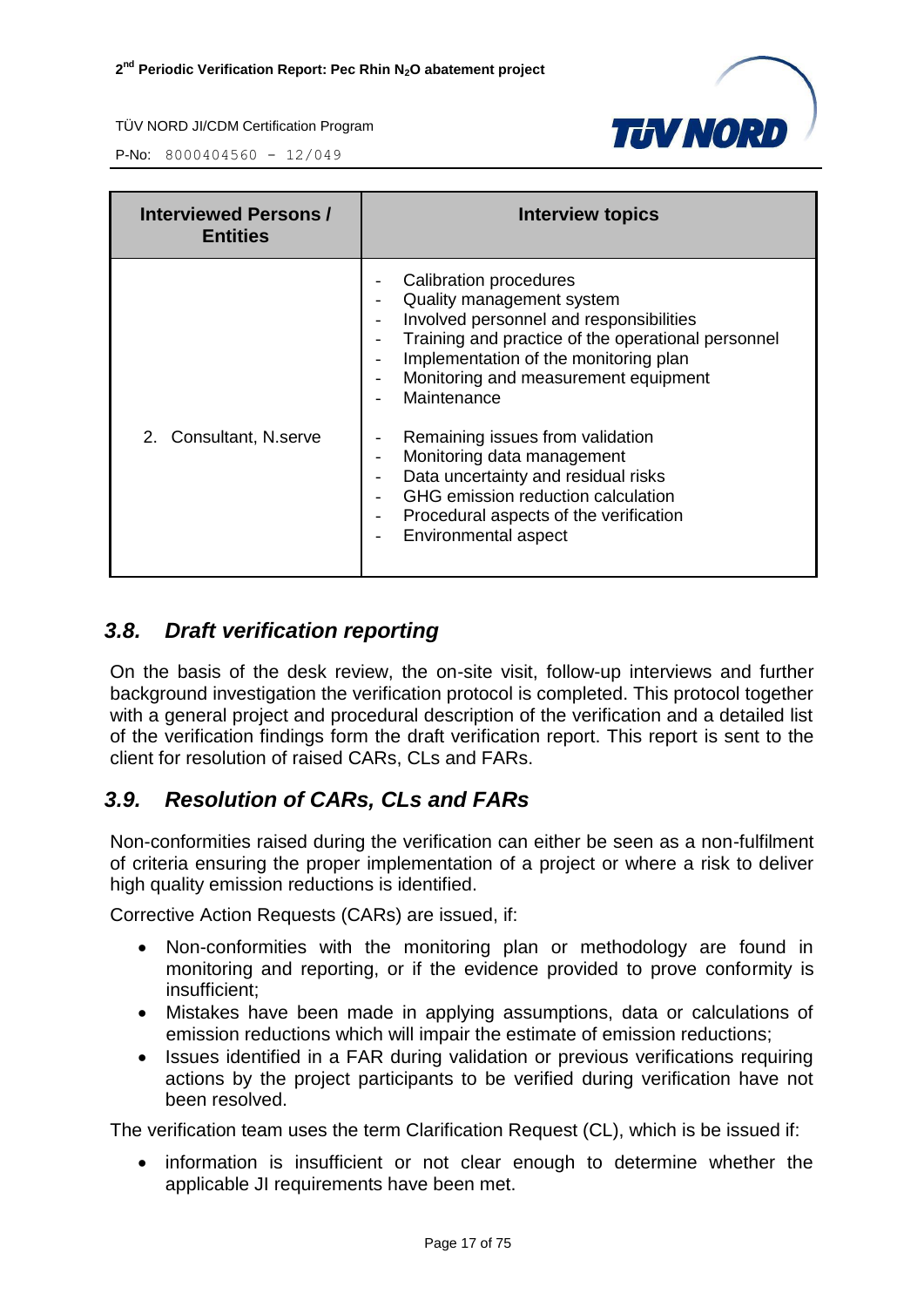P-No: 8000404560 - 12/049



Forward Action Requests (FAR) indicate essential risks for further periodic verifications. Forward Action Requests are issued, if:

• the monitoring and reporting require attention and / or adjustment for the next verification period.

For a detailed list of all CARs, CLs and FARs raised in the course of the verification pl. refer to chapter 4.

#### <span id="page-17-0"></span>*3.10. Final reporting*

Upon successful closure of all raised CARs and CLs the final verification report including a positive verification opinion can be issued. In case not all essential issues could finally be resolved, a final report including a negative verification opinion is issued.

The final report summarizes the final assessments w.r.t. all applicable criteria.

#### <span id="page-17-1"></span>*3.11. Technical review*

Before submission of the final verification report a technical review of the whole verification procedure is carried out. The technical reviewer is a competent GHG auditor being appointed for the scope this project falls under. The technical reviewer is not considered to be part of the verification team and thus not involved in the decision making process up to the technical review.

As a result of the technical review process the verification opinion and the topic specific assessments as prepared by the verification team leader may be confirmed or revised. Furthermore reporting improvements might be achieved.

#### <span id="page-17-2"></span>*3.12. Final approval*

After successful technical review an overall (esp. procedural) assessment of the complete verification will be carried out by a senior assessor located in the accredited premises of TÜV NORD.

After this step the request for issuance can be started.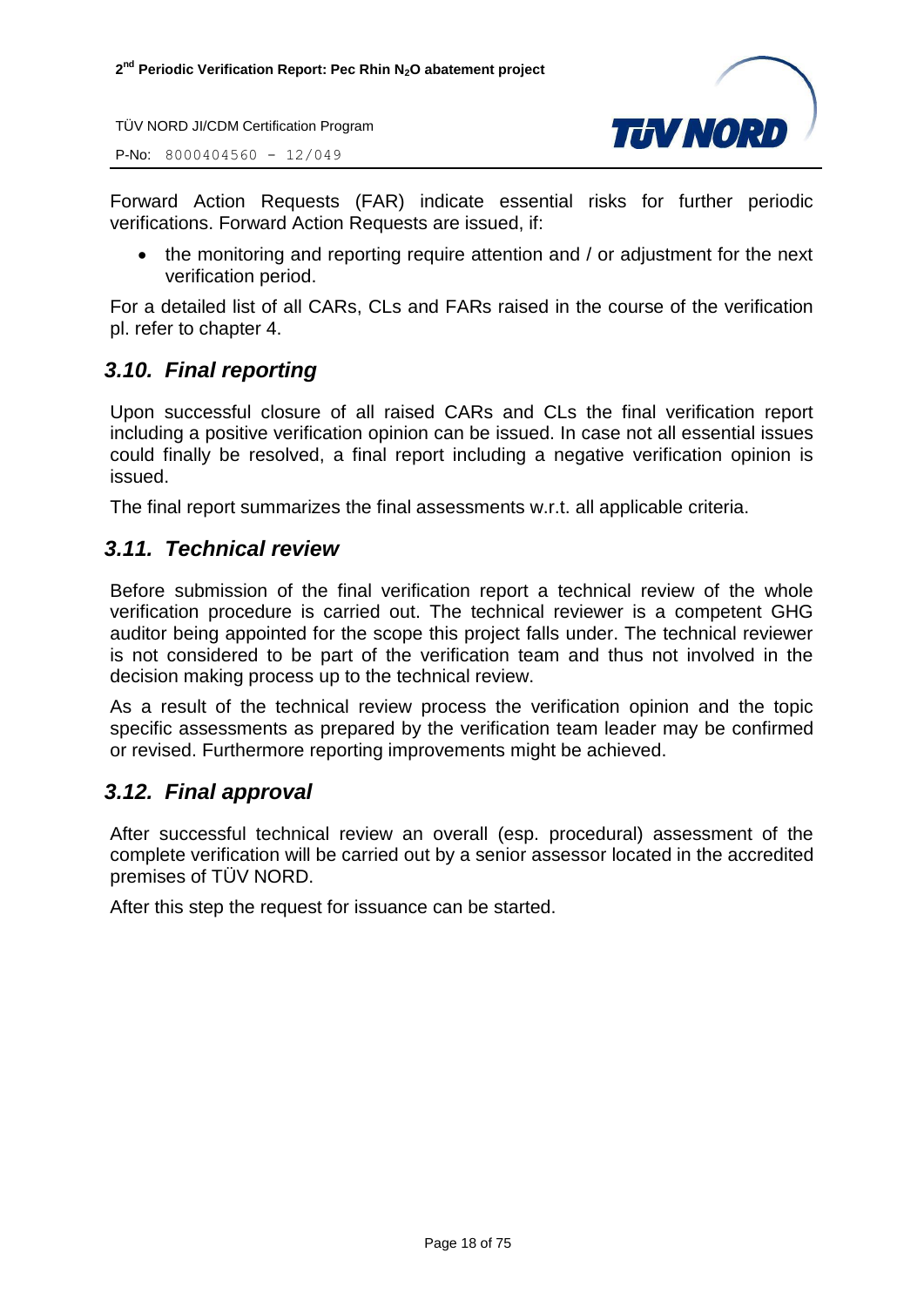

P-No: 8000404560 - 12/049

#### <span id="page-18-0"></span>**4. VERIFICATION FINDINGS**

In the following paragraphs the findings from the desk review of the monitoring report<sup>/MR/</sup>, the calculation spreadsheet<sup>/XLS/</sup>, PDD<sup>/PDD/</sup>, the Determination Report<sup>/DET/</sup> and other supporting documents, as well as from the on-site assessment and the interviews are summarised.

The summary of CAR, CL and FAR issued are shown in Table 4-1:

**Table 4-1:** Summary of CAR, CL and FAR

| <b>Verification topic</b>         | <b>No. of CAR</b> | No. of CL | No. of FAR |
|-----------------------------------|-------------------|-----------|------------|
| A – Project Approvals             | $\Omega$          | O         |            |
| <b>B</b> – Project Implementation | O                 | O         |            |
| C - Monitoring Plan Compliance    | 2                 |           |            |
| D - Monitoring Plan Revision      | $\Omega$          | O         |            |
| $E - Data Management$             |                   | O         |            |
| <b>SUM</b>                        |                   |           |            |

The following tables include all raised CARs, CLs and FARs and the assessments of the same by the verification team. For an in depth evaluation of all verification items it should be referred to the verification protocols (see Annex).

| <b>Finding:</b>                                                                                                                                                                        | $\mathbf{A}$ 1    |                                                                                                                                                                                                            |            |  |
|----------------------------------------------------------------------------------------------------------------------------------------------------------------------------------------|-------------------|------------------------------------------------------------------------------------------------------------------------------------------------------------------------------------------------------------|------------|--|
| <b>Classification</b>                                                                                                                                                                  | <b>CAR</b>        | СL                                                                                                                                                                                                         | <b>FAR</b> |  |
| <b>Description of finding</b><br>Describe the finding in unam-<br>biquous style; address the<br>context (e.g. section)                                                                 | host country LoA. | It must be checked at each verification, that the total amount of<br>verified emission reductions until 2012-12-31 does not exceed the<br>limit of 351,440 tonnes (before 10 % reduction) according to the |            |  |
| <b>Corrective Action #1</b>                                                                                                                                                            |                   |                                                                                                                                                                                                            |            |  |
| This section shall be filled by<br>the PP. It shall address the cor-<br>rective action taken in details.                                                                               |                   |                                                                                                                                                                                                            |            |  |
| AIE Assessment #1                                                                                                                                                                      |                   |                                                                                                                                                                                                            |            |  |
| The assessment shall encom-<br>pass all open issues in annex A-<br>1. In case of non-closure,<br>additional corrective action and<br>AIE assessments (#2, #3, etc.)<br>shall be added. |                   |                                                                                                                                                                                                            |            |  |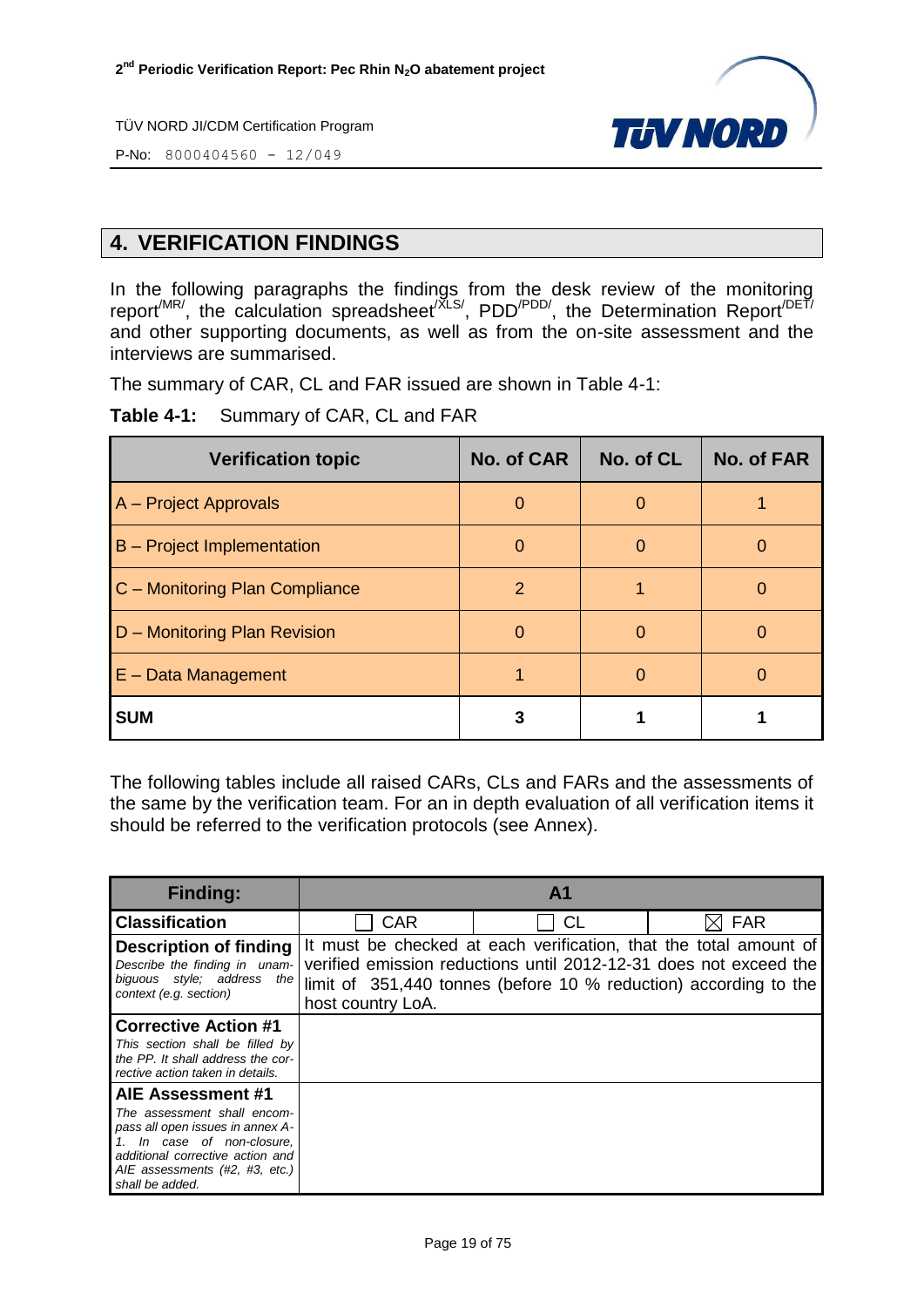

| <b>Finding:</b>               |                                                                 |
|-------------------------------|-----------------------------------------------------------------|
| <b>Conclusion</b>             | $\boxtimes$ To be checked during the next periodic verification |
| Tick the appropriate checkbox | Appropriate action was taken                                    |
|                               | Project documentation was corrected correspondingly             |
|                               | Additional action should be taken                               |
|                               | The project complies with the requirements                      |

| <b>Finding:</b>                                                                                                            |                                                                             | C <sub>1</sub>                                                                                                                                                                                                                                                                                                                                                                                                                                                                                                       |                                                                                                                                                                                                                                                                                                                                                                                                                                                                                             |
|----------------------------------------------------------------------------------------------------------------------------|-----------------------------------------------------------------------------|----------------------------------------------------------------------------------------------------------------------------------------------------------------------------------------------------------------------------------------------------------------------------------------------------------------------------------------------------------------------------------------------------------------------------------------------------------------------------------------------------------------------|---------------------------------------------------------------------------------------------------------------------------------------------------------------------------------------------------------------------------------------------------------------------------------------------------------------------------------------------------------------------------------------------------------------------------------------------------------------------------------------------|
| <b>Classification</b>                                                                                                      | $\boxtimes$ CAR                                                             | <b>CL</b>                                                                                                                                                                                                                                                                                                                                                                                                                                                                                                            | <b>FAR</b>                                                                                                                                                                                                                                                                                                                                                                                                                                                                                  |
| <b>Description of finding</b><br>Describe the finding in<br>unambiguous<br>style;<br>address the context<br>(e.g. section) | Report:<br>methodology.<br>missing.<br>monitoring period.<br>Please revise. | The following issues need to be addressed in the Monitoring<br>1. The monitoring report does not contain the dates of the<br>project campaigns that are included in this monitoring<br>period. Please provide this information.<br>2. Information regarding organisation structure of this project,<br>roles and responsibilities of personnel are missing.<br>has to be reported in Annex 1 according to the<br>(non project, AI1047) should be included.<br>6. Some sampling points are missing in the flow chart. | 3. The measurement frequency of all Data and Parameters<br>4. Information about project data storage and duration are<br>5. The crosscheck procedure of the NCSG values (measured<br>with the project analyser AI1048) with the second analyser<br>7. Tag and serial numbers as well as calibration dates<br>(regarding this monitoring period) of some measurement<br>equipment are not included in the annex. The MR should<br>only report calibration dates which are relevant in actual |
|                                                                                                                            |                                                                             |                                                                                                                                                                                                                                                                                                                                                                                                                                                                                                                      |                                                                                                                                                                                                                                                                                                                                                                                                                                                                                             |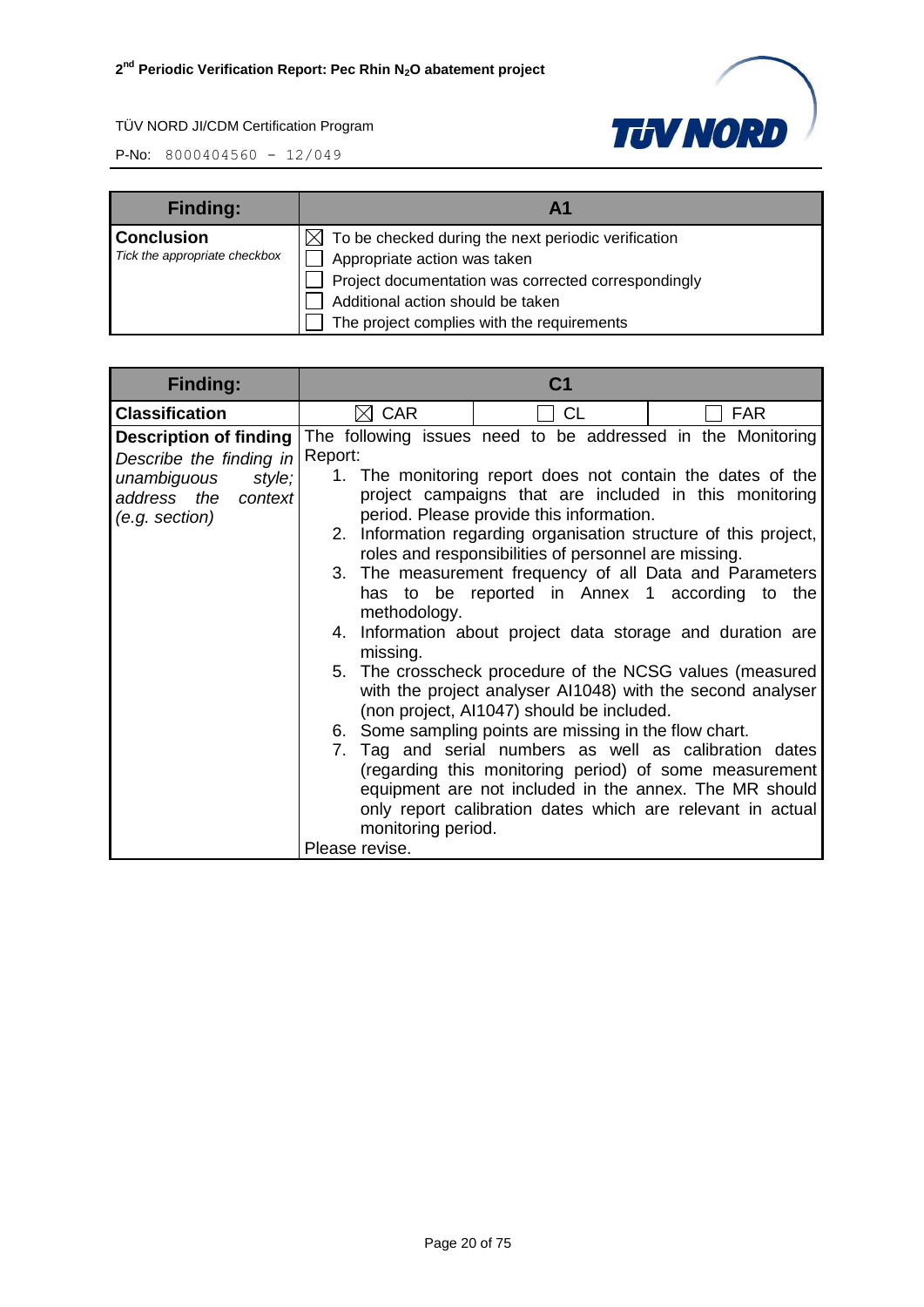

| <b>Finding:</b>                                                                                                                                                                                                                                    | C <sub>1</sub>                                                                                                                                                                                                                                                                                                                                                                                                                                                                                                                                                                                                                                                                                                                                                                                                                                                                                                                                                                                                                                                                                                                                                                                                              |
|----------------------------------------------------------------------------------------------------------------------------------------------------------------------------------------------------------------------------------------------------|-----------------------------------------------------------------------------------------------------------------------------------------------------------------------------------------------------------------------------------------------------------------------------------------------------------------------------------------------------------------------------------------------------------------------------------------------------------------------------------------------------------------------------------------------------------------------------------------------------------------------------------------------------------------------------------------------------------------------------------------------------------------------------------------------------------------------------------------------------------------------------------------------------------------------------------------------------------------------------------------------------------------------------------------------------------------------------------------------------------------------------------------------------------------------------------------------------------------------------|
| <b>Corrective Action #1</b><br>This section shall be<br>filled by the PP. It shall<br>address the corrective<br>action taken in details.                                                                                                           | The second table in Annex 2 now includes the start and end<br>1.<br>dates of the production campaigns relevant to this<br>verification period.<br>2. A chart showing the organisational structure of this project<br>has now been added as Annex 3.<br>The measurement frequency of all parameters has now<br>3.<br>been included in the table of Annex 1.<br>Information about the duration of data storage for the project<br>4.<br>has now been included at the beginning of Annex 1.<br>The final paragraph in section 6.1 now describes the cross-<br>5.<br>check procedures of the NCSG values with the second<br>analyser<br>The flow chart in section 4 (page 7 of the MR) has now been<br>6.<br>replaced with a simplified version and all sampling points<br>relevant to the project activity have now been indicated.<br>The first table in Annex 2 now shows all tag and serial<br>7.<br>numbers of the different devices relevant to the project, plus<br>the calibration dates relevant to this verification period. Any<br>calibration dates not relevant to this verification period have<br>been removed.                                                                                                  |
| <b>DOE Assessment #1</b><br>The assessment shall<br>all<br>encompass<br>open<br><i>issues in annex A-2. In</i><br>case of non-closure,<br>additional<br>corrective<br><b>DOE</b><br>and<br>action<br>assessments (#2, #3,<br>etc.) shall be added. | 1. OK, the MR now gives the relevant information about<br>production campaigns, relevant to this verification period. (This<br>MP covers two campaigns).<br>OK, the PP provides in the revised MR the requested<br>2.<br>information of the organisational structure of this project.<br>OK, correct measurement frequency of all parameters were<br>3.<br>mentioned.<br>4. OK, a sentence regarding the project data storage and duration<br>was added in revised MR at the beginning of Annex 1.<br>The crosscheck procedure has been described as observed<br>5.<br>during the site visit.<br>The flow diagram depicting the main parts of the project and the<br>6.<br>sample points of monitoring equipment has been included in the<br>revised MR. The verification team confirms that this diagram<br>reflects the real situation observed during the on-site visit.<br>7. Tag numbers, serial numbers and calibration dates of all<br>measurement equipment are now included in the annex.<br>All above raised findings were discussed in detail during the on site<br>visit and the corrective action implemented in the revised MR found<br>to be reasonable and correct. Therefore CAR C1 has been closed<br>out |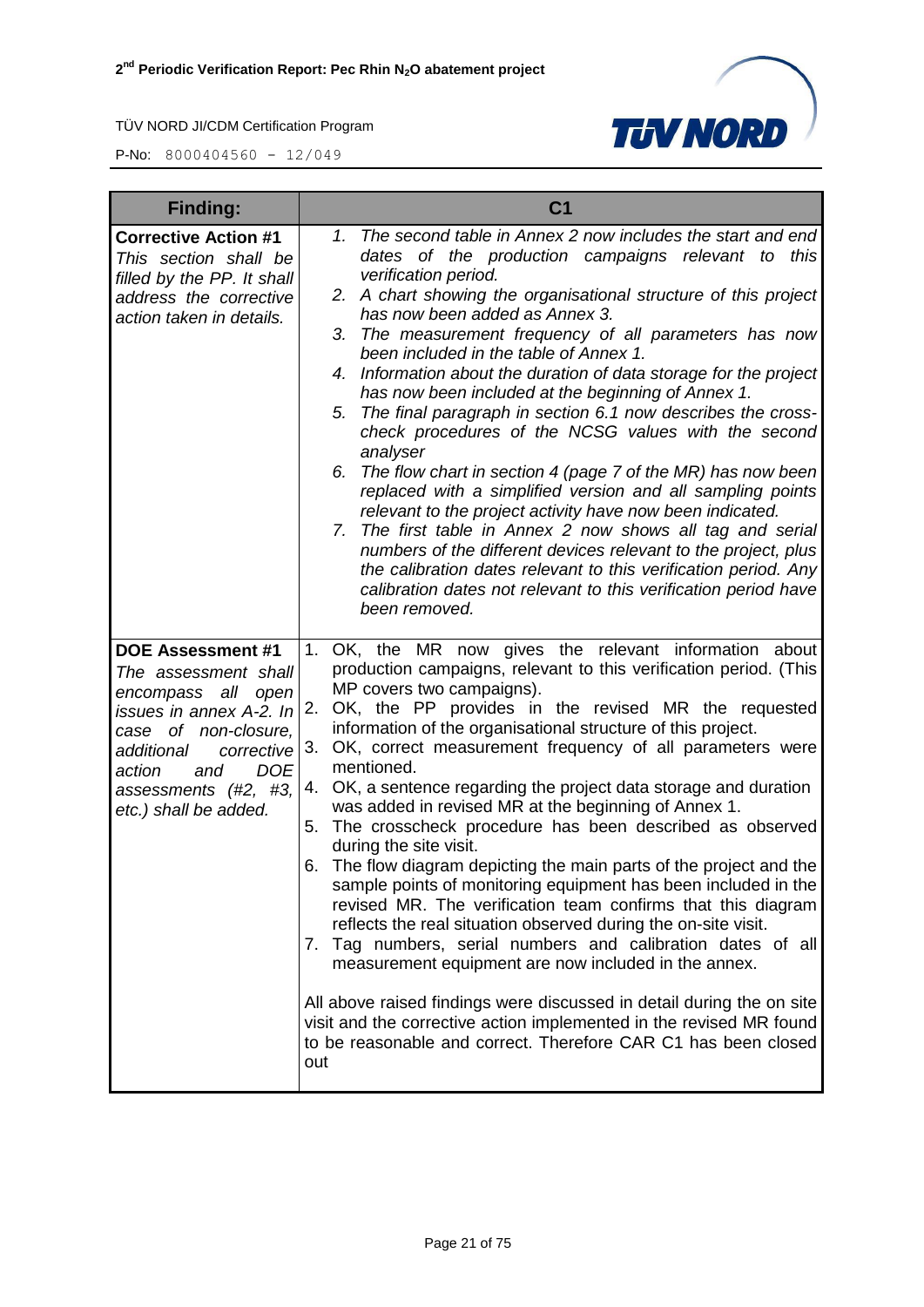

| <b>Finding:</b>   | C <sub>1</sub>                                                  |  |
|-------------------|-----------------------------------------------------------------|--|
| <b>Conclusion</b> | To be checked during the next periodic verification             |  |
|                   | Tick the appropriate $\boxtimes$ Appropriate action was taken   |  |
| checkbox          | $\boxtimes$ Project documentation was corrected correspondingly |  |
|                   | Additional action should be taken                               |  |
|                   | $\boxtimes$ The project complies with the requirements          |  |

| <b>Finding:</b>                                                                                                                                                                                                                       |                                                                                                                                                                                                                                                                                                                                                                                                                                                                                                                                        | C <sub>2</sub>                                                                                                                                                                                            |            |
|---------------------------------------------------------------------------------------------------------------------------------------------------------------------------------------------------------------------------------------|----------------------------------------------------------------------------------------------------------------------------------------------------------------------------------------------------------------------------------------------------------------------------------------------------------------------------------------------------------------------------------------------------------------------------------------------------------------------------------------------------------------------------------------|-----------------------------------------------------------------------------------------------------------------------------------------------------------------------------------------------------------|------------|
| <b>Classification</b>                                                                                                                                                                                                                 | <b>CAR</b><br>M                                                                                                                                                                                                                                                                                                                                                                                                                                                                                                                        | СL                                                                                                                                                                                                        | <b>FAR</b> |
| <b>Description of finding</b><br>Describe the finding in<br>unambiguous<br>style;<br>address the<br>context<br>(e.g. section)                                                                                                         | During the on-site verification, it was identified that there was a<br>change of the two Nitric acid flow meters which are used to monitor<br>the production of nitric acid for this project. The PP is requested to<br>describe the change of this equipment in detail as well as the<br>different measurement principle of the density.                                                                                                                                                                                              |                                                                                                                                                                                                           |            |
| <b>Corrective Action #1</b><br>This section shall be<br>filled by the PP. It shall<br>address the corrective<br>action taken in details.                                                                                              |                                                                                                                                                                                                                                                                                                                                                                                                                                                                                                                                        | Section 5.3.3 and P.5 in Annex 1 now describe in detail the flow<br>meters that were installed at the beginning of the verification period,<br>the dates when they were changed, and the new flow meters. |            |
| <b>DOE Assessment #1</b><br>The assessment shall<br>encompass all open<br>issues in annex A-2. In<br>case of non-closure,<br>additional<br>corrective<br><b>DOE</b><br>action<br>and<br>assessments (#2, #3,<br>etc.) shall be added. | The competence staffs in charge of the operation and maintenance<br>were interviewed by the verifier during the on-site visit regarding the<br>equipment change and therefore the information in the monitoring<br>report can be confirmed. By referring to the project documentation,<br>Monitoring Plan and monitoring instrument documentation, it is<br>concluded that there is no influence on either the project<br>implementation or the monitoring plan and has no material effect on<br>the accuracy of the monitored values. |                                                                                                                                                                                                           |            |
| <b>Conclusion</b><br>the<br>appropriate<br>Tick<br>checkbox                                                                                                                                                                           | Appropriate action was taken<br>$\bowtie$<br>IХI<br>Additional action should be taken                                                                                                                                                                                                                                                                                                                                                                                                                                                  | To be checked during the next periodic verification<br>Project documentation was corrected correspondingly<br>The project complies with the requirements                                                  |            |

| <b>Finding:</b>                                                                                                                                                                                                                                                                                                                  | C <sub>3</sub> |                                                     |       |
|----------------------------------------------------------------------------------------------------------------------------------------------------------------------------------------------------------------------------------------------------------------------------------------------------------------------------------|----------------|-----------------------------------------------------|-------|
| <b>Classification</b>                                                                                                                                                                                                                                                                                                            | $\Box$ CAR     | $\boxtimes$ CL                                      | l FAR |
| Description of finding During the on site visit, it has been identified that in the verification<br>Describe the finding in unam- period some peaks of high NAP flow occurred above the<br>biguous style, address the theoretically value (based on the NH <sub>3</sub> input). Please clarify whether<br>context (e.g. section) |                | the measured amount of Nitric Acid is conservative. |       |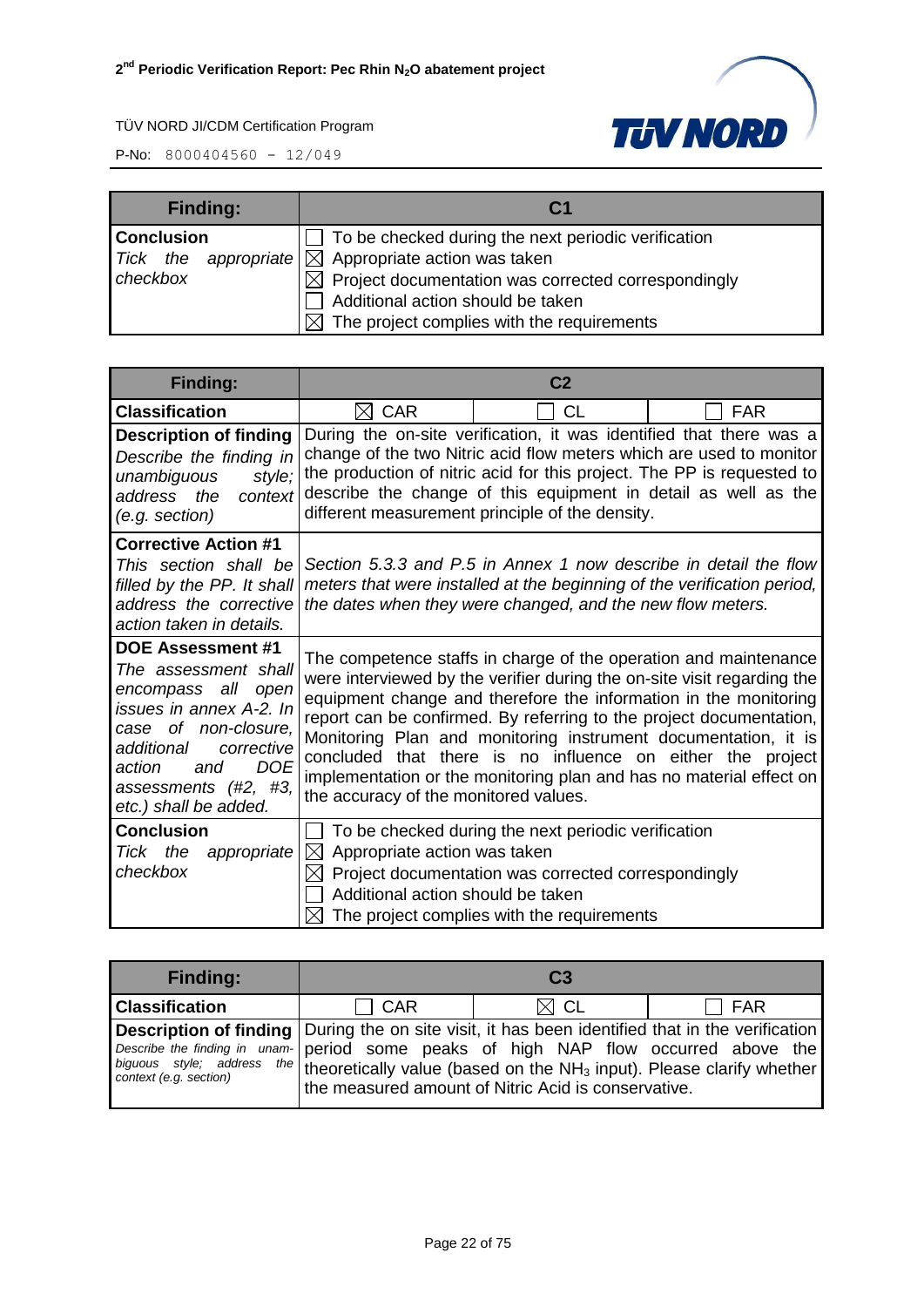



| <b>Finding:</b>                                                                                                                                                                                                    | C <sub>3</sub>                                                                                                                                                                                                                                                                                                                                                                                                                                                                                                                                                                                                                                                        |  |
|--------------------------------------------------------------------------------------------------------------------------------------------------------------------------------------------------------------------|-----------------------------------------------------------------------------------------------------------------------------------------------------------------------------------------------------------------------------------------------------------------------------------------------------------------------------------------------------------------------------------------------------------------------------------------------------------------------------------------------------------------------------------------------------------------------------------------------------------------------------------------------------------------------|--|
| <b>Corrective Action #1</b><br>This section shall be filled by<br>the PP. It shall address the cor-<br>rective action taken in details.                                                                            | Following the shutdown and start up of the plant, there is usually<br>some weak acid left in the system, which is not of sufficiently high<br>quality to be used and is drained from the system into a tanker.<br>Although this weak acid does pass through the flow meters, its<br>production is effectively not measured, since the plant is out of<br>operation at that time. The acid is then 'recycled' back into the<br>process, where it is measured and stored as normal. Since no<br>ammonia has been consumed in the production of this 'recycled'<br>acid, the flow meter readings are correct, but of course higher than<br>the mass balance calculation. |  |
| <b>DOE Assessment #1</b><br>The assessment shall encom-<br>pass all open issues in annex A-<br>2. In case of non-closure,<br>additional corrective action and<br>DOE assessments (#2, #3, etc.)<br>shall be added. | The verification team can accept the explanation and the reason for<br>the short and small deviations between measured and calculated<br>NAP flow.<br>The verification team has carefully checked the measurement<br>instruments, monitoring methods and production records and<br>concludes that the monitored amount of NAP was measured and<br>determined in line with relevant requirements and on a sufficient<br>and exact way.                                                                                                                                                                                                                                 |  |
| <b>Conclusion</b>                                                                                                                                                                                                  | CAR C3 has been closed out.                                                                                                                                                                                                                                                                                                                                                                                                                                                                                                                                                                                                                                           |  |
| Tick the appropriate checkbox                                                                                                                                                                                      | To be checked during the next periodic verification<br>$\bowtie$<br>Appropriate action was taken                                                                                                                                                                                                                                                                                                                                                                                                                                                                                                                                                                      |  |
|                                                                                                                                                                                                                    | Project documentation was corrected correspondingly                                                                                                                                                                                                                                                                                                                                                                                                                                                                                                                                                                                                                   |  |
|                                                                                                                                                                                                                    | Additional action should be taken                                                                                                                                                                                                                                                                                                                                                                                                                                                                                                                                                                                                                                     |  |
|                                                                                                                                                                                                                    | The project complies with the requirements                                                                                                                                                                                                                                                                                                                                                                                                                                                                                                                                                                                                                            |  |

| <b>Finding:</b>                                                                                                                         |                                                                                                                                                                                                                                        |    |                                                                                                                                                                                                                                                                                                                                    |
|-----------------------------------------------------------------------------------------------------------------------------------------|----------------------------------------------------------------------------------------------------------------------------------------------------------------------------------------------------------------------------------------|----|------------------------------------------------------------------------------------------------------------------------------------------------------------------------------------------------------------------------------------------------------------------------------------------------------------------------------------|
| <b>Classification</b>                                                                                                                   | <b>CAR</b>                                                                                                                                                                                                                             | CL | <b>FAR</b>                                                                                                                                                                                                                                                                                                                         |
| <b>Description of finding</b><br>Describe the finding in unam-<br>biquous style; address<br>the<br>context (e.g. section)               | During the review of the monitoring documents, an inconsistency<br>regarding the reported total operation hours/recorded average data<br>sets for this MP has been identified; correction and respected<br>clarification is requested. |    |                                                                                                                                                                                                                                                                                                                                    |
| <b>Corrective Action #1</b><br>This section shall be filled by<br>the PP. It shall address the cor-<br>rective action taken in details. | accordingly.                                                                                                                                                                                                                           |    | There was a mistake in the original ERU calculation spreadsheet,<br>whereby the data for 29/06/2011 was shown twice, thus increasing<br>the number of datasets (and subsequently the number of project<br>emissions and ERUs). This error has now been corrected and all<br>the figures in the monitoring report have been amended |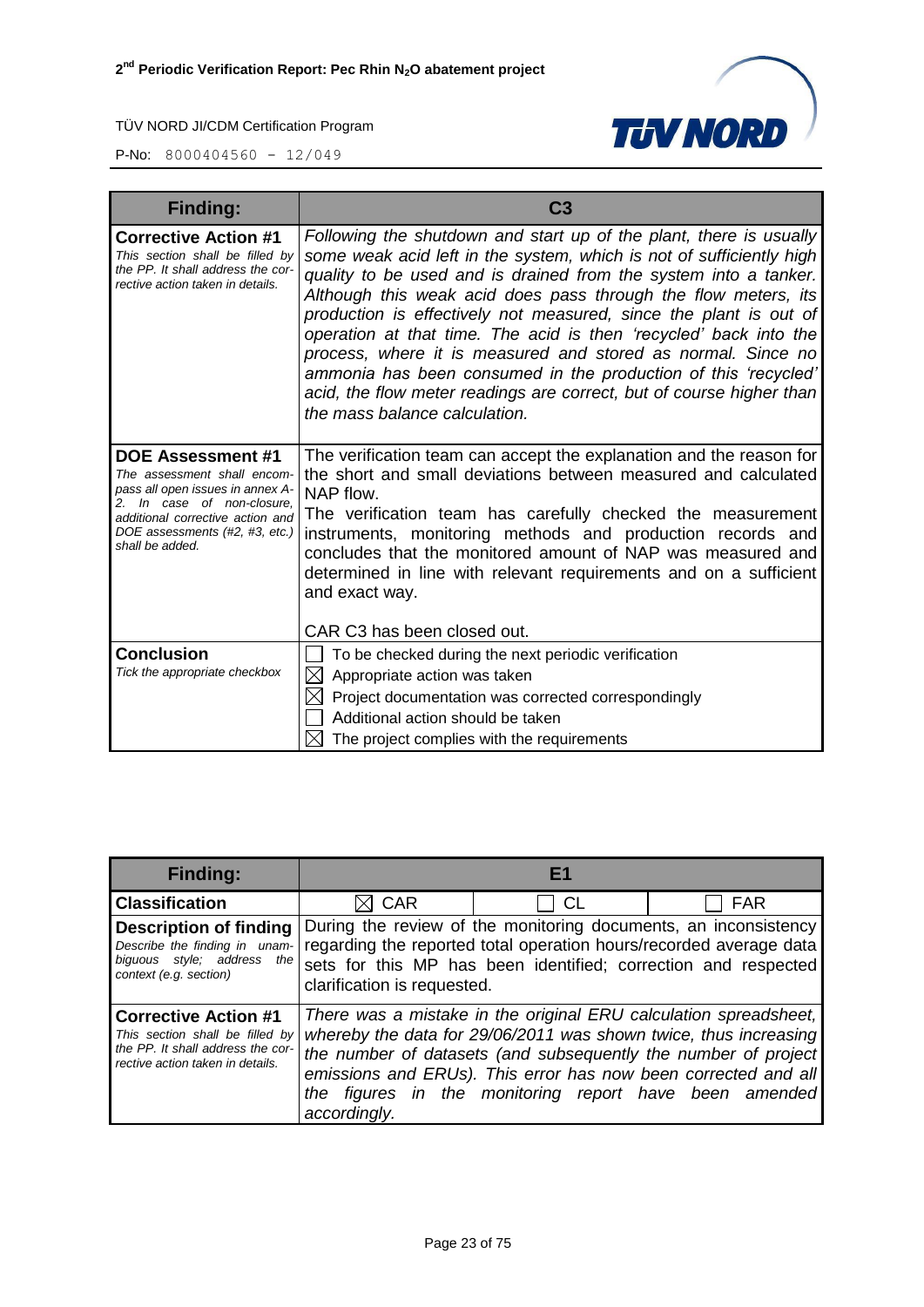

| <b>Finding:</b>                                                                                                                                                                                          | F1                                                                                                                                                                                                                                                                                                                                                                                                                                                                                                                       |  |
|----------------------------------------------------------------------------------------------------------------------------------------------------------------------------------------------------------|--------------------------------------------------------------------------------------------------------------------------------------------------------------------------------------------------------------------------------------------------------------------------------------------------------------------------------------------------------------------------------------------------------------------------------------------------------------------------------------------------------------------------|--|
| DOE Assessment #1<br>The assessment shall encom-<br>pass all open issues in annex A-<br>In case of non-closure,<br>additional corrective action and<br>DOE assessments (#2, #3, etc.)<br>shall be added. | A revised emission reduction calculation was provided to the<br>verification team. The PP has corrected the numbers of operation<br>hours OH and numbers of recorded average datasets according the<br>319 days included in this monitoring period. The verification team<br>has checked this ER document and confirms the correctness of the<br>calculation.<br>As a result of this change the results of the emission reduction<br>calculation have been changed; ER has been reduced about 333t<br>CO <sub>2</sub> e. |  |
|                                                                                                                                                                                                          | CAR E1 has been closed out.                                                                                                                                                                                                                                                                                                                                                                                                                                                                                              |  |
| <b>Conclusion</b><br>Tick the appropriate checkbox                                                                                                                                                       | To be checked during the next periodic verification<br>Appropriate action was taken<br>Project documentation was corrected correspondingly<br>Additional action should be taken<br>The project complies with the requirements                                                                                                                                                                                                                                                                                            |  |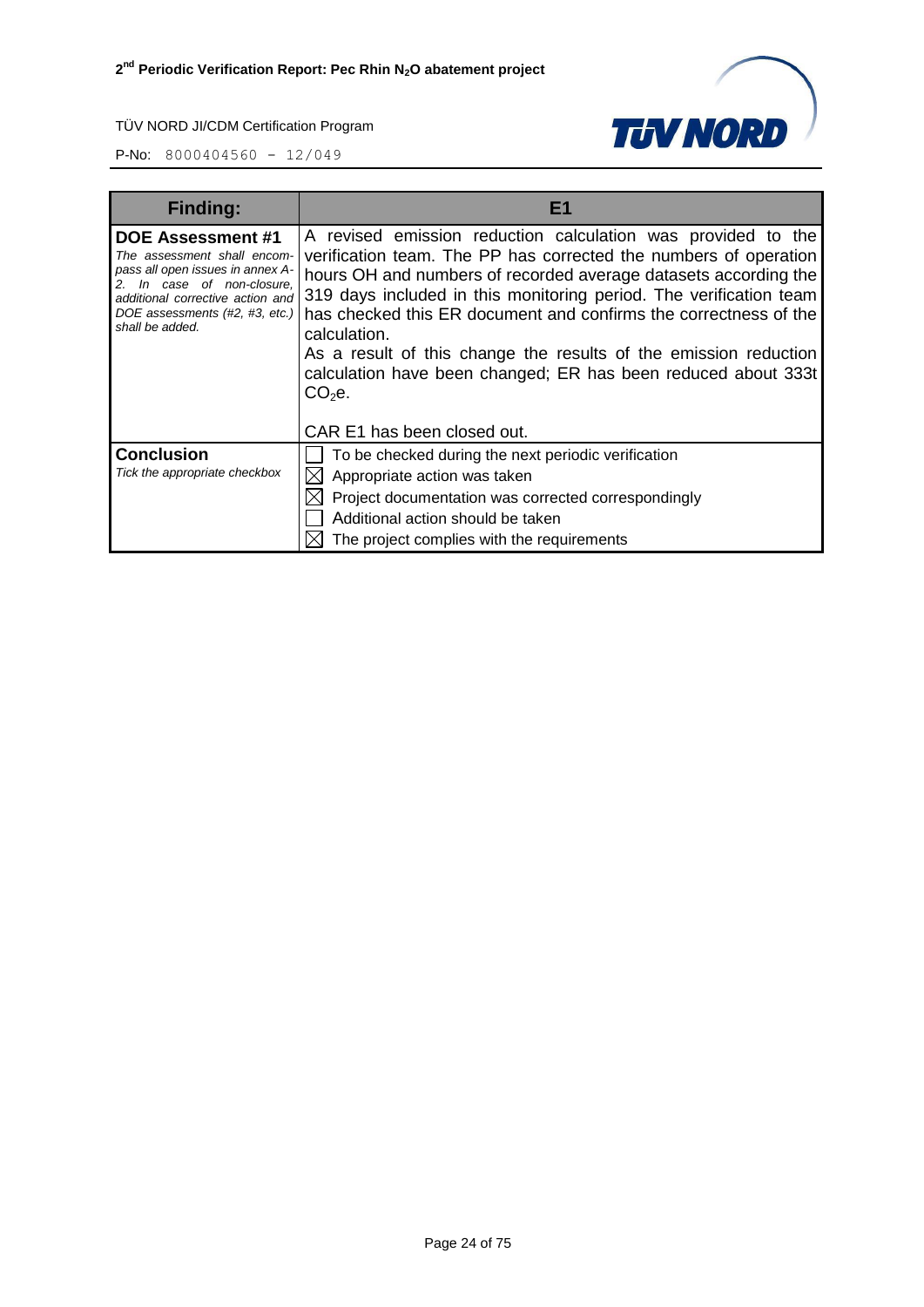

P-No: 8000404560 - 12/049

#### <span id="page-24-0"></span>**5. SUMMARY OF VERIFICATION ASSESSMENTS**

The following paragraphs include the summary of the final verification assessments after all CARs and CLs are closed out. For details of the assessments pls. refer to the discussion of the verification findings in chapter 4 and the verification protocol (Annex 1).

#### <span id="page-24-1"></span>*5.1. Implementation of the project*

The GHG emission reduction project at Pec Rhin's nitric acid plant is achieved by catalytic destruction of  $N_2O$ . The nitric acid plant started the commercial nitric acid production in 1970.

The  $N<sub>2</sub>O$  reduction catalyst was installed in both burners and operational since 15/06/2010 and was toped-up during the shutdown on 01/05-13/06/2011. The  $N_2O$ destruction efficiency increased after.

For the purpose of monitoring the  $N_2O$  emissions Pec Rhin has installed and operates an Automated Monitoring System according to EU standards (EN14181).

During the verification a site visit was carried out. On the basis of this site visit and the reviewed project documentation it can be confirmed that w.r.t. the realized technology, the project equipments, as well as the monitoring and metering equipment, the project has been implemented and operated as described in the registered PDD.

#### <span id="page-24-2"></span>*5.2. Project history*

In the course of the 1<sup>st</sup> periodic verification, the AIE raised following FAR:

(FAR A1 of the 1st periodic verification report/VER/ ): "*It must be checked at each verification, that the total amount of verified emission reductions until 2012-12-31 does not exceed the limit of 351,440 tonnes (before 10 % reduction) according to the host country LoA."*

The verifier concludes that the total amount of emission reductions achieved by this project since start of the crediting period is 181,654 tonnes of CO<sub>2</sub>e (before 10 % reduction) <sup>/ISSUE, MR/</sup> and therefore does not exceed the limit of 351,440 tonnes of  $CO<sub>2</sub>e$  (before 10 % reduction) according to the LoA. This FAR is still valid.

#### <span id="page-24-3"></span>*5.3. Special events*

<span id="page-24-4"></span>Some events have been taken place, which influenced the  $N<sub>2</sub>O$ -emissions from the plant and as an effect of this, catalyst performance and  $N<sub>2</sub>O$  release to the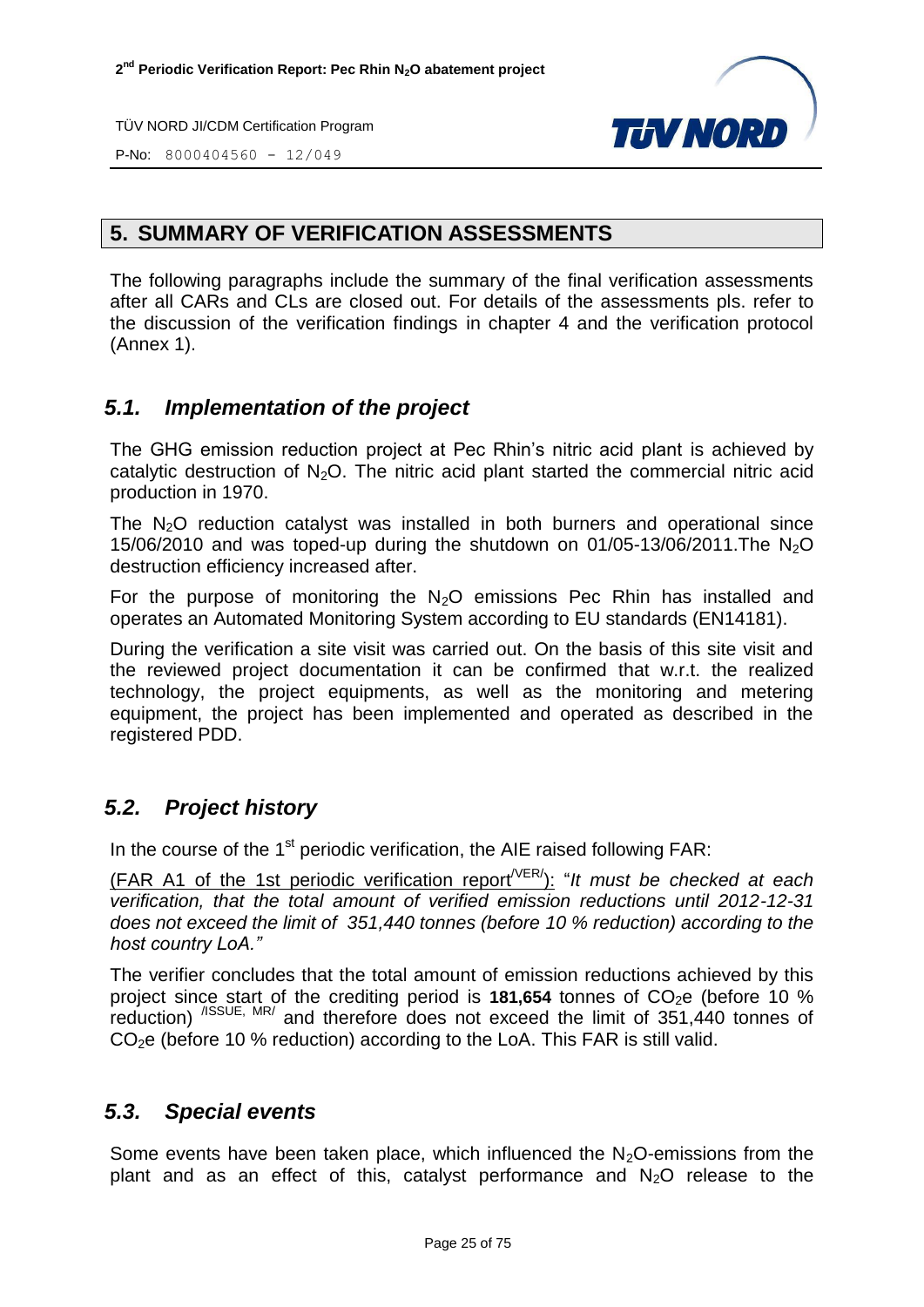

P-No: 8000404560 - 12/049

atmosphere. The PP provided an overview of the events, which was spot-checked by the verifier.

| <b>Date</b>             | <b>Main Plant Events</b>                                          |
|-------------------------|-------------------------------------------------------------------|
| Jun 2010                | Start of production campaign with new primary gauzes (before this |
|                         | monitoring period)                                                |
| 2011-03-16 - 2011-      | Plant shutdown caused by techn. issues                            |
| $03 - 22$               |                                                                   |
|                         | Plant Shutdown – mechanical repairs to boiler                     |
| $2011 - 05 - 01 - 2011$ | Old catalyst gauze removed                                        |
| $06-13$                 | New catalyst gauze installed<br>$\blacksquare$                    |
|                         | Top-up of $N_2O$ catalyst in both burners                         |
| 2011-06-11              | Re-start of plant. Beginning of new production campaign.          |
|                         | 2011-10-05 - 2011-   Plant Shutdown caused by issues              |
| $10 - 09$               |                                                                   |
| $2011 - 12 - 24 - 2011$ | Plant Shutdown caused by technical problems.                      |
| 12-29                   |                                                                   |

Table 5.3.: Special events

#### *5.4. Compliance with the monitoring plan*

The monitoring system and all applied QA/QC procedures are completely in compliance to the registered monitoring plan.

The monitoring system and all applied procedures are completely in compliance to the registered monitoring plan<sup>/PDD/</sup>.

The verifier confirms that the monitoring plan and the applied methodology have been properly implemented and followed by the project participants. All parameters stated in the monitoring plan and the applied methodology have been sufficiently monitored and updated as applicable.

#### <span id="page-25-0"></span>*5.5. Monitoring parameters*

During the verification all relevant monitoring parameters (as listed in the PDD) have been verified with regard to the appropriateness of the applied measurement / determination method, the correctness of the values applied for ER calculation, the accuracy, and applied QA/QC measures. The results as well as the verification procedure are described parameter-wise in the project specific verification checklist.

It can be confirmed that all monitoring parameters have been measured / determined without material misstatements and in line with all applicable standards and relevant requirements.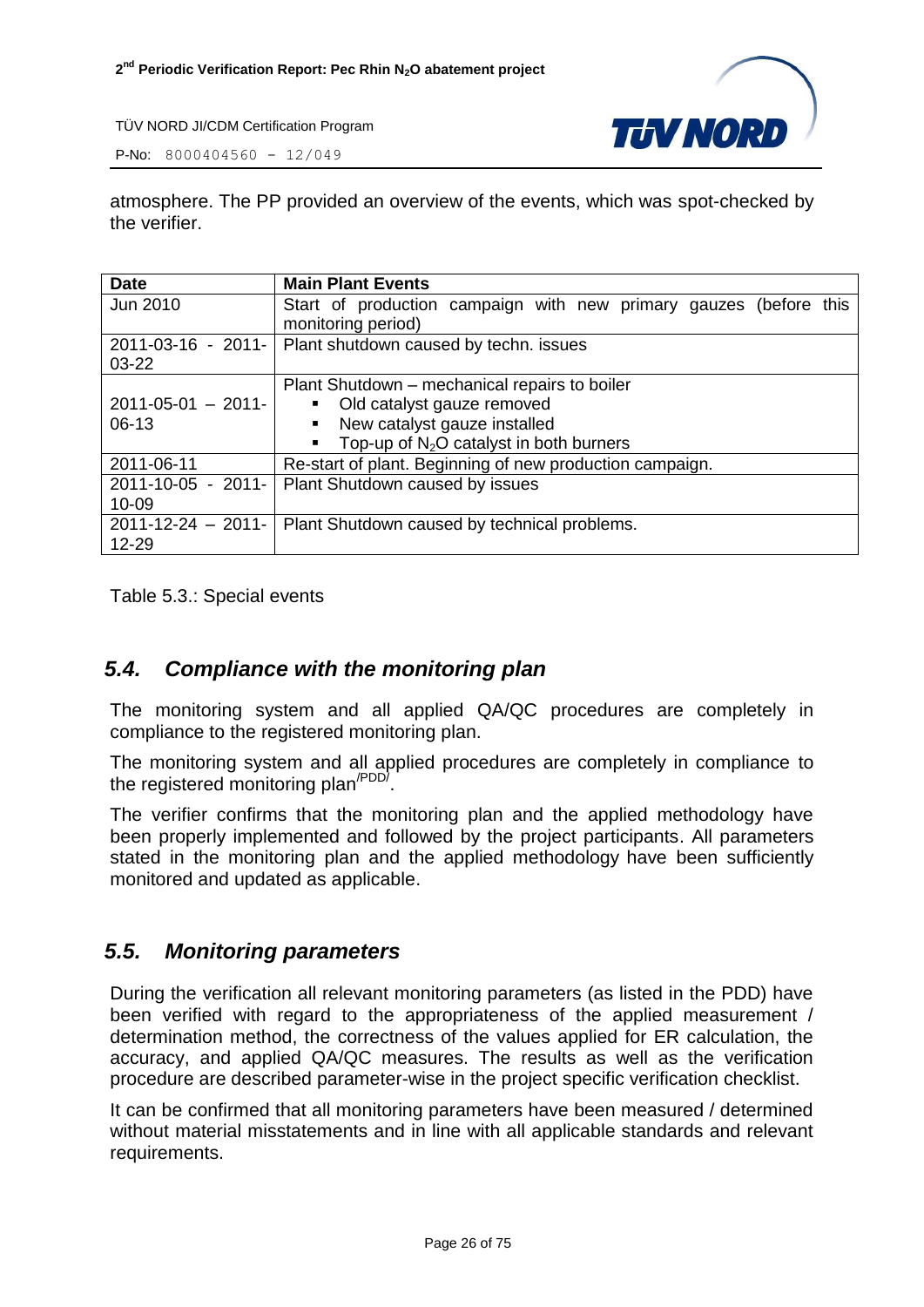

P-No: 8000404560 - 12/049

| <b>Parameter</b>                      | <b>Calculated value</b> | <b>Parameter meaning</b><br>according to statistical<br>analysis<br>(recalculated after elimination of<br>data that lies outside the 95%<br>confidence interval, QAL 2<br>corrected) |
|---------------------------------------|-------------------------|--------------------------------------------------------------------------------------------------------------------------------------------------------------------------------------|
|                                       | 278.55                  | arithmetic mean value                                                                                                                                                                |
| NCSG <sub>n</sub>                     | 133.48                  | lower limit                                                                                                                                                                          |
| [mgN <sub>2</sub> O/Nm <sup>3</sup> ] | 437.88                  | upper limit                                                                                                                                                                          |
|                                       | 361.35                  | substitute value                                                                                                                                                                     |
|                                       |                         |                                                                                                                                                                                      |
|                                       | 115,068                 | arithmetic mean value                                                                                                                                                                |
| $VSG_n$                               | 96,806                  | lower limit                                                                                                                                                                          |
| [Nm <sup>3</sup> ]                    | 135,019                 | upper limit                                                                                                                                                                          |
|                                       | 125,655                 | substitute value                                                                                                                                                                     |

<span id="page-26-0"></span>Table 5.5.1: Upper/Lower limit and mean value of NCSG and VSG according to statistical analysis applied for ER-calculation.

| <b>Parameter:</b>     | Unit:                                   | <b>Applied value:</b>     |
|-----------------------|-----------------------------------------|---------------------------|
| <b>NCSG</b>           | [mg $\rm N_2$ O/Nm $^3$ ]               | 278.55                    |
| <b>VSG</b>            | [Nm <sup>3/</sup> h]                    | 115,068.15                |
| OH <sub>n</sub>       | [h]                                     | 6,244                     |
| $NAP_n$               | [t $HNO3$ ]                             | 239,152.71                |
| OT                    | [°C]                                    | Not applicable            |
| <b>AIFR</b>           | [%]                                     | Not applicable            |
| <b>AFR</b>            | [Nm <sup>3/</sup> h]                    | Not applicable            |
| <b>TSG</b>            | [°C]                                    | Not applicable            |
| <b>PSG</b>            | [Pa]                                    | Not applicable            |
| $EF_n$                | [ $kgN2O/tHNO3$ ]                       | According to formula:     |
|                       |                                         | $EF_n = (PE_n / NAP_n),$  |
|                       |                                         | the result is: 0.83684    |
| $EF_{B\underline{M}}$ | [kgN <sub>2</sub> O/tHNO <sub>3</sub> ] | 2.50 (until end of 2011)  |
| $EF_{reg}$            | [kgN <sub>2</sub> O/tHNO <sub>3</sub> ] | 7.7 until 2010-12-31 and  |
|                       |                                         | 3 from 2011-01-01 onwards |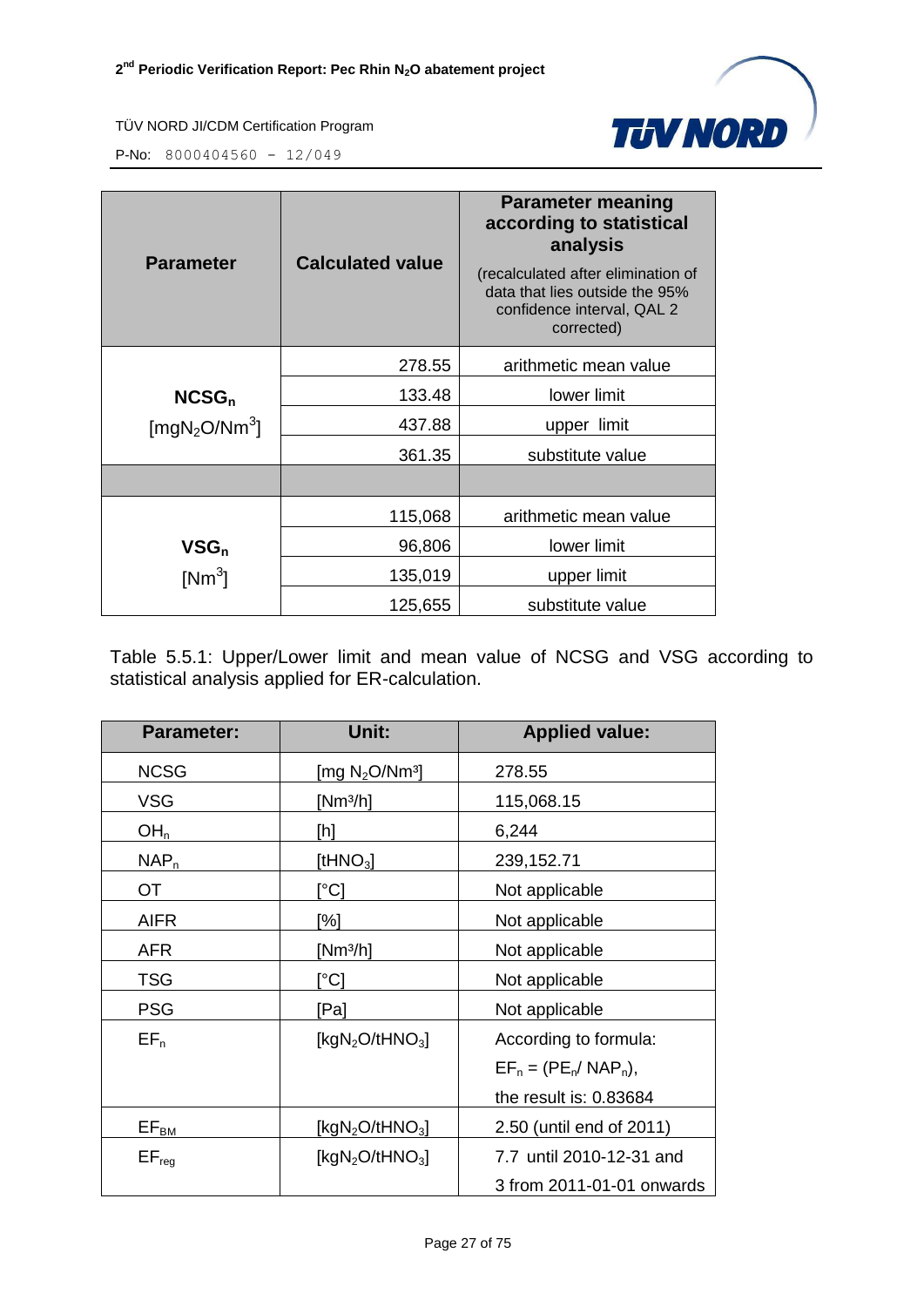P-No: 8000404560 - 12/049



| PE <sub>n</sub>                                                 | [kqN <sub>2</sub> O] | 200.131.94 |  |
|-----------------------------------------------------------------|----------------------|------------|--|
| Table 5.5.2: Monitored plant parameter/input for ER calculation |                      |            |  |

#### *5.6. Monitoring report*

A draft monitoring report was submitted to the verification team by the project participants. The team has made this report publicly available during the verification activities. No comments were received.

During the verification, mistakes and needs for clarification were identified. The PP has carried out the requested corrections so that it can be confirmed that the monitoring report is complete and transparent and in accordance with the registered PDD and other relevant requirements.

#### <span id="page-27-0"></span>*5.7. ER Calculation*

During the verification, a mistake in the ER calculation was identified (CAR E1). A revised final ER calculation sheet<sup> $XLS/$ </sup> was prepared by the PP and presented to the verification team. Thus it is confirmed that the ER calculation is overall correct. The verifiers confirm that:

- A complete set of data for the specified monitoring period is available, all the data has been provided in the monitoring report  $M/R$  and the ER calculation spreadsheet <sup>/XLS/</sup>:
- Information provided in the monitoring report has been cross-checked with original data from the plant operation log and DCS records; all documents illustrate consistency;
- Appropriate emission factors and other reference values have been correctly applied, and assumptions used in emission calculations have been justified;

| <b>Parameter</b>                                                           | <b>Value</b> | Unit                        |
|----------------------------------------------------------------------------|--------------|-----------------------------|
| Nitric Acid Production (100% concentrate)                                  | 239, 152. 71 | tHN $O_3$                   |
| <b>Project Emissions</b>                                                   | 200,131,94   | tCO <sub>2</sub> e          |
| <b>Emission Factor</b>                                                     | 0.83684      | $kgN_2O$ /tHNO <sub>3</sub> |
| <b>Emission Reductions</b>                                                 | 123,302      | tCO <sub>2</sub> e          |
| Governmental ERU deduction                                                 | 10           | $\%$                        |
| ERU (including deduction to 90% according<br>to the Arrêté du 2 mars 2007) | 110,972      | $ERUs$ (tCO <sub>2</sub> e) |

Thus it is confirmed that the final ER calculation is overall correct.

Table 5.7: Relevant data and outcome of ER-calculation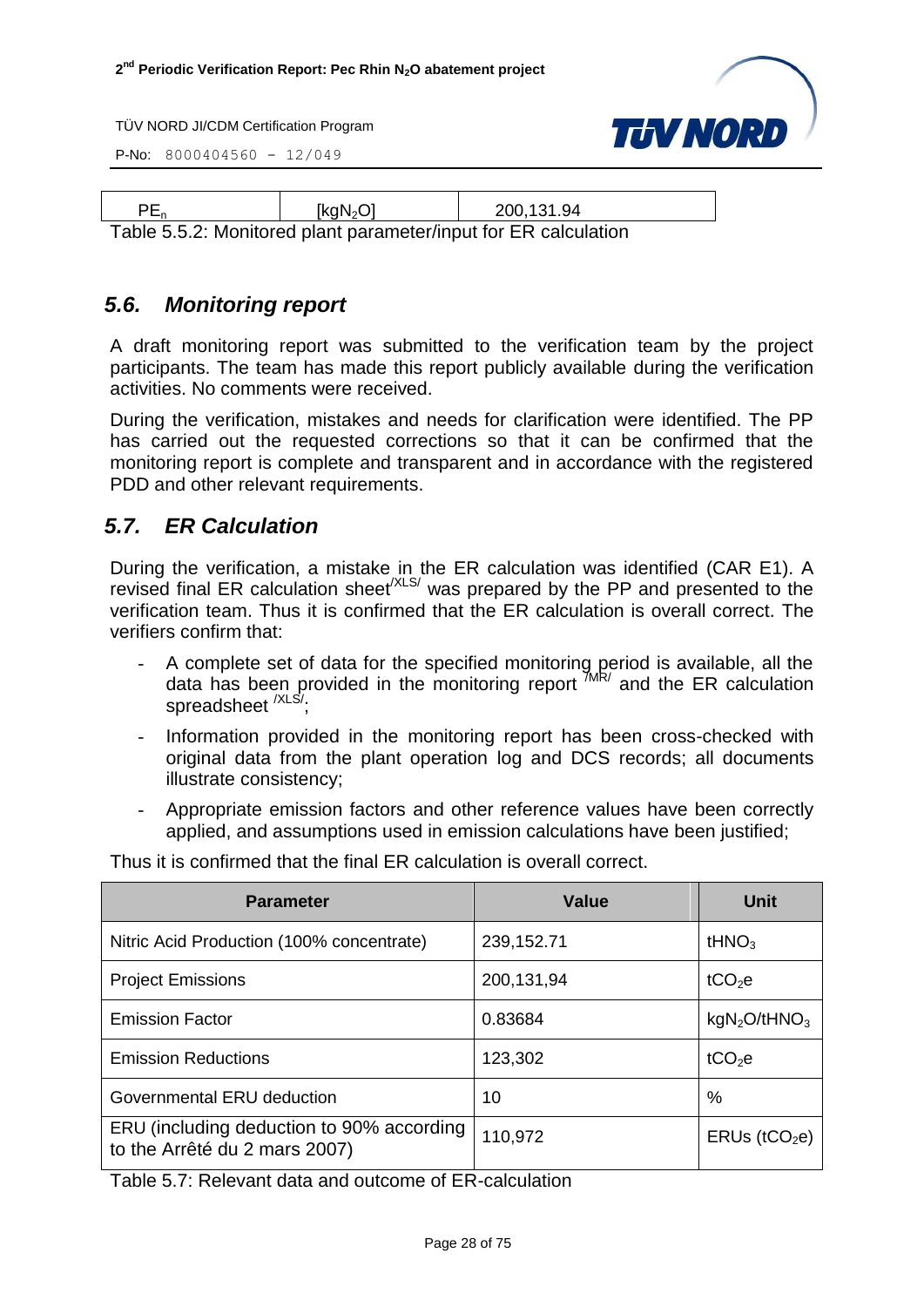P-No: 8000404560 - 12/049



#### <span id="page-28-0"></span>*5.8. Quality Management*

Quality Management procedures for measurements, collection and compilation of data, data storage and archiving, calibration, maintenance and training of personnel in the framework of this JI project activity have been defined. The procedures defined can be assessed as appropriate for the purpose. No significant deviations thereof have been observed during the verification.

#### <span id="page-28-1"></span>*5.9. Overall Aspects of the Verification*

All necessary and requested documentation was provided by the project participants so that a complete verification of all relevant issues could be carried out.

Access was granted to all installations of the plant which are relevant for the project performance and the monitoring activities.

No issues have been identified indicating that the implementation of the project activity and the steps to claim emission reductions are not compliant with the UNFCCC / host country criteria and relevant guidance provided by the COP/CMP and the JISC (clarifications and/or guidance).

#### <span id="page-28-2"></span>*5.10. Hints for next periodic Verification*

#### FAR A1:

It must be checked at each verification, that, total amount of verified emission reductions until 2012-12-31 does not exceed the limit of 351,440 tonnes (before 10 % reduction) according to the LoA.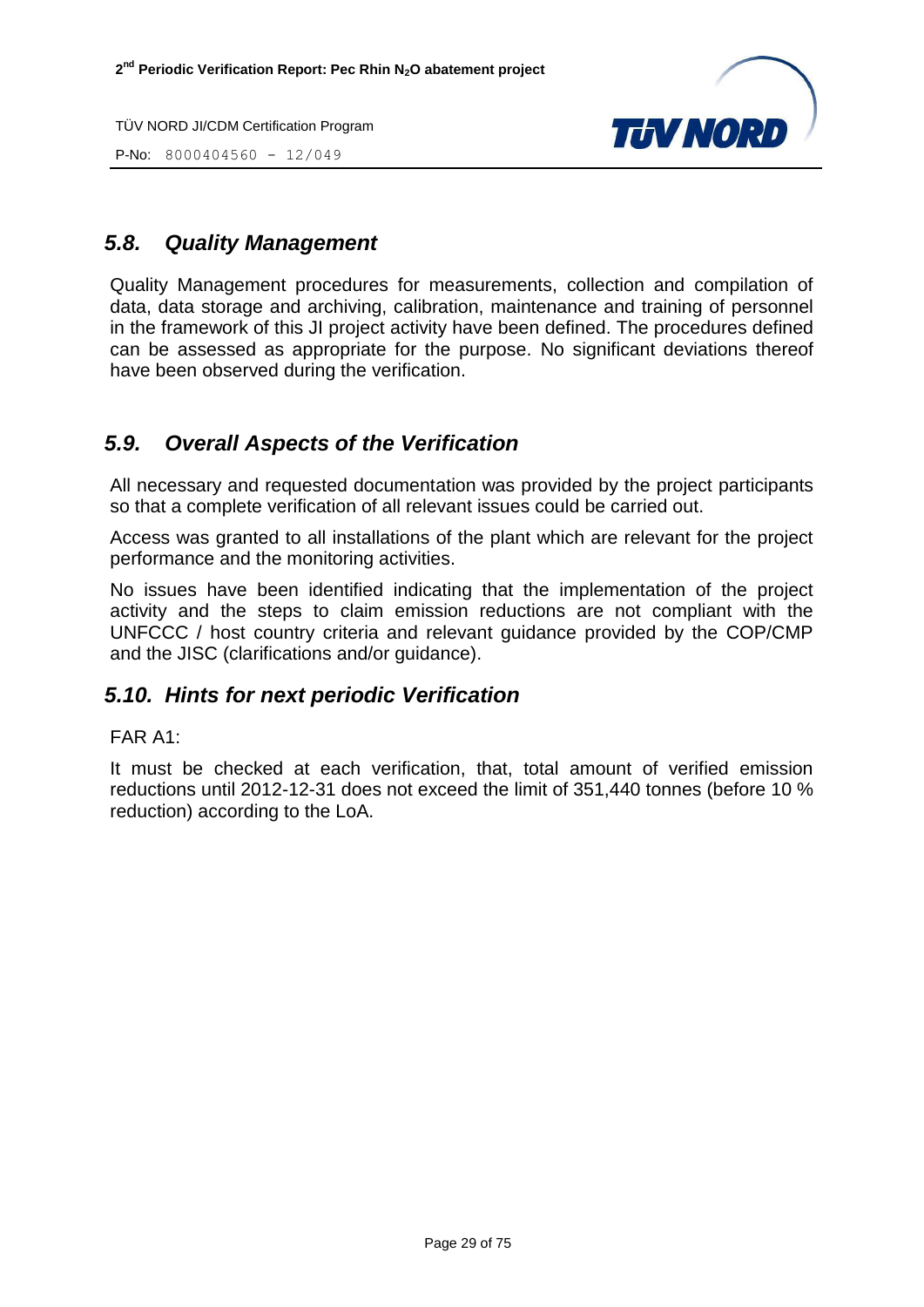

P-No: 8000404560 - 12/049

#### <span id="page-29-0"></span>**6. VERIFICATION OPINION**

Pec Rhin S.A. has commissioned the TÜV NORD JI/CDM Certification Program to carry out the  $2^{nd}$  periodic verification of the project: "Pec Rhin N<sub>2</sub>O Abatement Project", with regard to the relevant requirements for JI (Track 1) project activities. The project reduces GHG emissions due to reduction of  $N_2O$  emissions. This verification covers the period from 2011-02-16 to 2011-12-31 (including both days).

In the course of the verification 3 Corrective Action Requests (CAR) and 1 Clarification Request (CL) were raised and successfully closed. Furthermore 1 FAR was raised regarding to the max. amount of claimable ERUs. The verification is based on the draft monitoring report, revised monitoring report, and the monitoring plan as set out in the registered PDD, the determination report, emission reduction calculation spreadsheet and supporting documents made available to the TÜV NORD JI/CDM CP by the project participant.

As a result of this verification, the verifier confirms that:

- all operations of the project are implemented and installed as planned and described in the project design document.
- the monitoring plan is in accordance with the applied country specific methodology: Méthode pour les Projets Domestiques: "Réduction catalytique du N2O dans des usines d'acide nitrique".
- the installed equipment essential for measuring parameters required for calculating emission reductions are calibrated appropriately.
- the monitoring system is in place and functional. The project has generated GHG emission reductions.

As the result of the  $2^{nd}$  periodic verification, the verifier confirms that the GHG emission reductions are calculated without material misstatements in a conservative and appropriate manner. TÜV NORD JI/CDM CP herewith confirms that the project has achieved emission reductions in the above mentioned reporting period as follows:

Emission reductions: **110,972** t CO2e

Including a deduction to 90% according to the Arrêté du 2 mars 2007.

Essen, 2012-03-23 Essen, 2012-03-23

 $62$ 

TÜV NORD JI/CDM CP Verification Team Leader

Eric Krupp

TÜV NORD JI/CDM CP Final Approval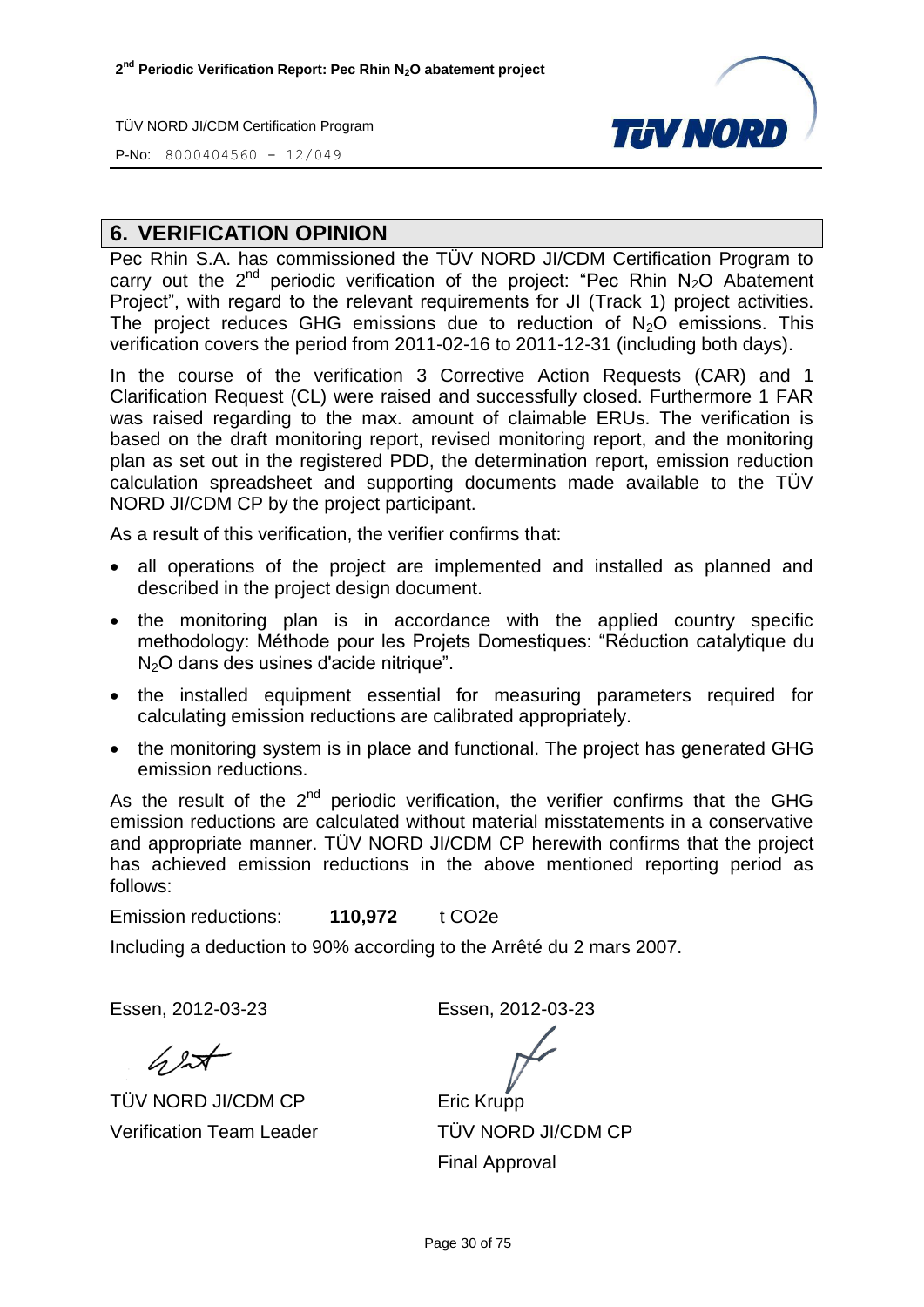

P-No: 8000404560 - 12/049

#### <span id="page-30-0"></span>**7. REFERENCES**

#### **Table 7-1:** Documents provided by the project participant(s)

| <b>Reference</b> | <b>Document</b>                                                                                                                                                                                                                                            |
|------------------|------------------------------------------------------------------------------------------------------------------------------------------------------------------------------------------------------------------------------------------------------------|
| /AMS/            | Certificat de conformite, (Declaration of conformation) issued by Thermo<br>electron cooperation regarding the Nicolet 6700 analyser, dated 2010-06-04                                                                                                     |
| /AN-MAINT/       | Contract with ThermoFisher Scientific for maintenance of the analyser<br><b>Nicolet</b>                                                                                                                                                                    |
| /AST/            | Annual Surveillance Test AST (carried out by Müller-BBM on 27-<br>28/09/2011); report no. M95 188/1, dated 14/10/2011.                                                                                                                                     |
| /AP/             | Arrete Prefectoral No.: 2008-226-14, issued by the Prefecture de Gironde on<br>2008-08-13 regarding max. Emission from Nitric Acid plant                                                                                                                   |
| /AUD_RES/        | Responsible Care Audit Report, Safety and Environment Protection, dated<br>2004-10-22.                                                                                                                                                                     |
| /BP/             | Référentiel de bonnes pratiques: Protocole de quantificationdes émissions<br>de protoxide d'azote dans la fabrication d'acide nitrique (Best practice<br>document regarding the mass-balance calculation and emission calculation<br>in nitric acid plants |
| /CALAMS/         | A 1048 Analyse IRTF destruction catalytique mesure de $N_2O$<br>AMS-calibration: XLS-sheet with calibration dates, events and results of<br>calibration                                                                                                    |
| /CALGAS/         | Calibration gas certificates for the AMS, all in period of validity                                                                                                                                                                                        |
| /CDMA/           | Contrat de maintenance (Maintenance-contract for the AMS-Analysator<br>Nicolet 6700 between Thermo Fisher Scientific and PecRhin, dated 2011-02-<br>17                                                                                                     |
| /DECLA/          | Déclaration annuelle des émissions polluantes -rejets 2009- (Emission<br>declaration for the year 2009 to the Environmental Ministry, including HNO <sub>3</sub> -<br>output and N <sub>2</sub> O-emissions), dated 2010-02-15                             |
| /EFFIC/          | Analyse of efficiency of the noble catalyst gauze used for the oxidation of<br>$NH3$ .                                                                                                                                                                     |
| /EFMA/           | Manuel d'audit pour la gestion responsable des produits dans les sociétés                                                                                                                                                                                  |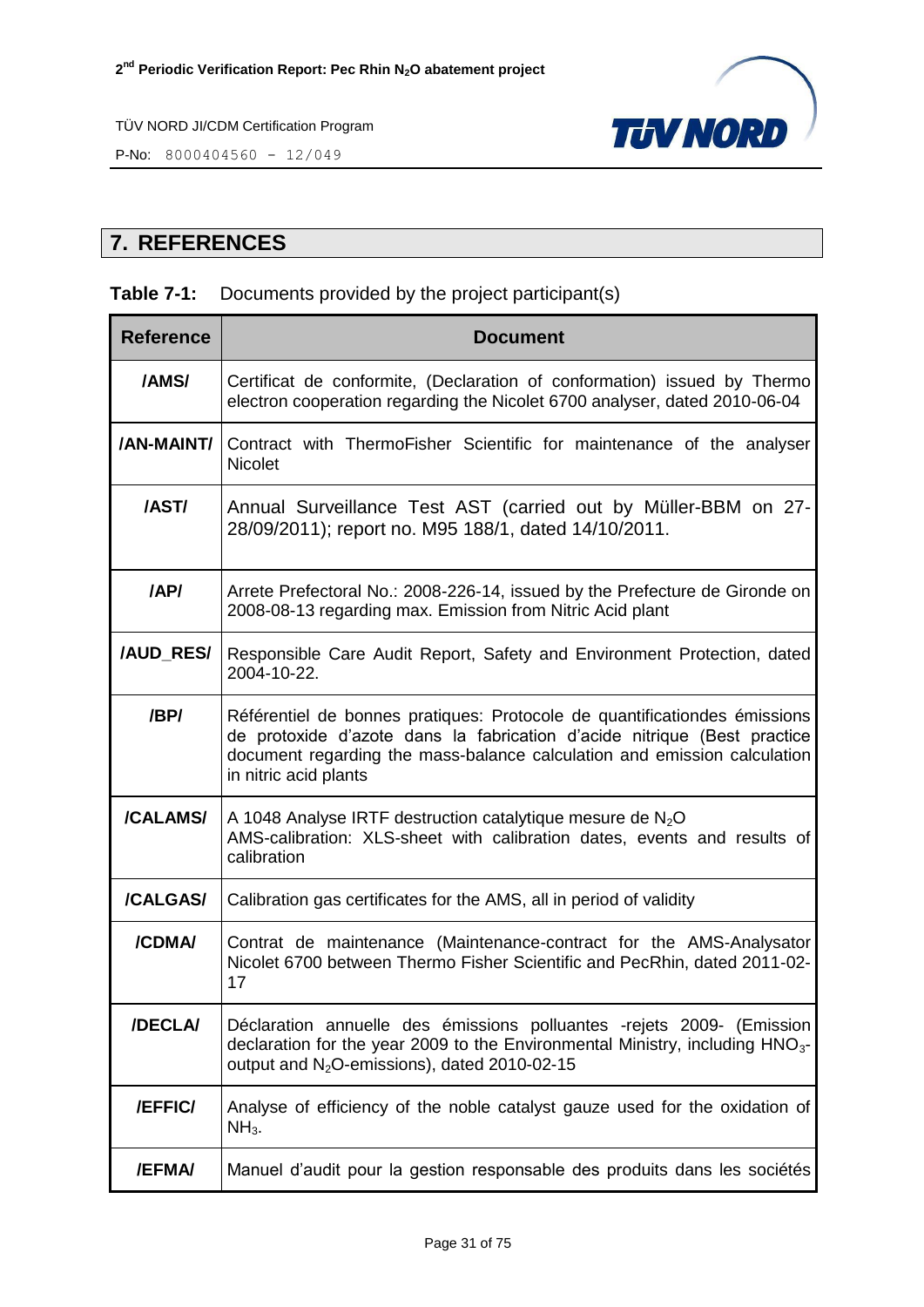

| <b>Reference</b> | <b>Document</b>                                                                                                                                                                                                                                                                                                                                                                                                                                                                                                                                                                                                                                                                                                                                                                                         |  |  |  |
|------------------|---------------------------------------------------------------------------------------------------------------------------------------------------------------------------------------------------------------------------------------------------------------------------------------------------------------------------------------------------------------------------------------------------------------------------------------------------------------------------------------------------------------------------------------------------------------------------------------------------------------------------------------------------------------------------------------------------------------------------------------------------------------------------------------------------------|--|--|--|
|                  | productrices de fertilisants, développé par European Fertilizer Manufacturers<br>Association (EFMA) en collaboration avec Det Norske Veritas (DNV) Édition<br>revise 14 Septembre 2004<br>(Audit scheme of EFMA (European fertilizer organisation)                                                                                                                                                                                                                                                                                                                                                                                                                                                                                                                                                      |  |  |  |
| /FICHE/          | Fiche renseignement carte de contrôle NAP - Check of max. deviation<br>between NAP-flowmeter and mass balance                                                                                                                                                                                                                                                                                                                                                                                                                                                                                                                                                                                                                                                                                           |  |  |  |
| /ISSUE/          | Registry confirmation of the receipt of N.serve's share of ERUs into<br>their account.<br>Email from M. Herbin at Pec Rhin, confirming receipt of their share of<br>$\bullet$<br>the ERUs on the 1st Feb 2012.                                                                                                                                                                                                                                                                                                                                                                                                                                                                                                                                                                                          |  |  |  |
| /LOA/            | Host country LoA issued by the French "Ministère de l'Écologie, de<br>l'Énergie, du Développement Durable et de la Mer, en charge des<br>Technologies vertes et des Négociations sur le climat" on 2010-12-<br>30, Ref-No.: 1D10022284<br>Investor country LoA issued by the Belgian « National Climate<br>٠<br>Commission » on 2011-04-04, Ref-No.: NKC/FP/7                                                                                                                                                                                                                                                                                                                                                                                                                                           |  |  |  |
| /MR/             | Published Monitoring report of GHGs emission reductions (Track1)<br>$(16.02.2011 - 31.12.2011)$ "PEC RHIN N <sub>2</sub> O abatement project" dated<br>2012-01-16 issued by N.serve (version 1).<br>Monitoring report of GHGs emission reductions (Track1) (16.02.2011<br>$\bullet$<br>$-31.12.2011$ ) "PEC RHIN N <sub>2</sub> O abatement project" dated 2012-02-10<br>issued by N.serve (version 2).<br>Final Monitoring report of GHGs emission reductions (Track1)<br>$(16.02.2011 - 31.12.2011)$ "PEC RHIN N <sub>2</sub> O abatement project" dated<br>2012-03-14 issued by N.serve (version 3).<br>Final Monitoring report of GHGs emission reductions (Track1)<br>$(16.02.2011 - 31.12.2011)$ "PEC RHIN N <sub>2</sub> O abatement project" dated<br>2012-03-23 issued by N.serve (version 4). |  |  |  |
| <b>/NAP PAR/</b> | Parameter set protocol for Krohne NAP flow meter FT 1021 for 69 %<br>HNO <sub>3</sub> and FT 1022 for 60 % HNO <sub>3</sub> flow.<br>Configuration Parameter for Flexim concentration and flow meter<br>٠<br>Al1028 and FI 1028 for 60 % HNO <sub>3</sub> and Al1029 FI1029 for 69HNO3<br>flow                                                                                                                                                                                                                                                                                                                                                                                                                                                                                                          |  |  |  |
| /ORG/            | Organisation "protection de l'air" (also "projets domestiques"). Survey of<br>personnel organisation of the JI-project, issued by the PEC RHIN plant.                                                                                                                                                                                                                                                                                                                                                                                                                                                                                                                                                                                                                                                   |  |  |  |
| /P&I/            | Pipe and Installation sheet of Nitric Acid Plant.                                                                                                                                                                                                                                                                                                                                                                                                                                                                                                                                                                                                                                                                                                                                                       |  |  |  |
| /PROC1/          | Overview on events relevant for the monitoring.                                                                                                                                                                                                                                                                                                                                                                                                                                                                                                                                                                                                                                                                                                                                                         |  |  |  |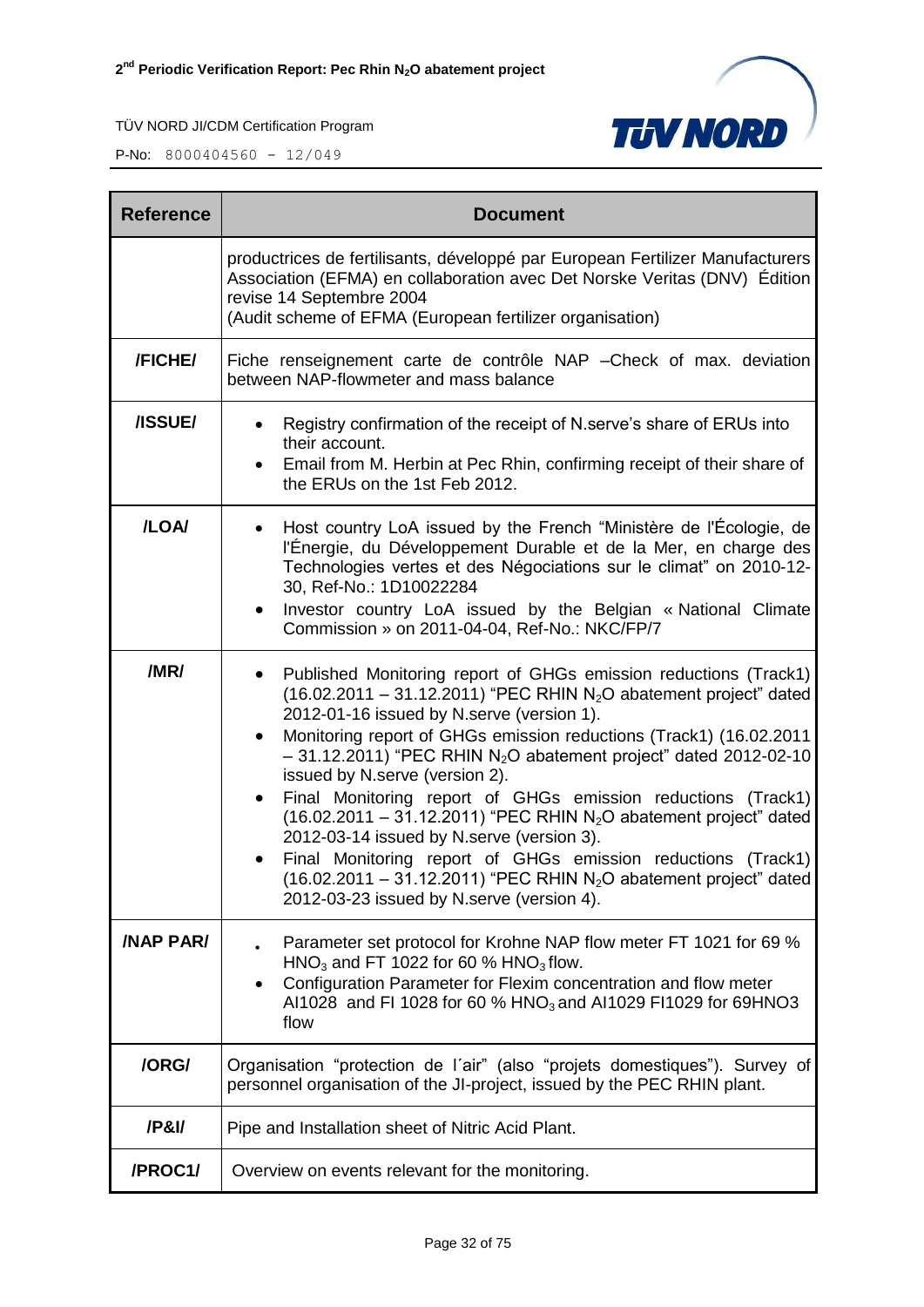

| <b>Reference</b>  | <b>Document</b>                                                                                                                                                                                                                                                                                |  |  |
|-------------------|------------------------------------------------------------------------------------------------------------------------------------------------------------------------------------------------------------------------------------------------------------------------------------------------|--|--|
| /PROC2/           | Procedure – Mode operatoire de verification d'une mesure de pression de<br>niveau ou debit a pression differentielle, No.: 15.400-03-14, (Procedure -<br>procedure of verification of measuring pressure level or flow differential<br>pressure)                                               |  |  |
| /PROC3/           | Procedure – Manuel maintenance travaux neuvs, No.: 15.405.00, (Procedure<br>Manual - new maintenance work)                                                                                                                                                                                     |  |  |
| /PROC4/           | Procedure – Consignes d'exploration et projet domestique, (Procedure -<br>Instructions for exploration and domestic project)                                                                                                                                                                   |  |  |
| /PROC5/           | Procedure - Manual Maintance Travaux Neufs: Procedures Techniques<br>MTN, (Maintenance procedures for analyser, VSG, PSG, TSG, AFR, AIFR,<br>OT)                                                                                                                                               |  |  |
| /PROC6/           | Procedure – Procedures techniques MTN (Technical procedures for<br>monitoring of relevant parameter of the abatement project<br>Parameter list (Calcul debit rejets HNO3 FI 1012; printouts from FBD<br>program graphics, stack diameter) Parameter implementation in the DSC.                 |  |  |
| /PROC7/           | Procedure - Organisation de la Cellule Analysateur pour le Suivi de<br>analysateur securite (IPS) environment qualite (Organisation of maintenance<br>of the AMS), TEIN/12/300                                                                                                                 |  |  |
| /PROP/            | Project Proposal, proposed by Johnson Matthey PLC for PecRhin: Nitrous<br>Oxide abatement project in the nitric acid plant(s) of PecRhin                                                                                                                                                       |  |  |
| /QAL2CAL/         | QAL2 Report on performance tests and calibration of the AMS, report<br>$\bullet$<br>No.: M87 043/2, issued by Müller BBM on 2010-11-12.<br>Revised version: Report on performance tests and calibration of the<br>$\bullet$<br>AMS, report No.: M87 043/2, issued by Müller BBM on 2011-07-05. |  |  |
| /QAL2INST/        | QAL2 check of correct installation of the AMS, report No.: M87 043/2, issued<br>by Müller-BBM on 2010-11-12.                                                                                                                                                                                   |  |  |
| /QAL2PERF/        | Report on performance tests of the AMS for $N_2O$ of acid plant for internal<br>use, report No.: M87 043/1, issued by Müller BBM on 2010-05-19.                                                                                                                                                |  |  |
| /SPIECAT/         | Contrat de Catalyst supply agreement (contract between PEC RHIN and JM<br>regarding catalyst supply, dated 2010).                                                                                                                                                                              |  |  |
| <b>/TRAINAMS/</b> | Attestation de presence: Service training for measuring and maintains of the<br>analyser Nicolet 6700: Jean BIGI and Benjamin CHAPUS, dated 2010-06-04.                                                                                                                                        |  |  |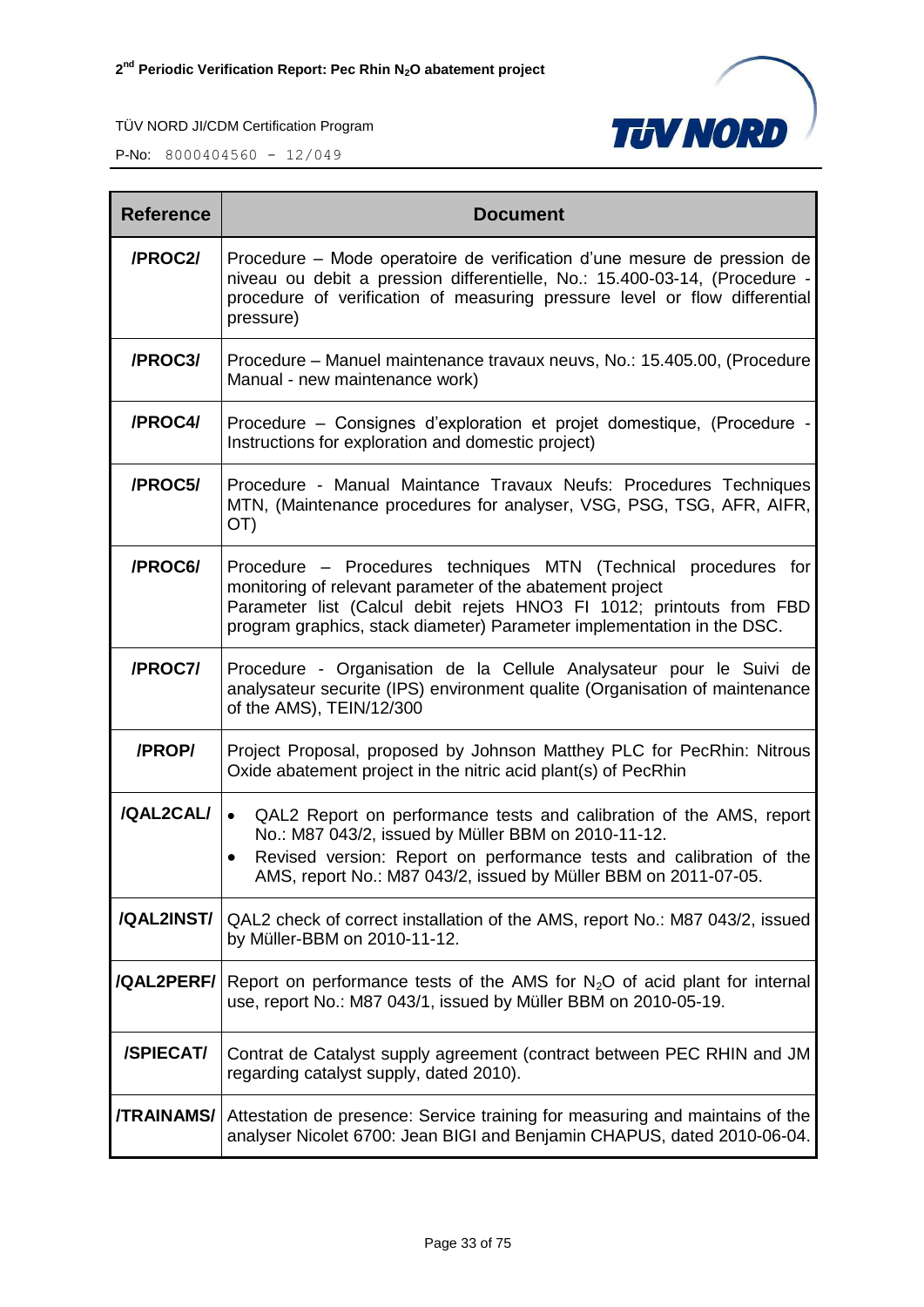

| <b>Reference</b> | <b>Document</b>                                                                                                                                                              |
|------------------|------------------------------------------------------------------------------------------------------------------------------------------------------------------------------|
| /XLS/            | <b>ERU Excel calculation spreadsheet</b><br>"CALC N02 V01 PecRhin 20120110 MS.xlsx"<br>Final ERU Excel calculation spreadsheet<br>"CALC N02 V01 PecRhin 20120313 MS v3.xlsx" |

|  | <b>Table 7-2:</b> Background investigation and assessment documents |  |  |  |  |
|--|---------------------------------------------------------------------|--|--|--|--|
|--|---------------------------------------------------------------------|--|--|--|--|

| <b>Reference</b> | <b>Document</b>                                                                                                                                                                                                                                                                                      |  |  |
|------------------|------------------------------------------------------------------------------------------------------------------------------------------------------------------------------------------------------------------------------------------------------------------------------------------------------|--|--|
| /14181/          | European Standard DIN EN 14181: "Stationary source emissions - Quality<br>assurance of automated measuring systems"                                                                                                                                                                                  |  |  |
| /AM0034/         | Approved baseline and monitoring methodology AM0034: "Catalytic<br>reduction of $N_2O$ inside the ammonia burner of nitric acid plants", version 3.4                                                                                                                                                 |  |  |
| /ARI             | Arrêté du 2 mars 2007 of the 'Ministère de l'écologie et du développement<br>durable (Implementation of the JI-Guidelines in France)                                                                                                                                                                 |  |  |
| /BACK/           | Background paper: "N <sub>2</sub> O EMISSIONS FROM ADIPIC ACID AND NITRIC<br>PRODUCTION", Good Practice Guidance<br>ACID<br>and<br>Uncertainty<br>Management in National Greenhouse Gas Inventories issued by the NGGIP                                                                              |  |  |
| /BREF/           | Reference Document on Best Available Techniques for the Manufacture of<br>Large Volume Inorganic Chemicals - Ammonia, Acids and Fertilisers                                                                                                                                                          |  |  |
| /CPM/            | TÜV NORD JI / CDM CP Manual (incl. CP procedures and forms)                                                                                                                                                                                                                                          |  |  |
| /DET/            | Final JI Determination Report: "Pec Rhin S.A., Pec Rhin $N_2O$ abatement<br>project, Report No: 8000382322 - 10/147, dated: 2011-03-03, issued by TÜV<br><b>Nord</b>                                                                                                                                 |  |  |
| /DVM/            | <b>JI Determination and Verification Manual</b>                                                                                                                                                                                                                                                      |  |  |
| /GUIDE/          | Guidance: Developing a CDM or JI project to reduce greenhouse gas<br>emissions, issued by the:<br>French Ministry for Economy, Industry and Employment<br>French Ministry for Ecology, Energy, Sustainable Development and Town<br>and Country Planning<br><b>French Global Environment Facility</b> |  |  |
| /IPCC/           | 1. 1996 IPCC Guidelines for National Greenhouse Gas Inventories: work<br>book<br>2. 2006 IPCC Guidelines for National Greenhouse Gas Inventories: work                                                                                                                                               |  |  |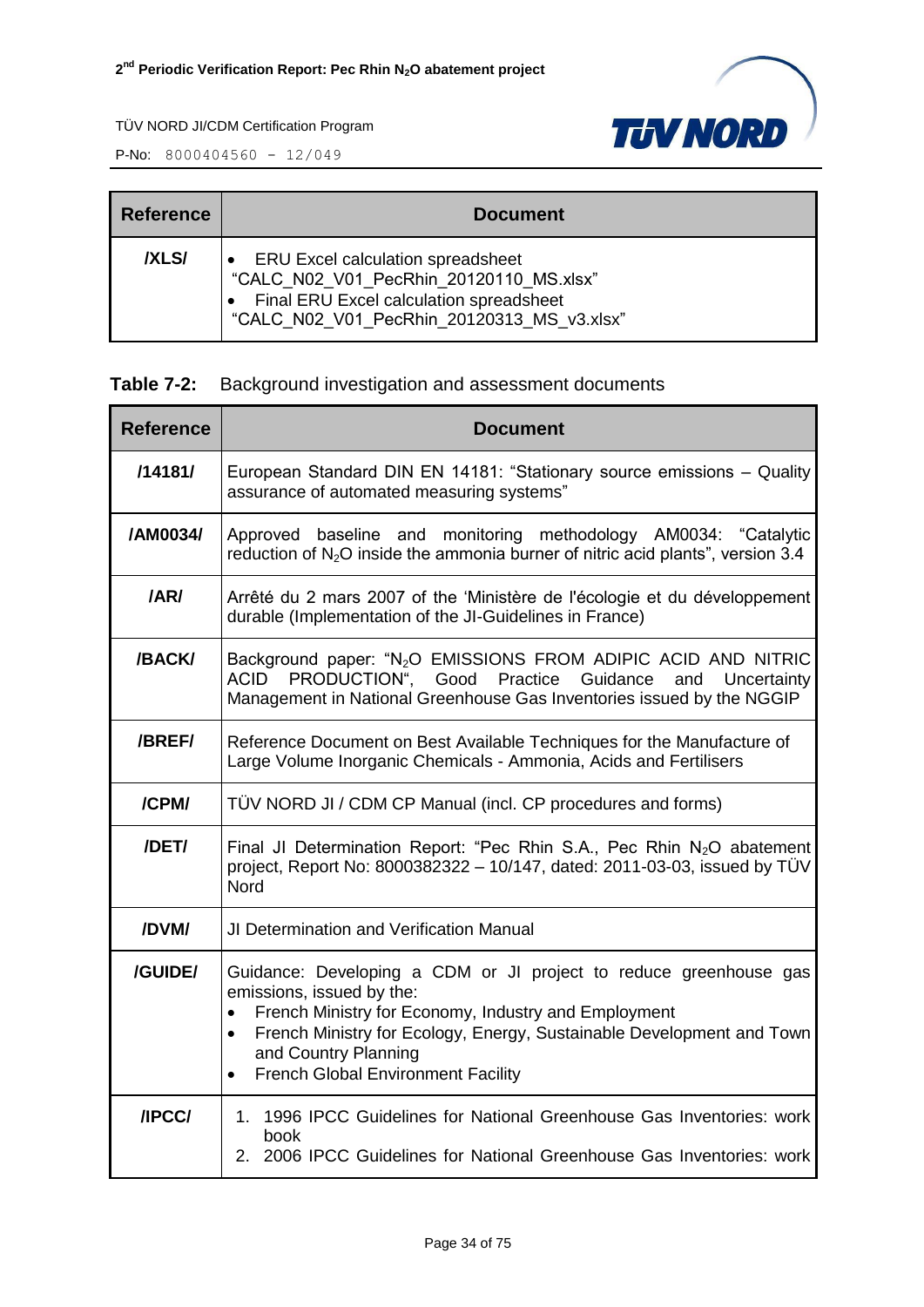

| Reference      | <b>Document</b>                                                                                                                                                                                                                                                                                                 |
|----------------|-----------------------------------------------------------------------------------------------------------------------------------------------------------------------------------------------------------------------------------------------------------------------------------------------------------------|
|                | book                                                                                                                                                                                                                                                                                                            |
| /KP/           | Kyoto Protocol (1997)                                                                                                                                                                                                                                                                                           |
| /MA/           | Decision 3/CMP. 1 (Marrakesh - Accords)                                                                                                                                                                                                                                                                         |
| /METH/         | Méthode pour les Projets Domestiques<br>Réduction catalytique du $N_2O$ dans des usines d'acide nitrique<br>(Projet Domestique Methodology: Catalytic reduction of N <sub>2</sub> O at nitric acid<br>plants)                                                                                                   |
| /METHE/        | Projet Domestique Methodology<br>Catalytic reduction of $N_2O$ at nitric acid plants (Translation of $^{METH}$ )                                                                                                                                                                                                |
| /NCSG/         | Diagram of parameter NCSG - Extract of ERU-calculation Excel-sheet                                                                                                                                                                                                                                              |
| /OT/           | Frame of parameter OT - Extract of ERU-calculation Excel-sheet                                                                                                                                                                                                                                                  |
| /PDD/          | "Project Design Document Verion 02 dated 2010-05-04 "Pec Rhin $N_2O$<br>abatement project" (registered version)                                                                                                                                                                                                 |
| <b>/PRESS/</b> | Standardnormwerte 1961-1990: Luftdruck auf Stationshöhe (Standardised<br>atmospheric-pressure values from years 1961 and 1990), issued by the<br>Swiss Confederation, Federal office of Meteorology and Climatology<br><b>MeteoSwiss</b><br>Station Basel: Maximum registered atmospheric pressure is 981,4 hPa |

**Table 7-3:** Websites used

| <b>Reference</b> | Link                                          | Organisation                                                                                                                                                |
|------------------|-----------------------------------------------|-------------------------------------------------------------------------------------------------------------------------------------------------------------|
| /bref/           | http://eippcb.jrc.ec.europa.eu/<br>reference/ | Website of the European Commission, Joint<br>Research Centre, Institute for Prospective<br>Technological Studies (Provision of BAT-<br>Reference documents) |
| /dehst/          | http://www.dehst.de                           | German Emissions Trading Authority (DEHSt)<br>at the Federal Environment Agency                                                                             |
| /dfp/            | http://www.developpement-<br>durable.gouv.fr/ | Ministère de l'Écologie, de l'Énergie, du<br>Développement Durable et de la Mer, en<br>charge des Technologies vertes et des<br>Négociations sur le climat  |

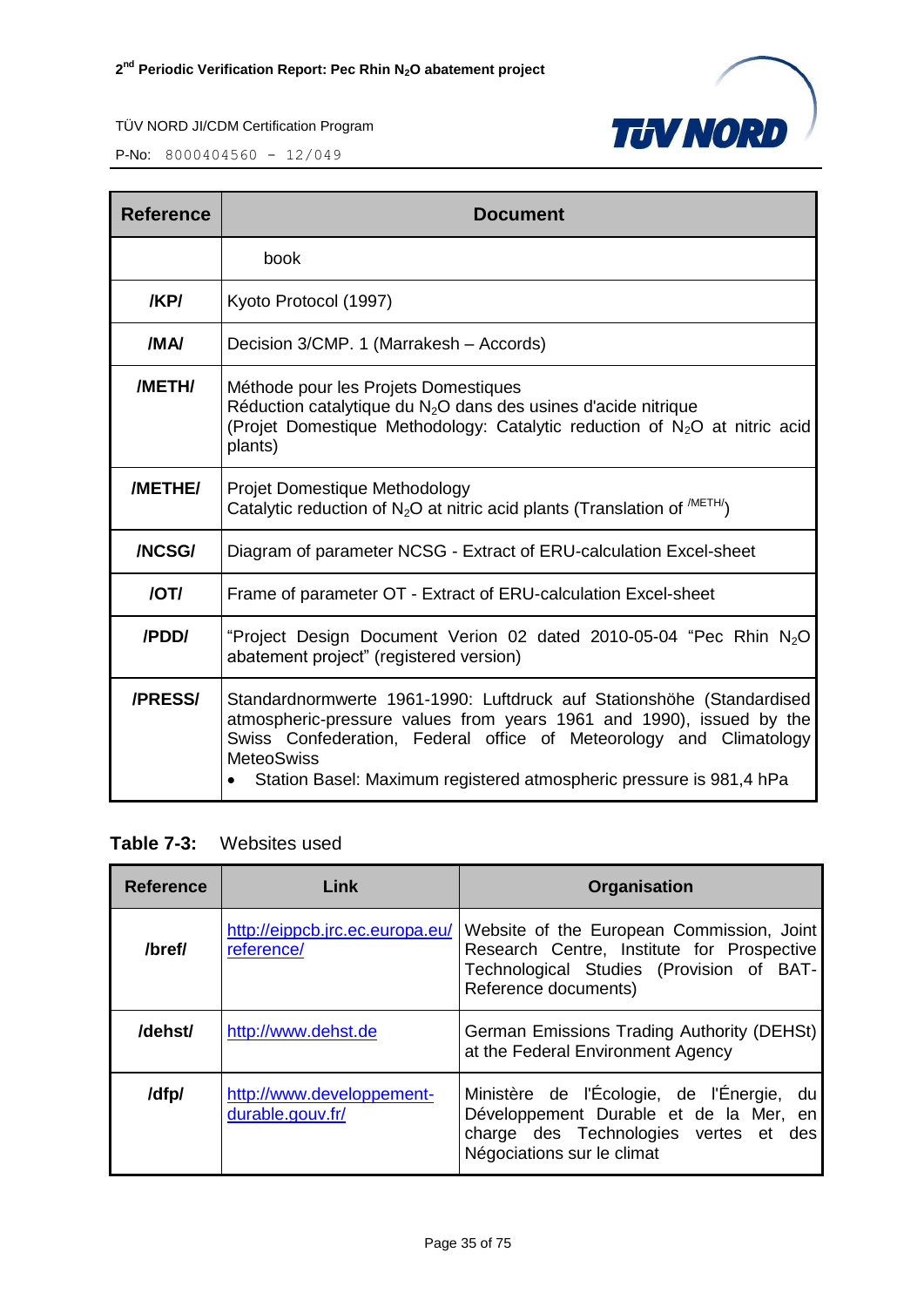

| <b>Reference</b> | Link                                                                                | Organisation                                                                                                                                                         |  |  |
|------------------|-------------------------------------------------------------------------------------|----------------------------------------------------------------------------------------------------------------------------------------------------------------------|--|--|
| /efma/           | http://www.efma.org/                                                                | European Fertilizer Manufacturers Association                                                                                                                        |  |  |
| /douane/         | http://www.douane.gouv.fr/da<br>ta/file/6146.pdf                                    | Web-file regarding $N_2O$ emission taxation.                                                                                                                         |  |  |
| /gw/             | http://www.global-<br>warming.de/                                                   | TÜV Nord platform hosting projects open for<br>comments at the determination stage                                                                                   |  |  |
| /ipcc/           | www.ipcc-nggip.iges.or.jp                                                           | <b>IPCC</b> publications                                                                                                                                             |  |  |
| /                | http://www.legifrance.gouv.fr/                                                      | Site of Legifrance (La service public de la<br>diffusion du droit)                                                                                                   |  |  |
| /mist/           | http://www.ecologie.gouv.fr/M<br>ethodologies-de-projets.html                       | Ministère de l'Écologie, de l'Énergie, du<br>durable<br>Développement<br>de<br>la l<br>Mer<br>et<br>(Ministry<br>of<br>ecology<br>and<br>sustainable<br>development) |  |  |
| /nfg/            | http://www.effet-de-<br>serre.gouv.fr/accueil                                       | Mission interministérielle sur l'effet de serre<br>(French<br>Inter-Ministry<br>Mission<br>the<br><b>on</b><br>Greenhouse Effect)                                    |  |  |
| /unfccc/         | http://ji.unfccc.int                                                                | JI homepage                                                                                                                                                          |  |  |
| /proj/           | http://ji.unfccc.int/JIITLProject<br>/DB/PK2RRNV3FP1DC3D5U<br>K4CYF3XOSIGJR/details | Project listed in JI-database                                                                                                                                        |  |  |

| Table 7-4: |  | List of interviewed persons |  |
|------------|--|-----------------------------|--|
|------------|--|-----------------------------|--|

| <b>Reference</b> | Mol <sup>1</sup> |                                | <b>Name</b>             | <b>Organisation / Function</b>   |
|------------------|------------------|--------------------------------|-------------------------|----------------------------------|
| /IM01/           | V                | $\boxtimes$ Mr.<br>l Ms        | Jean Marc Bastian       | <b>PecRhin Nitric Acid Plant</b> |
| /IM01/           | V                | $\boxtimes$ Mr.<br>$\sqcap$ Ms | Klaus Müller-Dethard    | <b>PecRhin Nitric Acid Plant</b> |
| /IM01/           | V                | $\boxtimes$ Mr.<br>□ Ms        | Jean Paul Vailin        | <b>PecRhin Nitric Acid Plant</b> |
| /IM01/           | V                | $\boxtimes$ Mr.<br>□ Ms        | Jan Pierre Martin       | <b>PecRhin Nitric Acid Plant</b> |
| /IM01/           | V                | $\boxtimes$ Mr.                | <b>Cystelle Roussel</b> | <b>PecRhin Nitric Acid Plant</b> |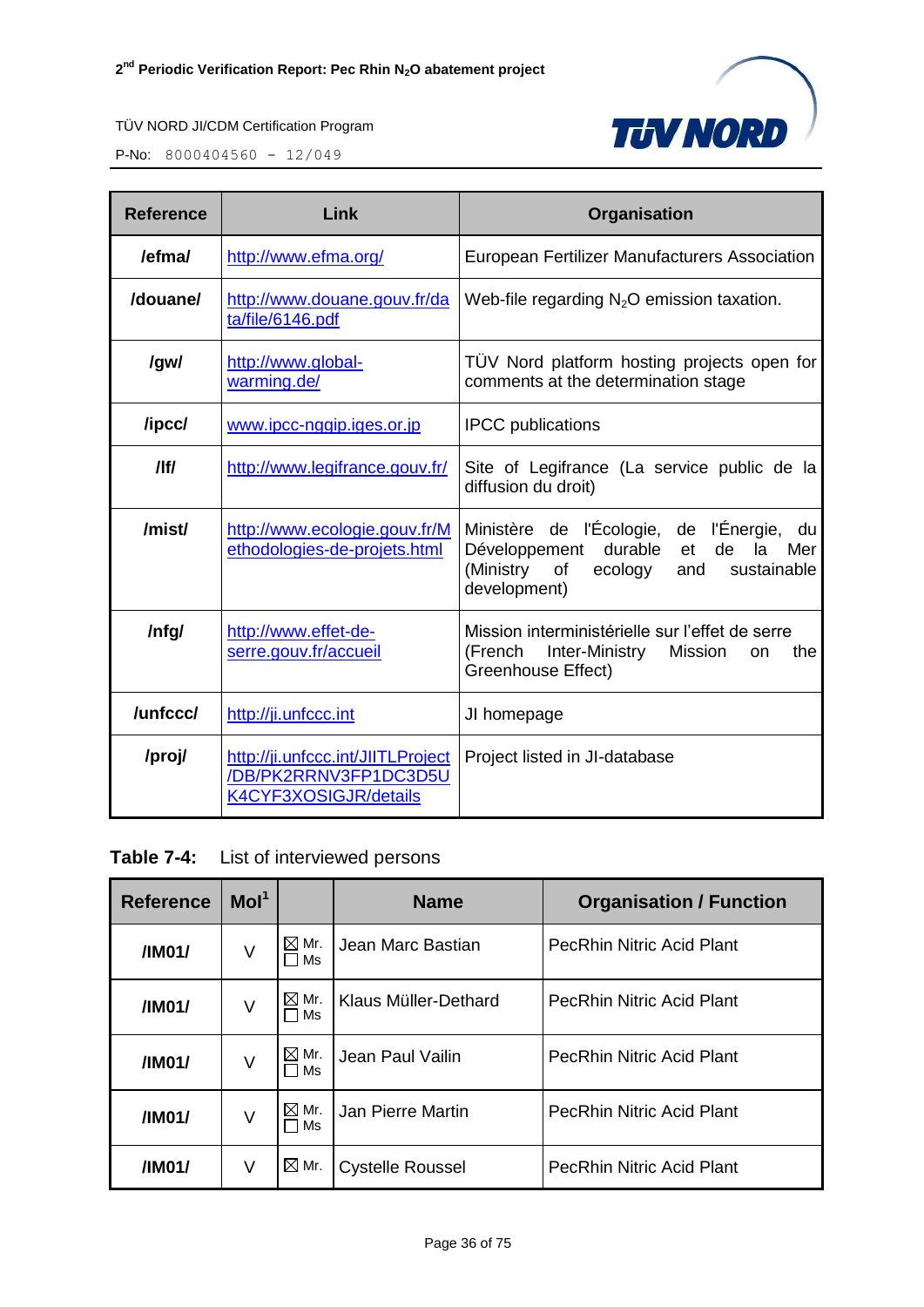

P-No: 8000404560 - 12/049

| <b>Reference</b> | Mol <sup>1</sup> |                          | <b>Name</b>             | <b>Organisation / Function</b>   |
|------------------|------------------|--------------------------|-------------------------|----------------------------------|
|                  |                  | Ms                       |                         |                                  |
| /IM01/           | V                | $\boxtimes$ Mr.<br>Ms    | Jean-Pierre Enond       | <b>PecRhin Nitric Acid Plant</b> |
| /IM01/           | V                | $\boxtimes$<br>Mr.<br>Ms | <b>Vincent Simet</b>    | <b>PecRhin Nitric Acid Plant</b> |
|                  |                  |                          |                         |                                  |
| /IM02/           | V                | Mr.<br>$\boxtimes$ Ms.   | Rebecca Cardani-Strange | N.serve                          |
| /IM02/           | V                | Mr.<br>⊠<br>Ms.          | Martin Stilkenbäumer    | N.serve                          |

1) Means of Interview: (**T**elephone, **E**-Mail, **V**isit)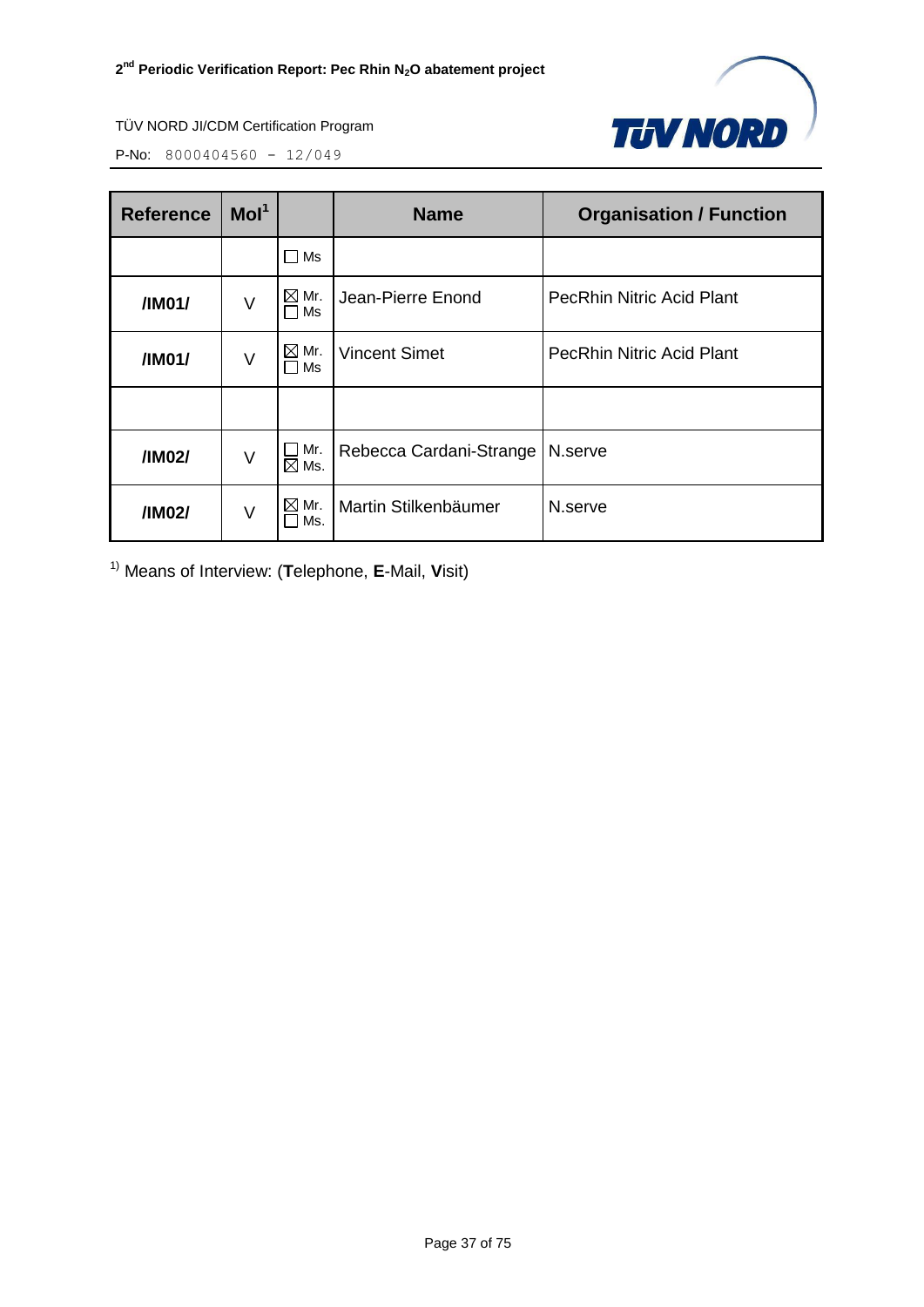

P-No: 8000404560 - 12/049



# **A1:** Verification Protocol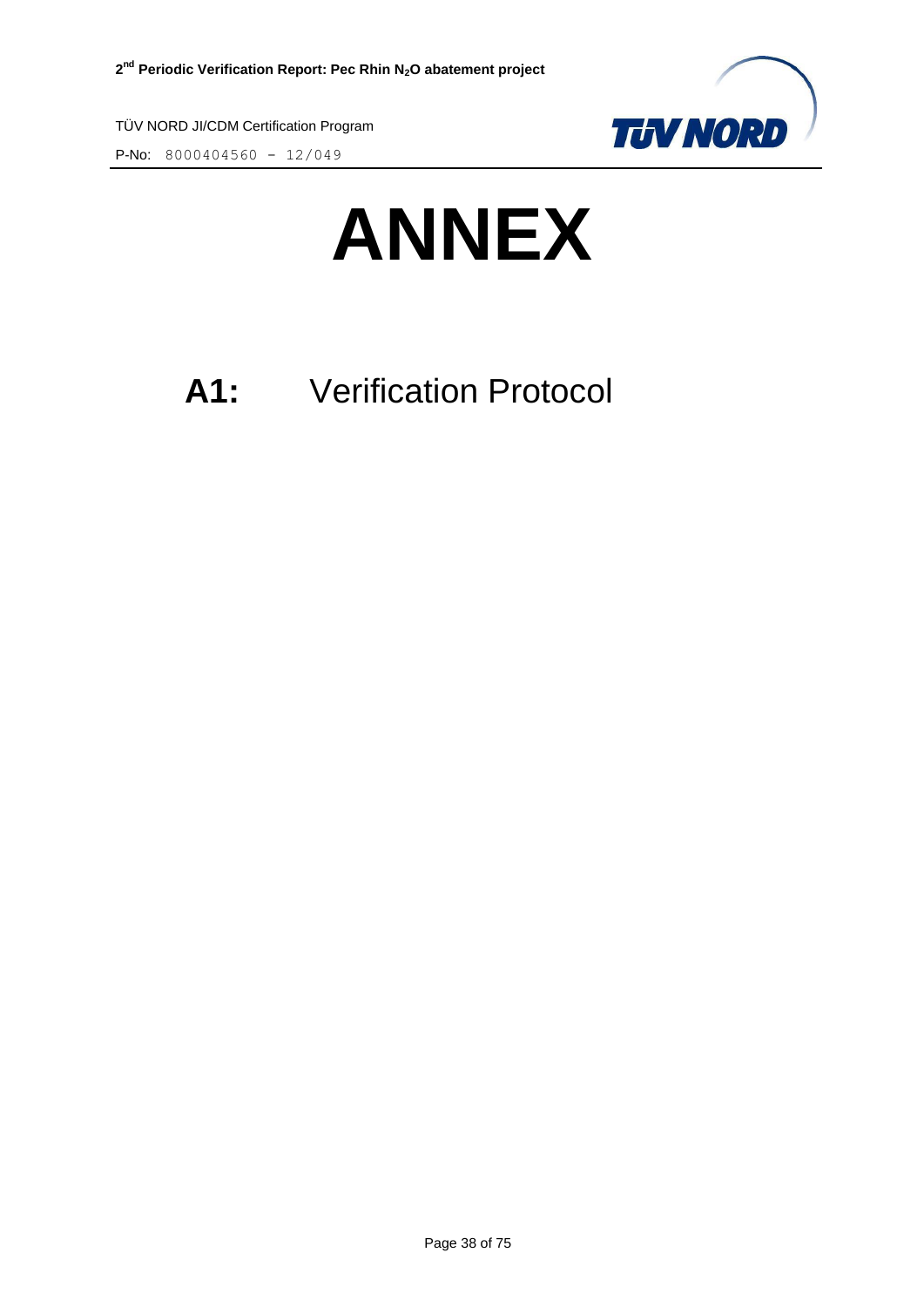P-No:  $8000404560 - 12/049$ 



# **ANNEX 1: VERIFICATION PROTOCOL**

**Table A-1:** GHG calculation procedures and management control testing / detailed audit testing of residual risk areas and random testing

|                  | <b>Identification of</b><br>potential reporting risk            |                        | Identification,<br>assessment and testing<br>of management controls                            | Areas of residual risks                                                                                                  | <b>Additional verification</b><br>testing                                   | <b>Conclusions and</b><br><b>Areas Requiring</b><br>Improvement<br>(including Forward<br><b>Action Requests)</b> |  |  |
|------------------|-----------------------------------------------------------------|------------------------|------------------------------------------------------------------------------------------------|--------------------------------------------------------------------------------------------------------------------------|-----------------------------------------------------------------------------|------------------------------------------------------------------------------------------------------------------|--|--|
|                  | Raw data generation                                             |                        |                                                                                                |                                                                                                                          |                                                                             |                                                                                                                  |  |  |
| I۰<br>I۰         | Installation of<br>measuring equipment<br>Dysfunction of        | $\bullet$              | Installation<br>modern<br>0f<br>of<br>the<br>and state<br>art<br>equipment                     | • Inadequate<br>installation<br>operation of the monitoring<br>equipment                                                 | • Site – visit (maintenance<br>dept., gas supplier)<br>• Check of equipment | • See Table A-2                                                                                                  |  |  |
| ه ا              | installed equipment<br>Maloperation by<br>operational personnel | $\bullet$<br>$\bullet$ | <b>Process</b><br>control<br>automation<br>Internal data review                                | • Inadequate<br>exchange<br>0f<br>equipment<br>• Change of personnel                                                     | • Check of technical data<br>sheets<br>$\bullet$ Check<br>0f<br>suppliers   |                                                                                                                  |  |  |
| I۰               | Downtimes of<br>equipment                                       | $\bullet$              | Regular visual inspect-<br>ions of installed equip-                                            | • Undetected<br>measurement<br>errors                                                                                    | information / guarantees<br>calibration<br>$\bullet$ Check<br>of            |                                                                                                                  |  |  |
| I۰               | Exchange of<br>equipment                                        |                        | ment<br>Only skilled and trained                                                               | • Inappropriateness<br>0f<br>Management<br>system                                                                        | records, if applicable<br>• Check of maintenance                            |                                                                                                                  |  |  |
| ∣∙               | Change of<br>measurement<br>equipment<br>characteristic         |                        | personnel operates the<br>relevant equipment<br>Daily raw data checks<br>Immediate exchange of | procedures w.r.t. monitoring<br>requirements<br>plan<br>(e.g.<br>substitute value strategies)<br>• Non-application<br>Ωt | records<br>• Counter-check<br>of raw<br>data<br>and<br>commercial<br>data   |                                                                                                                  |  |  |
| ه ا<br>$\bullet$ | Insufficient accuracy<br>Change of                              |                        | dysfunctional<br>equipment                                                                     | management<br>system<br>procedures                                                                                       | • Check of<br>IJI<br>manage-<br>ment system                                 |                                                                                                                  |  |  |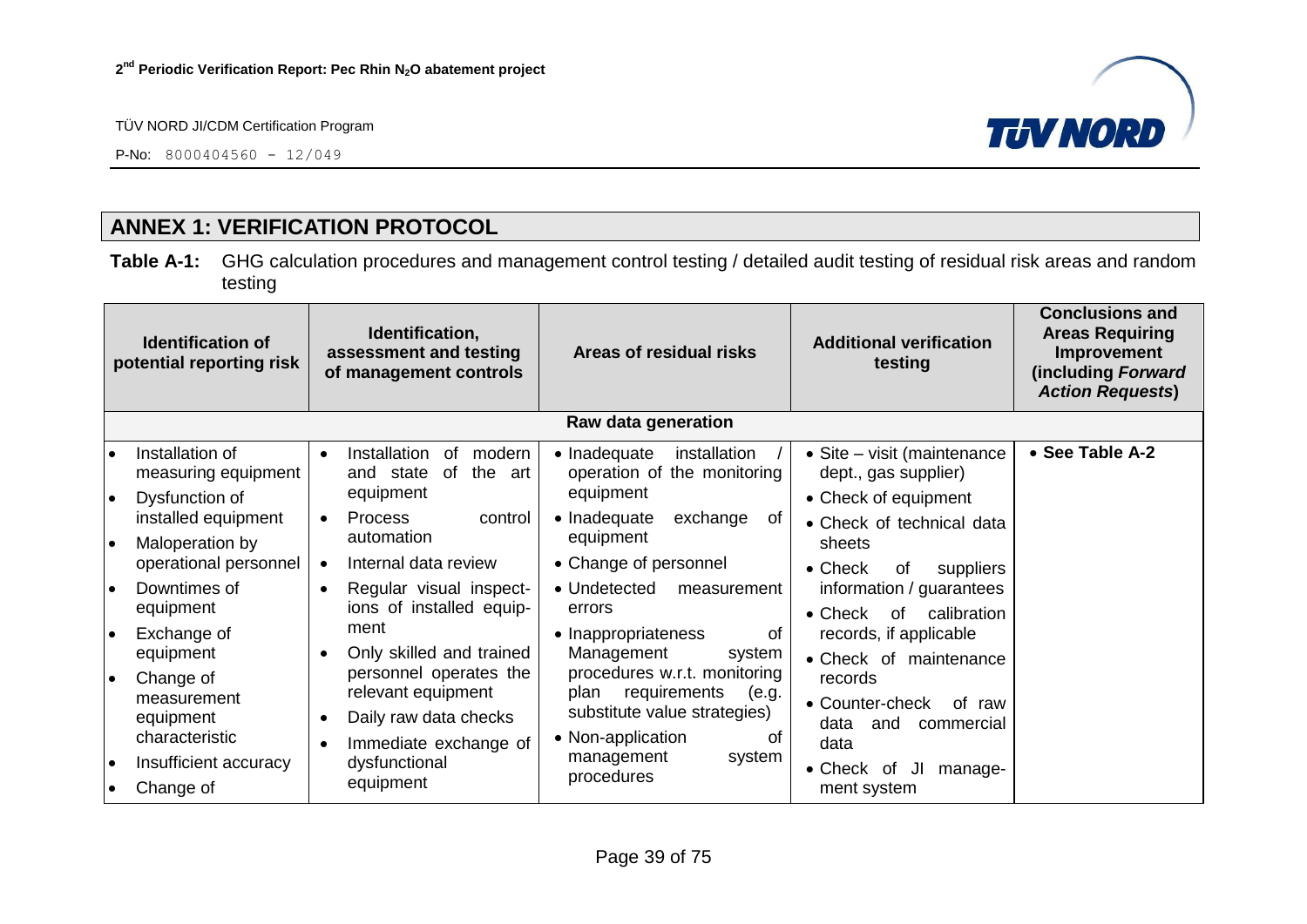

|                                     | <b>Identification of</b><br>potential reporting risk                                                             | Identification,<br>assessment and testing<br>Areas of residual risks<br>of management controls                                                                                                                                                                                                                                                   | <b>Conclusions and</b><br><b>Areas Requiring</b><br><b>Additional verification</b><br>Improvement<br>testing<br>(including Forward<br><b>Action Requests)</b>                                                           |
|-------------------------------------|------------------------------------------------------------------------------------------------------------------|--------------------------------------------------------------------------------------------------------------------------------------------------------------------------------------------------------------------------------------------------------------------------------------------------------------------------------------------------|-------------------------------------------------------------------------------------------------------------------------------------------------------------------------------------------------------------------------|
|                                     | technology<br>Accuracy of values<br>supplied by Third<br><b>Parties</b>                                          | is<br>Stand-by<br>duty<br>• Insufficient accuracy<br>$\bullet$<br>organized<br>QA/QC<br>• Inappropriate<br>measures of Third Parties<br>Training<br>$\bullet$<br>Internal<br>audit<br>procedures<br>Internal<br>of<br>check<br>$\bullet$<br>QA/QC<br><sub>of</sub><br>measures<br>involved Third Parties<br>$\bullet$ Check                      | JI<br>• Check of<br>related<br>procedures<br>• Application<br>of<br>JI<br>management<br>system<br>procedures<br>• Check of trainings<br>• Check of responsibilities<br><b>of</b><br>QA/QC<br>documentation /<br>eviden- |
|                                     |                                                                                                                  | <b>Parties</b>                                                                                                                                                                                                                                                                                                                                   | ces of involved<br>Third                                                                                                                                                                                                |
|                                     |                                                                                                                  | Raw data collection and data aggregation                                                                                                                                                                                                                                                                                                         |                                                                                                                                                                                                                         |
|                                     | Wrong data transfer<br>from raw data to daily<br>and monthly                                                     | Cross-check of data<br>$\bullet$ Check<br>· Unintended usage of old<br>$\bullet$<br>data that has been revised<br>Plausibility checks of<br>$\bullet$<br>various parameters.<br>• Incomplete documentation                                                                                                                                       | • See Table A-2<br>of<br>data<br>aggregation steps<br>• Counter-calculation                                                                                                                                             |
| $\bullet$<br>$\bullet$<br>$\bullet$ | aggregated reporting<br>forms<br><b>IT Systems</b><br>Spread sheet<br>programming<br>Manual data<br>transmission | archiving<br>$\bullet$ Ex-post<br>Appropriate<br>corrections<br>o <sub>f</sub><br>records<br>system<br>allocation<br>• Ambiguous<br>Clear<br>0f<br>0f<br>sources<br>responsibilities<br>information<br>figures<br>Application<br>of<br>JI<br>• Non-application<br>οf<br>Management<br>management<br>system<br>system<br>procedures<br>procedures | • Data integrity checks by<br>means of graphical data<br>analysis and calculation<br>of specific performance<br>• Check of management<br>system certification                                                           |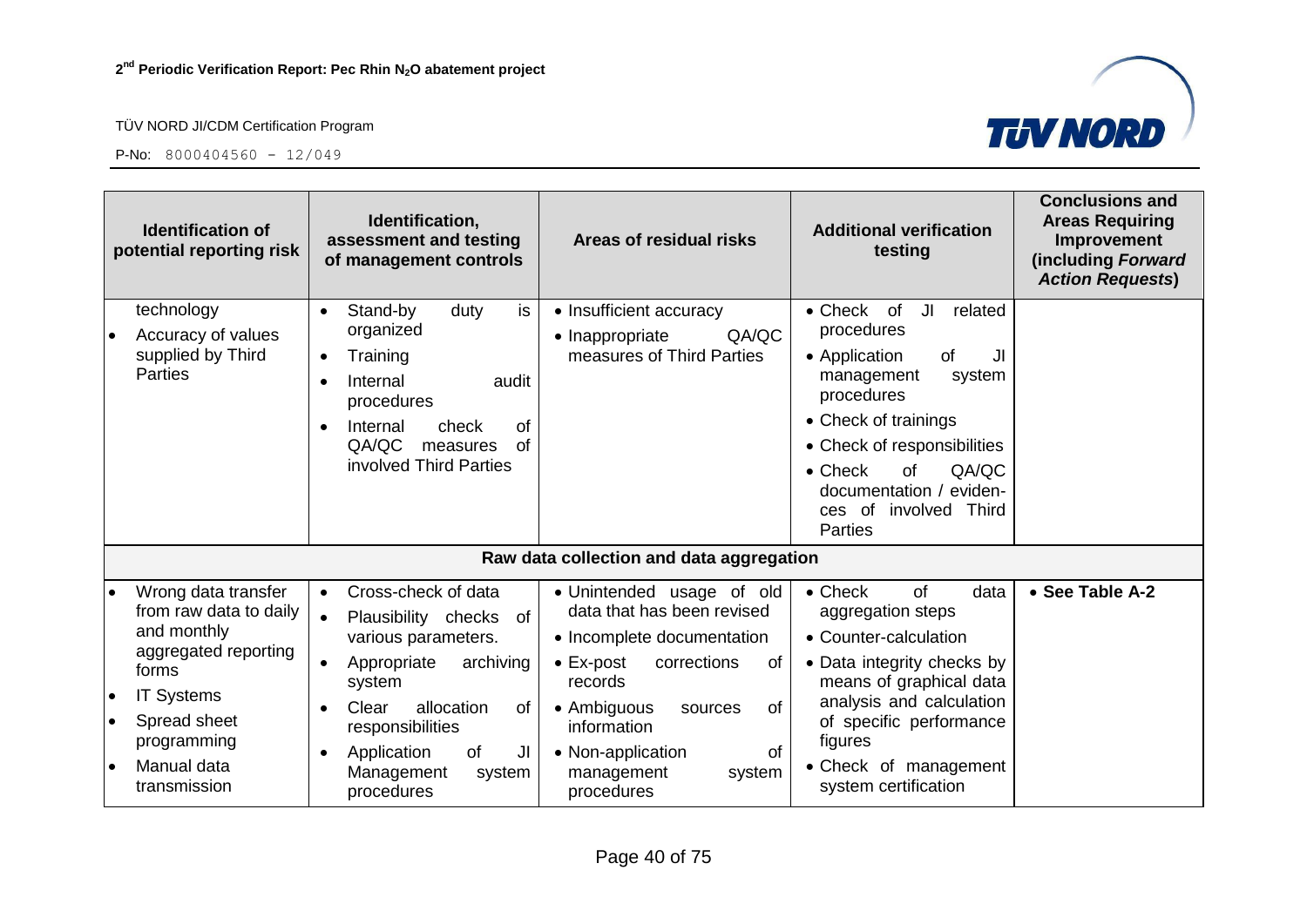

| <b>Identification of</b><br>potential reporting risk    | Identification,<br>assessment and testing<br>of management controls                                                                                    | Areas of residual risks                                                                                                                                                                                                                                                                              | <b>Additional verification</b><br>testing                                                                                                    | <b>Conclusions and</b><br><b>Areas Requiring</b><br>Improvement<br>(including Forward<br><b>Action Requests)</b> |
|---------------------------------------------------------|--------------------------------------------------------------------------------------------------------------------------------------------------------|------------------------------------------------------------------------------------------------------------------------------------------------------------------------------------------------------------------------------------------------------------------------------------------------------|----------------------------------------------------------------------------------------------------------------------------------------------|------------------------------------------------------------------------------------------------------------------|
| Data protection<br><b>Responsibilities</b>              | of<br>standard<br>Usage<br>$\bullet$<br>solutions<br>software<br>(Spreadsheets)<br>Limited access to IT<br>systems<br>Data<br>protection<br>procedures | • Manual<br>data<br>transfer<br>mistakes<br>• Unintended<br>change<br>of<br>spread sheet programming<br>or data base entries<br>• Problems<br>caused<br>by<br>updating/upgrading<br>or<br>change of applied software                                                                                 | • Check of data archiving<br>system<br>• Check of application of<br>Management<br>system<br>procedures                                       |                                                                                                                  |
|                                                         |                                                                                                                                                        | <b>Other calculation parameters</b>                                                                                                                                                                                                                                                                  |                                                                                                                                              |                                                                                                                  |
| Emission factors,<br>oxidation factors,<br>coefficients | The values and<br>data<br>$\bullet$<br>applied<br>sources<br>are<br>defined in the PDD and<br>monitoring plan                                          | • Unintended<br>intended<br>or<br>Modification<br>of calculation<br>parameters<br>• Wrong application of values<br>• Misinterpretations of<br>the<br>applied methodology and/<br>or the PDD<br>• Missing<br>0f<br>update<br>applicable<br>regulatory<br><b>IPCC</b><br>framework<br>(e.g.<br>values) | • Update-check<br>of<br>regulatory framework<br>• Countercheck<br>of<br>the<br>applied MP in the MR<br>the<br>against<br>approved<br>version | • See Table A-2                                                                                                  |
|                                                         |                                                                                                                                                        | <b>Calculation Methods</b>                                                                                                                                                                                                                                                                           |                                                                                                                                              |                                                                                                                  |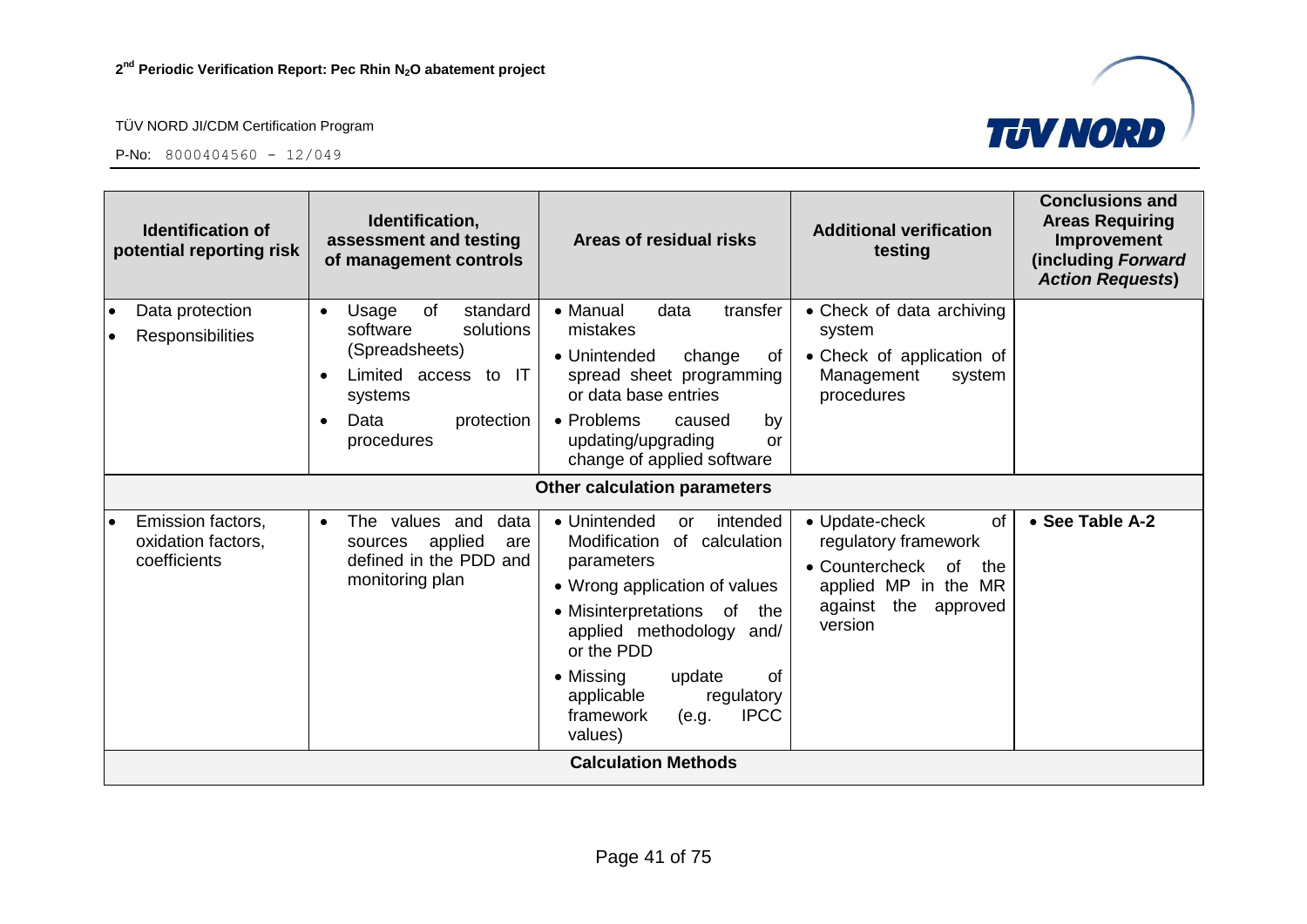

| <b>Identification of</b><br>potential reporting risk |                                                                                                                                                   | Identification,<br>assessment and testing<br>Areas of residual risks<br>of management controls                                                                                                                                                                                                                 | <b>Additional verification</b><br>testing                                                                                                                               | <b>Conclusions and</b><br><b>Areas Requiring</b><br>Improvement<br>(including Forward<br><b>Action Requests)</b> |
|------------------------------------------------------|---------------------------------------------------------------------------------------------------------------------------------------------------|----------------------------------------------------------------------------------------------------------------------------------------------------------------------------------------------------------------------------------------------------------------------------------------------------------------|-------------------------------------------------------------------------------------------------------------------------------------------------------------------------|------------------------------------------------------------------------------------------------------------------|
| $\bullet$                                            | Applied formulae<br>Miscalculation<br>Mistakes in spread-<br>sheet calculation                                                                    | Advanced<br>calculation<br>danger<br>$\bullet$ The<br>of<br>$\bullet$<br>and reporting tools<br>culation<br>can<br>minimized.<br>A JI coordinator is in<br>charge of the JI related<br>calculations<br>Usage of<br>tested<br>counterchecked<br>Excel<br>spreadsheets<br>Involvement of external<br>consultants | • Countercheck<br>miscal-<br>the<br>on<br>basis of own calculation.<br>only<br>be<br>• Spread<br>sheet<br>walk-<br>trough.<br>• Plausibility checks<br>• Check of plots | • See Table A-2                                                                                                  |
|                                                      |                                                                                                                                                   | <b>Monitoring reporting</b>                                                                                                                                                                                                                                                                                    |                                                                                                                                                                         |                                                                                                                  |
| $\bullet$                                            | Data transfer to the<br>author of the<br>monitoring report<br>Data transfer to the<br>monitoring report<br>Unintended use of<br>outdated versions | • The danger of data transfer<br>experienced<br>An<br>JI<br>$\bullet$<br>mistakes<br>consultant<br>can<br>İS.<br>responsible<br>minimized<br>for<br>monitoring reporting.<br>• Inappropriate application of<br>JI QMS procedures are<br>QMS procedures<br>defined                                              | with<br>• Counter<br>check<br>only<br>evidences provided.<br>be<br>• Audit<br>0f<br>procedure<br>application                                                            | • See Table A-2                                                                                                  |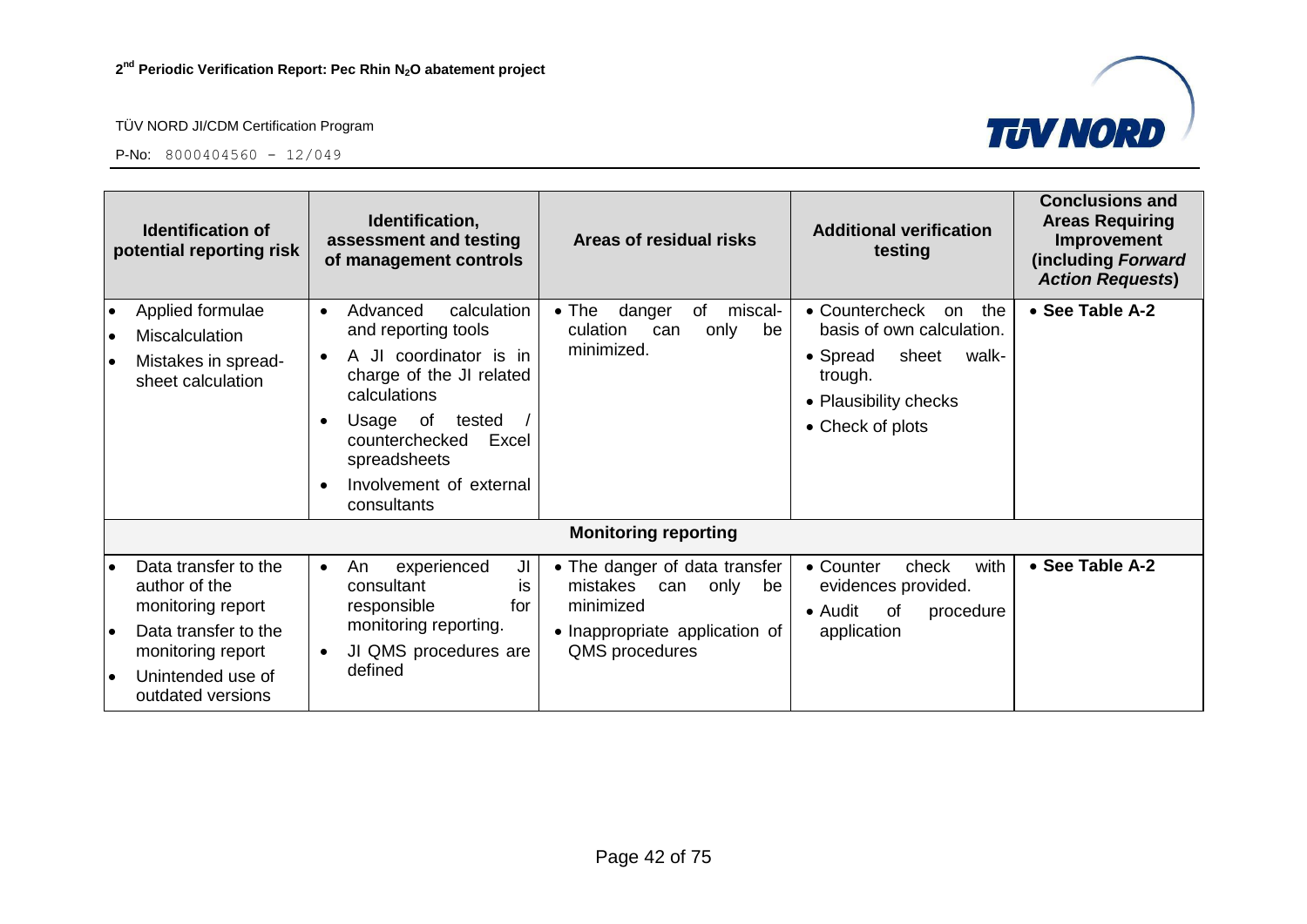

P-No:  $8000404560 - 12/049$ 

# **Table A-2:** (Project specific) Periodic Verification Checklist

| No.          | $DWM^5$ paragraph /<br><b>Checklist Item</b><br>(incl. guidance for the determination<br>team)                                                                                                                                                                                                                       | <b>Initial Finding</b><br>(Means and results of assessment)                                                                                                                                                                                                                                                                       | Ref.                                          | <b>Action</b><br>requested<br>to PPs<br>(CAR, CL,<br>FAR) | <b>Review</b><br>of PP's<br>action | Con-<br>clu-<br>sion |
|--------------|----------------------------------------------------------------------------------------------------------------------------------------------------------------------------------------------------------------------------------------------------------------------------------------------------------------------|-----------------------------------------------------------------------------------------------------------------------------------------------------------------------------------------------------------------------------------------------------------------------------------------------------------------------------------|-----------------------------------------------|-----------------------------------------------------------|------------------------------------|----------------------|
| $\mathsf{A}$ | <b>Project Approvals by Parties involved</b>                                                                                                                                                                                                                                                                         |                                                                                                                                                                                                                                                                                                                                   |                                               |                                                           |                                    |                      |
| A.1          | $DVM$ $\S$ 90<br>Has the DFPs of at least one<br>Party involved, other than the<br>host Party, issued a written<br>approval<br>when<br>project<br>submitting the first verification<br>report to the secretariat for<br>publication in accordance with<br>38 of the<br>JI<br>paragraph<br>guidelines, at the latest? | Description:<br>The PP provided -except from the host country LoA- an LoA<br>issued by the National Climate Commission of Belgium. The<br>LoA is issued to Pec Rhin S.A. which is involved in the<br>project as a PP.<br>Means of determination: DFP-website, LoA,, MR<br>Conclusion: The project is in line with the regulations | /LOA/<br>/dfp/<br>/proj/<br>/GUIDE/           |                                                           |                                    | OK.                  |
| A.2          | $DVM$ $\S$ 91<br>Are all the written project<br>approvals by Parties involved<br>unconditional?                                                                                                                                                                                                                      | Description: The French LoA has two conditions, which<br>need to be taken into account:<br>Only 90 % of the verified emission reductions of one<br>$\bullet$<br>period shall be claimed by the PP. The ERU quantity<br>stated in this report already takes into account the 10%<br>deduction.                                     | /LOA/<br>/dfp/<br>/unfccc/<br>/ISSUE/<br>/MR/ | FAR <sub>1</sub>                                          | Pls. see<br>Chapter<br>4           | OK                   |

<u>5</u><br><sup>5</sup> JISC 19 Annex 4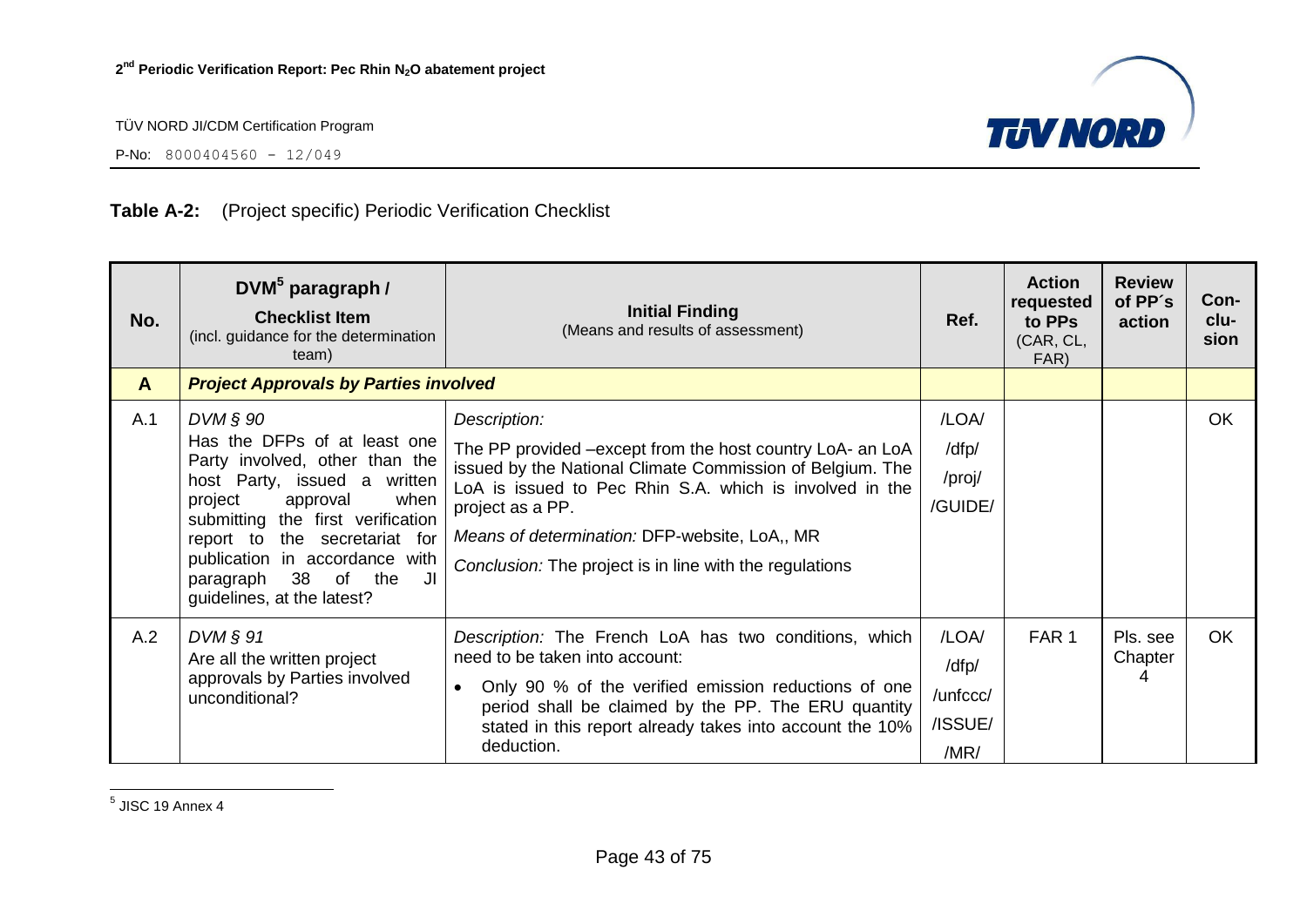| No.                | DVM <sup>5</sup> paragraph /<br><b>Checklist Item</b><br>(incl. guidance for the determination<br>team) | <b>Initial Finding</b><br>(Means and results of assessment)                                                                                                                                                                                  | Ref.                   | <b>Action</b><br>requested<br>to PPs<br>(CAR, CL,<br>FAR) | <b>Review</b><br>of PP's<br>action | Con-<br>clu-<br>sion |
|--------------------|---------------------------------------------------------------------------------------------------------|----------------------------------------------------------------------------------------------------------------------------------------------------------------------------------------------------------------------------------------------|------------------------|-----------------------------------------------------------|------------------------------------|----------------------|
|                    |                                                                                                         | The total amount of verified emission reductions until<br>2012-12-31 is limited to 351,440 tonnes (before 10 %<br>reduction)                                                                                                                 |                        |                                                           |                                    |                      |
|                    |                                                                                                         | The Belgian LoA is unconditional                                                                                                                                                                                                             |                        |                                                           |                                    |                      |
|                    |                                                                                                         | Means of determination: LoA                                                                                                                                                                                                                  |                        |                                                           |                                    |                      |
|                    |                                                                                                         | Conclusion: OK,                                                                                                                                                                                                                              |                        |                                                           |                                    |                      |
|                    |                                                                                                         | 10 % of the emission reductions are subtracted from the<br>initial result. The ERU quantity stated in this report<br>already takes into account the 10% deduction.                                                                           |                        |                                                           |                                    |                      |
|                    |                                                                                                         | The verifier concludes that the sum of emission<br>reduction does not exceed the maximum amount.                                                                                                                                             |                        |                                                           |                                    |                      |
|                    |                                                                                                         | FAR A1 was raised to compare the verified amount of ERUs<br>with the limit defined in the LoA.                                                                                                                                               |                        |                                                           |                                    |                      |
| B                  | <b>Project implementation</b>                                                                           |                                                                                                                                                                                                                                              |                        |                                                           |                                    |                      |
| B.1<br>$DVM \S 92$ | Has the project been imple-<br>mented in accordance with the<br><b>PDD</b><br>regarding which the       | Description: The $N_2O$ reduction catalyst was installed in both<br>burners and operational since 15/06/2010 and was toped-up<br>during the shutdown on $01/05-13/06/2011$ . The N <sub>2</sub> O<br>destruction efficiency increased after. | /PDD/<br>/DET/<br>/MR/ |                                                           | <b>OK</b>                          | <b>OK</b>            |
|                    | determination has been deemed<br>final and is so listed on the<br><b>UNFCCC JI website?</b>             | For the purpose of monitoring the $N_2O$ emissions Pec Rhin<br>has installed and operates an Automated Monitoring System<br>according to EU standards (EN14181).                                                                             | /PROC1                 |                                                           |                                    |                      |

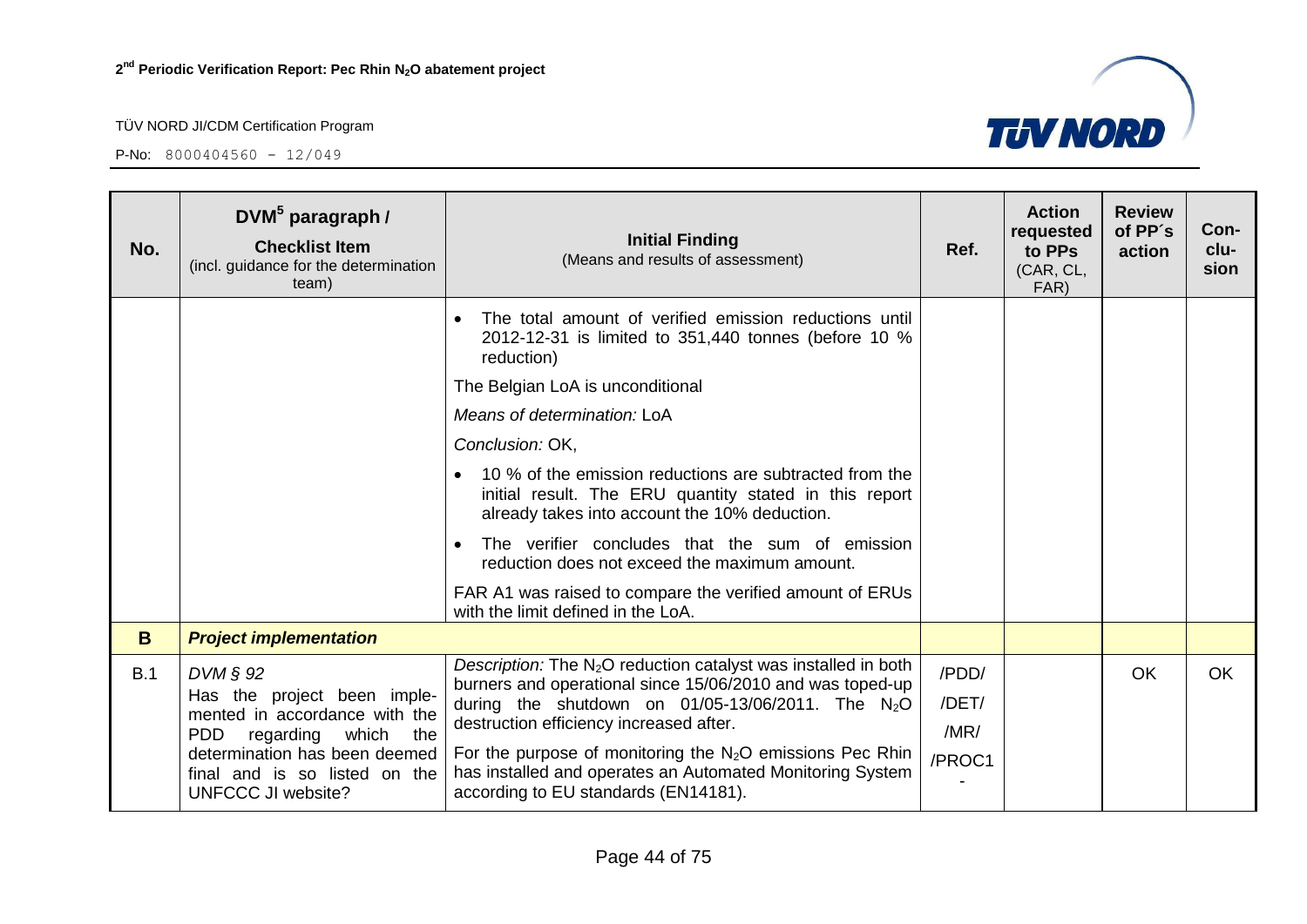

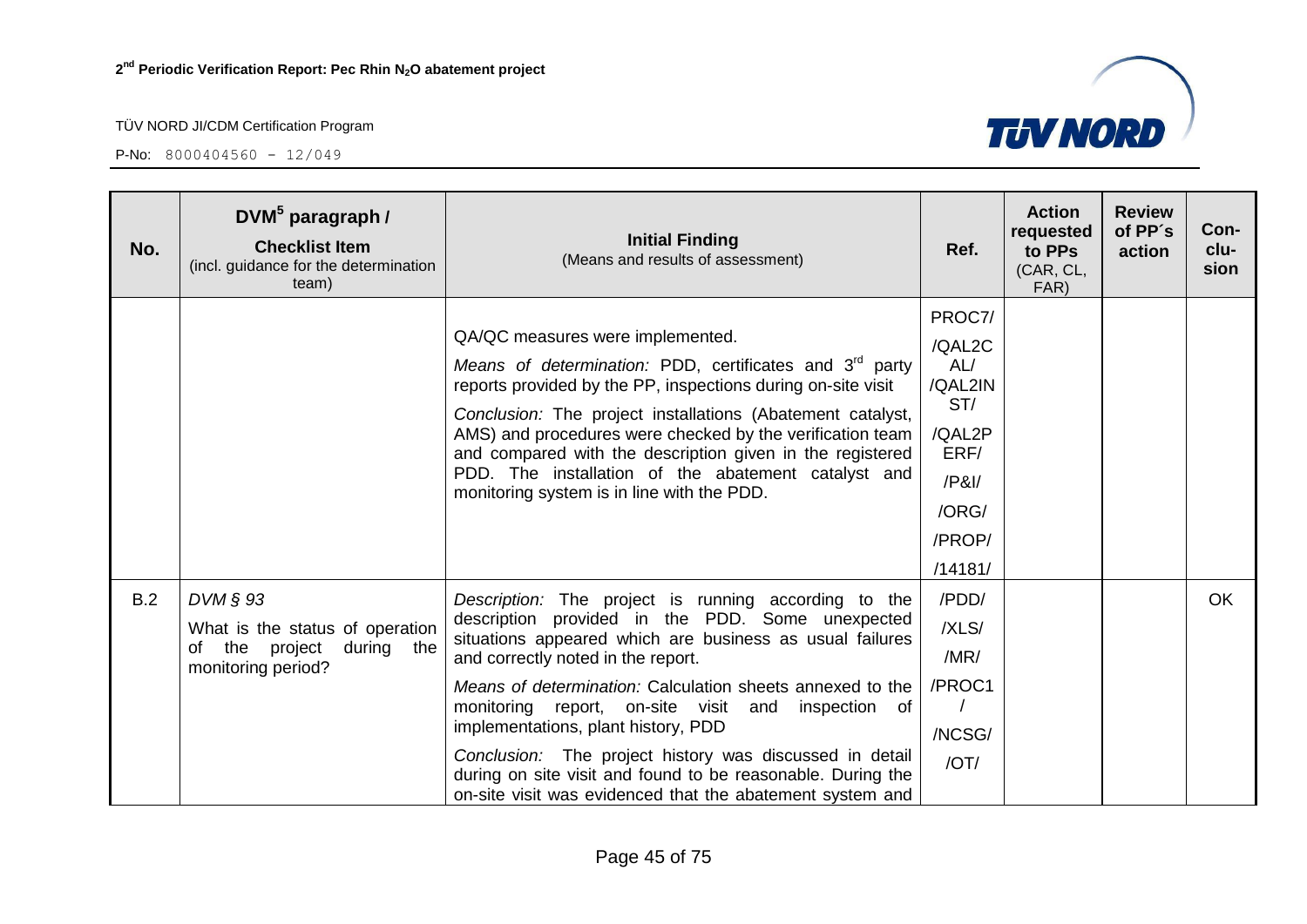

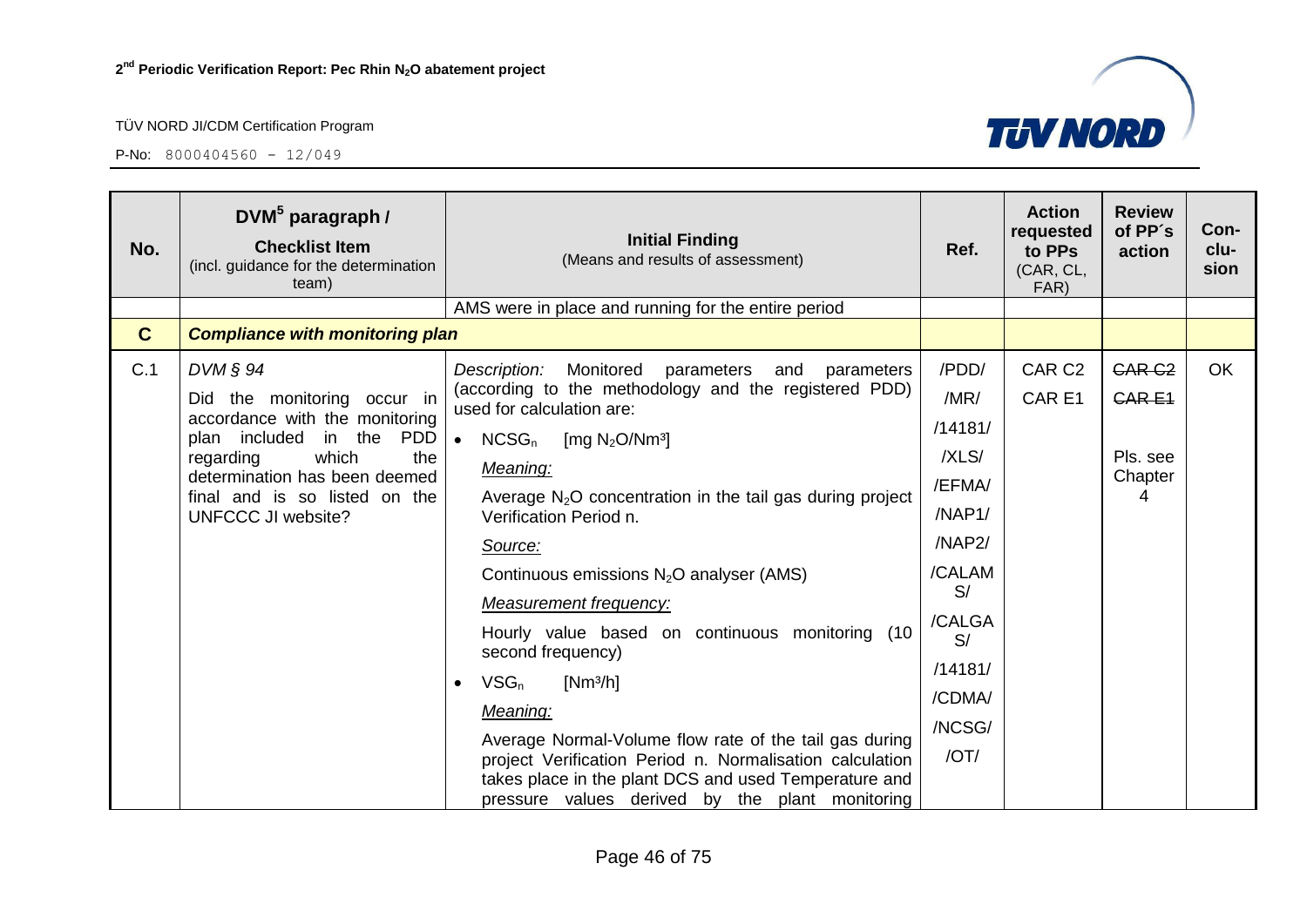

| No. | DVM <sup>5</sup> paragraph /<br><b>Checklist Item</b><br>(incl. guidance for the determination<br>team) |           | <b>Initial Finding</b><br>(Means and results of assessment)          | Ref. | <b>Action</b><br>requested<br>to PPs<br>(CAR, CL,<br>FAR) | <b>Review</b><br>of PP's<br>action | Con-<br>clu-<br>sion |
|-----|---------------------------------------------------------------------------------------------------------|-----------|----------------------------------------------------------------------|------|-----------------------------------------------------------|------------------------------------|----------------------|
|     |                                                                                                         |           | equipment (see below).                                               |      |                                                           |                                    |                      |
|     |                                                                                                         |           | Source:                                                              |      |                                                           |                                    |                      |
|     |                                                                                                         |           | Gas volume flow meter (part of plant DCS)                            |      |                                                           |                                    |                      |
|     |                                                                                                         |           | <b>Measurement frequency:</b>                                        |      |                                                           |                                    |                      |
|     |                                                                                                         |           | Hourly value based on continuous monitoring (10<br>second frequency) |      |                                                           |                                    |                      |
|     |                                                                                                         | $\bullet$ | [ $kgN2O$ ]<br>$PE_n$                                                |      |                                                           |                                    |                      |
|     |                                                                                                         |           | Meaning:                                                             |      |                                                           |                                    |                      |
|     |                                                                                                         |           | N <sub>2</sub> O emissions during project Verification Period n.     |      |                                                           |                                    |                      |
|     |                                                                                                         |           | Source:                                                              |      |                                                           |                                    |                      |
|     |                                                                                                         |           | Calculated from measured data                                        |      |                                                           |                                    |                      |
|     |                                                                                                         |           | <b>Measurement frequency:</b>                                        |      |                                                           |                                    |                      |
|     |                                                                                                         |           | Calculated after each Verification Period                            |      |                                                           |                                    |                      |
|     |                                                                                                         |           | <b>Applied value:</b>                                                |      |                                                           |                                    |                      |
|     |                                                                                                         |           | Calculated according to the formula of the methodology:              |      |                                                           |                                    |                      |
|     |                                                                                                         |           | $PEn = VSG_n * NCSG_n * OH_n$                                        |      |                                                           |                                    |                      |
|     |                                                                                                         | $\bullet$ | [hours]<br>OH <sub>n</sub>                                           |      |                                                           |                                    |                      |
|     |                                                                                                         |           | Meaning:                                                             |      |                                                           |                                    |                      |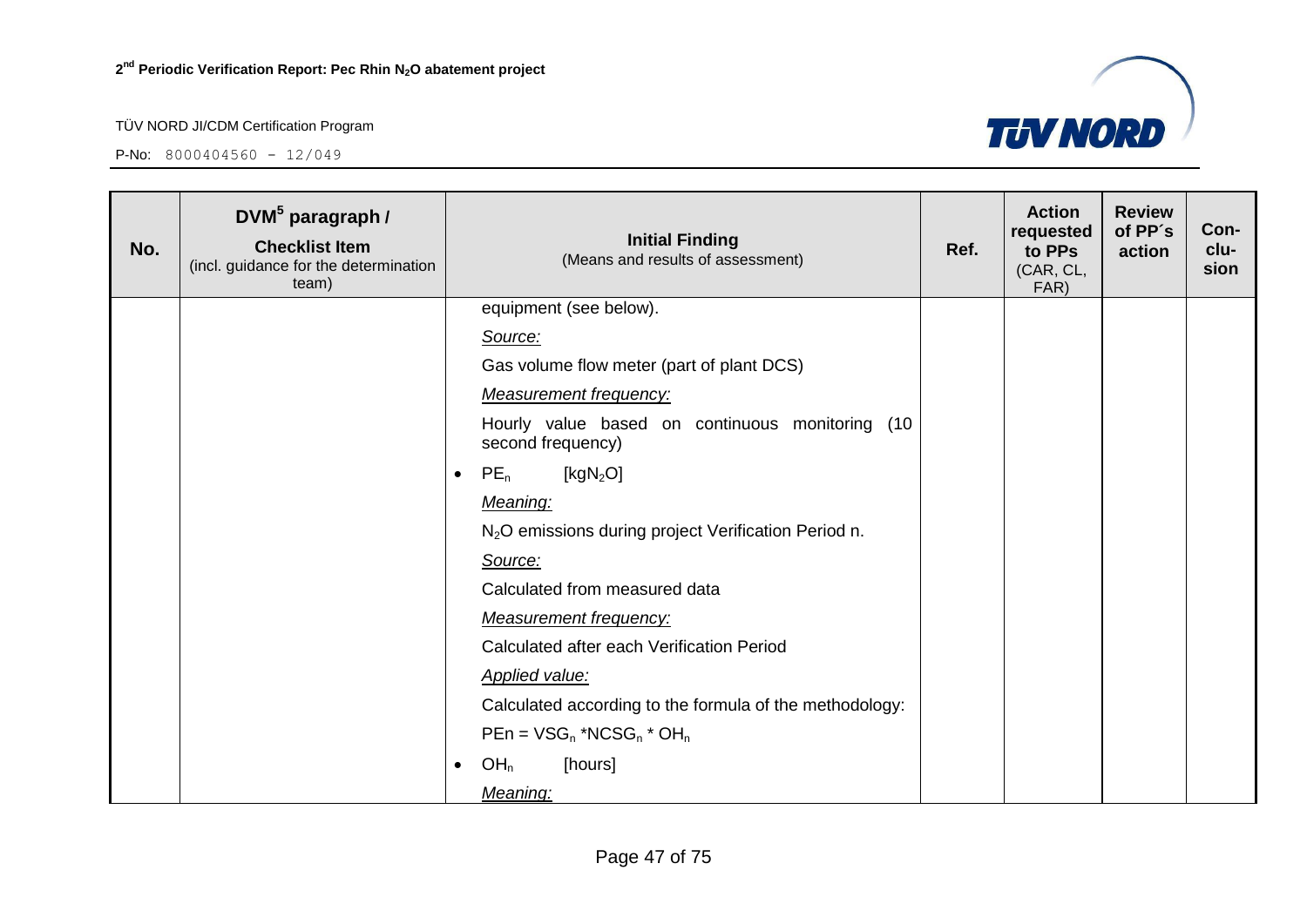

| No. | $DWM^5$ paragraph /<br><b>Checklist Item</b><br>(incl. guidance for the determination<br>team) |           | <b>Initial Finding</b><br>(Means and results of assessment)                                                                                                                       | Ref. | <b>Action</b><br>requested<br>to PPs<br>(CAR, CL,<br>FAR) | <b>Review</b><br>of PP's<br>action | Con-<br>clu-<br>sion |
|-----|------------------------------------------------------------------------------------------------|-----------|-----------------------------------------------------------------------------------------------------------------------------------------------------------------------------------|------|-----------------------------------------------------------|------------------------------------|----------------------|
|     |                                                                                                |           | Total operating hours of Verification Period n.                                                                                                                                   |      |                                                           |                                    |                      |
|     |                                                                                                |           | Source:                                                                                                                                                                           |      |                                                           |                                    |                      |
|     |                                                                                                |           | Production Log - taking into account the relevant trip<br>point parameter Temperature [OT]. Every production<br>hour which falls in the range of the OT-range will be<br>counted. |      |                                                           |                                    |                      |
|     |                                                                                                |           | <b>Measurement frequency:</b>                                                                                                                                                     |      |                                                           |                                    |                      |
|     |                                                                                                |           | Continuous based on measurements taken every 30 s.                                                                                                                                |      |                                                           |                                    |                      |
|     |                                                                                                | $\bullet$ | $NAP_n$<br>[tHNO <sub>3</sub> ]                                                                                                                                                   |      |                                                           |                                    |                      |
|     |                                                                                                |           | Meaning:                                                                                                                                                                          |      |                                                           |                                    |                      |
|     |                                                                                                |           | Metric tonnes of 100% concentrated nitric acid during<br>any Verification Period n.                                                                                               |      |                                                           |                                    |                      |
|     |                                                                                                |           | Source:                                                                                                                                                                           |      |                                                           |                                    |                      |
|     |                                                                                                |           | Electromagnetic nitric acid flow meters and<br>concentration measurement devices on each product<br>stream 60% and 69% used during beginning of<br>verification period)           |      |                                                           |                                    |                      |
|     |                                                                                                |           | Ultrasonic flow meter installed on 60% production<br>line, measuring volume flow, concentration and<br>temperature. (used from 2011-03-18)                                        |      |                                                           |                                    |                      |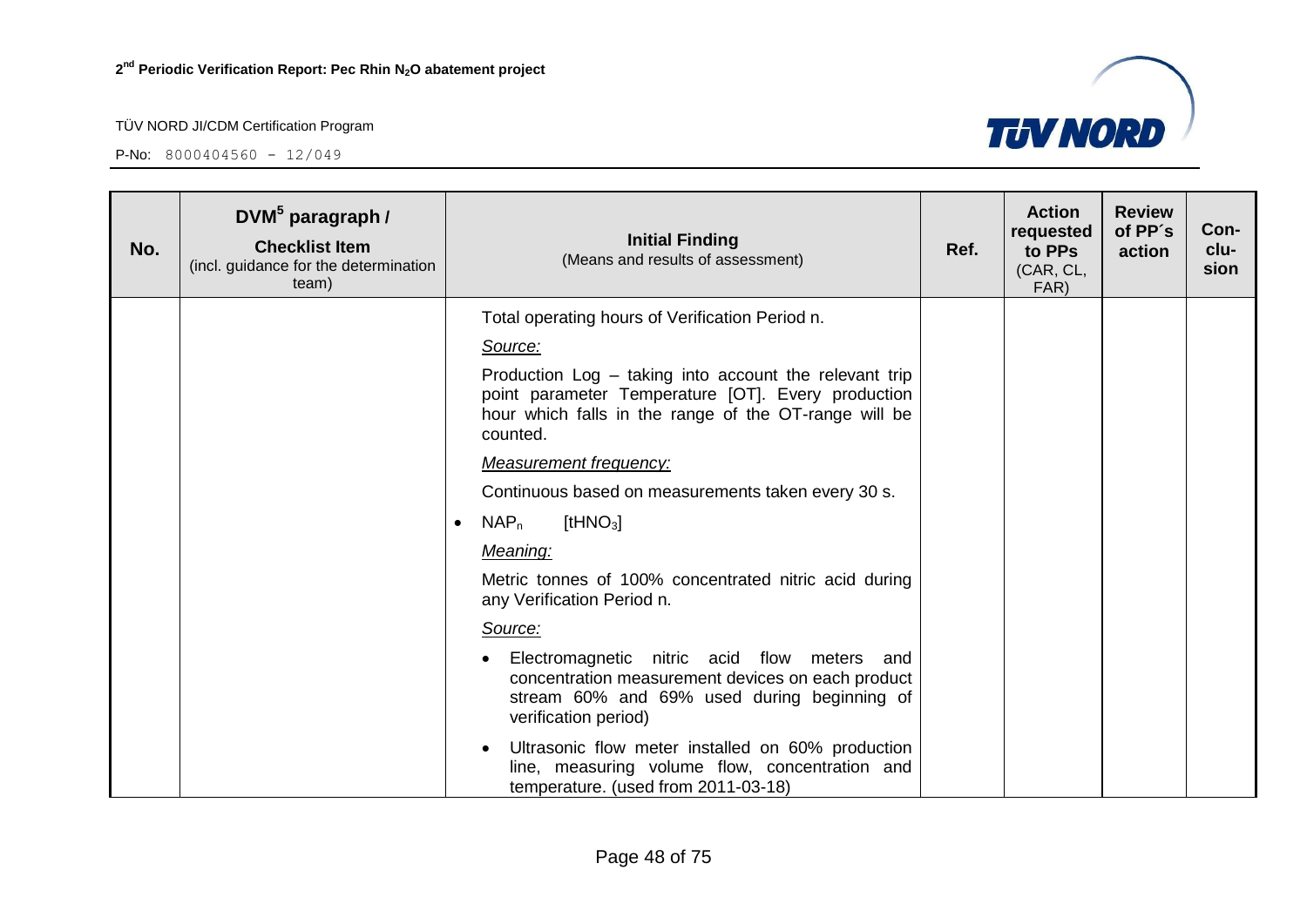

| No. | DVM <sup>5</sup> paragraph /<br><b>Checklist Item</b><br>(incl. guidance for the determination<br>team) |           | <b>Initial Finding</b><br>(Means and results of assessment)                                                                                | Ref. | <b>Action</b><br>requested<br>to PPs<br>(CAR, CL,<br>FAR) | <b>Review</b><br>of PP's<br>action | Con-<br>clu-<br>sion |
|-----|---------------------------------------------------------------------------------------------------------|-----------|--------------------------------------------------------------------------------------------------------------------------------------------|------|-----------------------------------------------------------|------------------------------------|----------------------|
|     |                                                                                                         |           | Ultrasonic flow meter installed on 69% production<br>line, measuring volume flow, concentration and<br>temperature. (used from 2011-10-19) |      |                                                           |                                    |                      |
|     |                                                                                                         |           | <b>Measurement frequency:</b>                                                                                                              |      |                                                           |                                    |                      |
|     |                                                                                                         |           | Continuous based on measurements taken every 30 s.                                                                                         |      |                                                           |                                    |                      |
|     |                                                                                                         | $\bullet$ | [°C]<br><b>OT</b>                                                                                                                          |      |                                                           |                                    |                      |
|     |                                                                                                         |           | Meaning:                                                                                                                                   |      |                                                           |                                    |                      |
|     |                                                                                                         |           | Oxidation temperature in the ammonia oxidation reactor<br>(AOR).                                                                           |      |                                                           |                                    |                      |
|     |                                                                                                         |           | Source:                                                                                                                                    |      |                                                           |                                    |                      |
|     |                                                                                                         |           | 3 thermocouples inside the east of both burners of the<br>plant.                                                                           |      |                                                           |                                    |                      |
|     |                                                                                                         |           | <b>Measurement frequency:</b>                                                                                                              |      |                                                           |                                    |                      |
|     |                                                                                                         |           | Hourly median value based on continuous monitoring;<br>measurements taken every 30 s.                                                      |      |                                                           |                                    |                      |
|     |                                                                                                         | ٠         | <b>AFR</b><br>[kg $NH3/h$ ]                                                                                                                |      |                                                           |                                    |                      |
|     |                                                                                                         |           | Meaning:                                                                                                                                   |      |                                                           |                                    |                      |
|     |                                                                                                         |           | Ammonia Flow rate to the ammonia oxidation reactor<br>(AOR)                                                                                |      |                                                           |                                    |                      |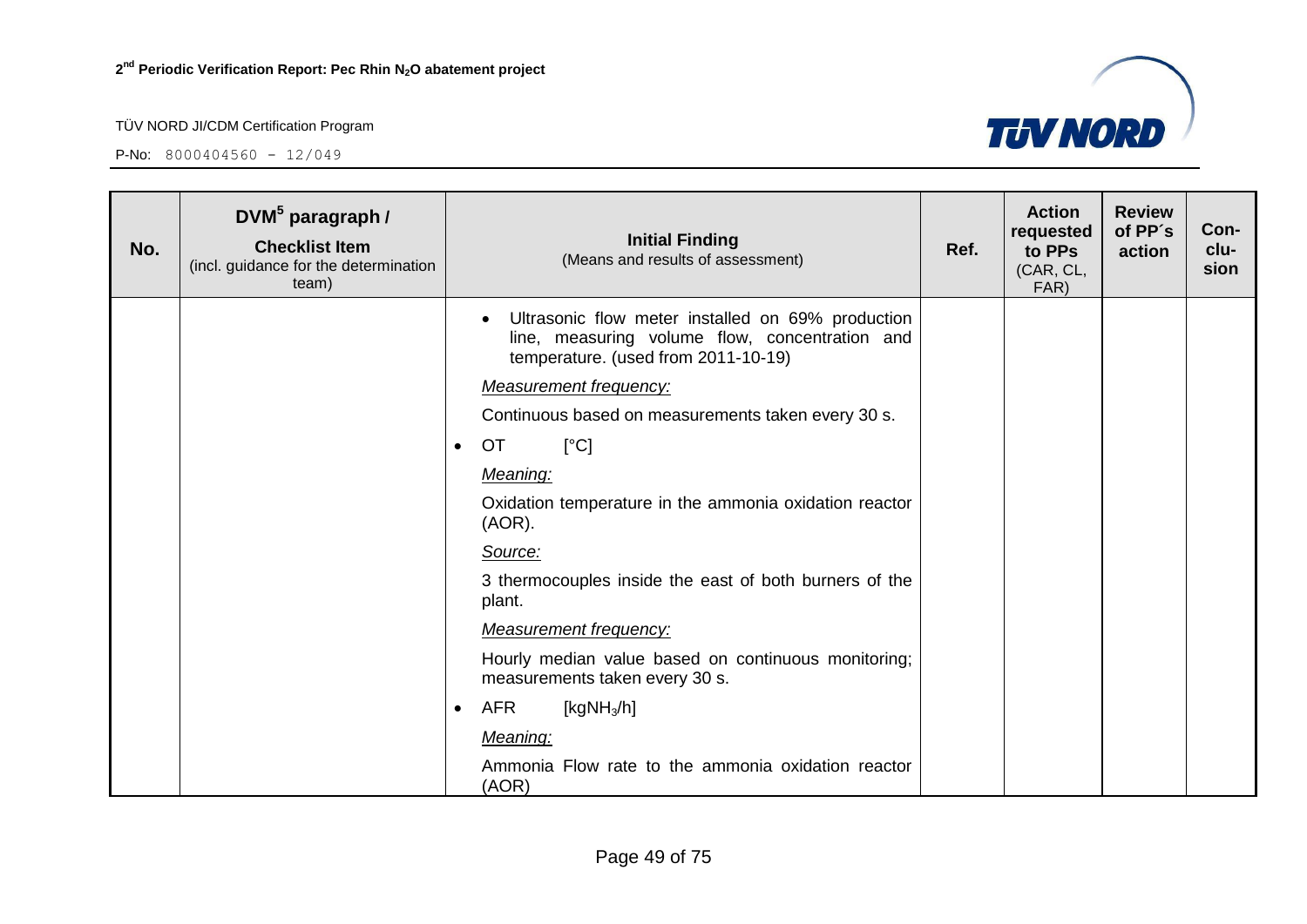

| No. | DVM $5$ paragraph /<br><b>Checklist Item</b><br>(incl. guidance for the determination<br>team) | <b>Initial Finding</b><br>(Means and results of assessment)                            | Ref. | <b>Action</b><br>requested<br>to PPs<br>(CAR, CL,<br>FAR) | <b>Review</b><br>of PP's<br>action | Con-<br>clu-<br>sion |
|-----|------------------------------------------------------------------------------------------------|----------------------------------------------------------------------------------------|------|-----------------------------------------------------------|------------------------------------|----------------------|
|     |                                                                                                | Source:                                                                                |      |                                                           |                                    |                      |
|     |                                                                                                | Ammonia flow measurements                                                              |      |                                                           |                                    |                      |
|     |                                                                                                | <b>Measurement frequency:</b>                                                          |      |                                                           |                                    |                      |
|     |                                                                                                | Hourly average value based on continuous monitoring;<br>measurements taken every 30 s. |      |                                                           |                                    |                      |
|     |                                                                                                | <b>AIFR</b><br>[%]<br>$\bullet$                                                        |      |                                                           |                                    |                      |
|     |                                                                                                | Meaning:                                                                               |      |                                                           |                                    |                      |
|     |                                                                                                | Ammonia to air ratio into the AOR                                                      |      |                                                           |                                    |                      |
|     |                                                                                                | Source:                                                                                |      |                                                           |                                    |                      |
|     |                                                                                                | Ammonia & Air flow meters                                                              |      |                                                           |                                    |                      |
|     |                                                                                                | <b>Measurement frequency:</b>                                                          |      |                                                           |                                    |                      |
|     |                                                                                                | Hourly average value based on continuous monitoring;<br>measurements taken every 30 s. |      |                                                           |                                    |                      |
|     |                                                                                                | [°C]<br><b>TSG</b><br>$\bullet$                                                        |      |                                                           |                                    |                      |
|     |                                                                                                | Meaning:                                                                               |      |                                                           |                                    |                      |
|     |                                                                                                | Temperature of tail gas (for normalising of VSG)                                       |      |                                                           |                                    |                      |
|     |                                                                                                | Source:                                                                                |      |                                                           |                                    |                      |
|     |                                                                                                | Thermocouple (part of the measuring and control system                                 |      |                                                           |                                    |                      |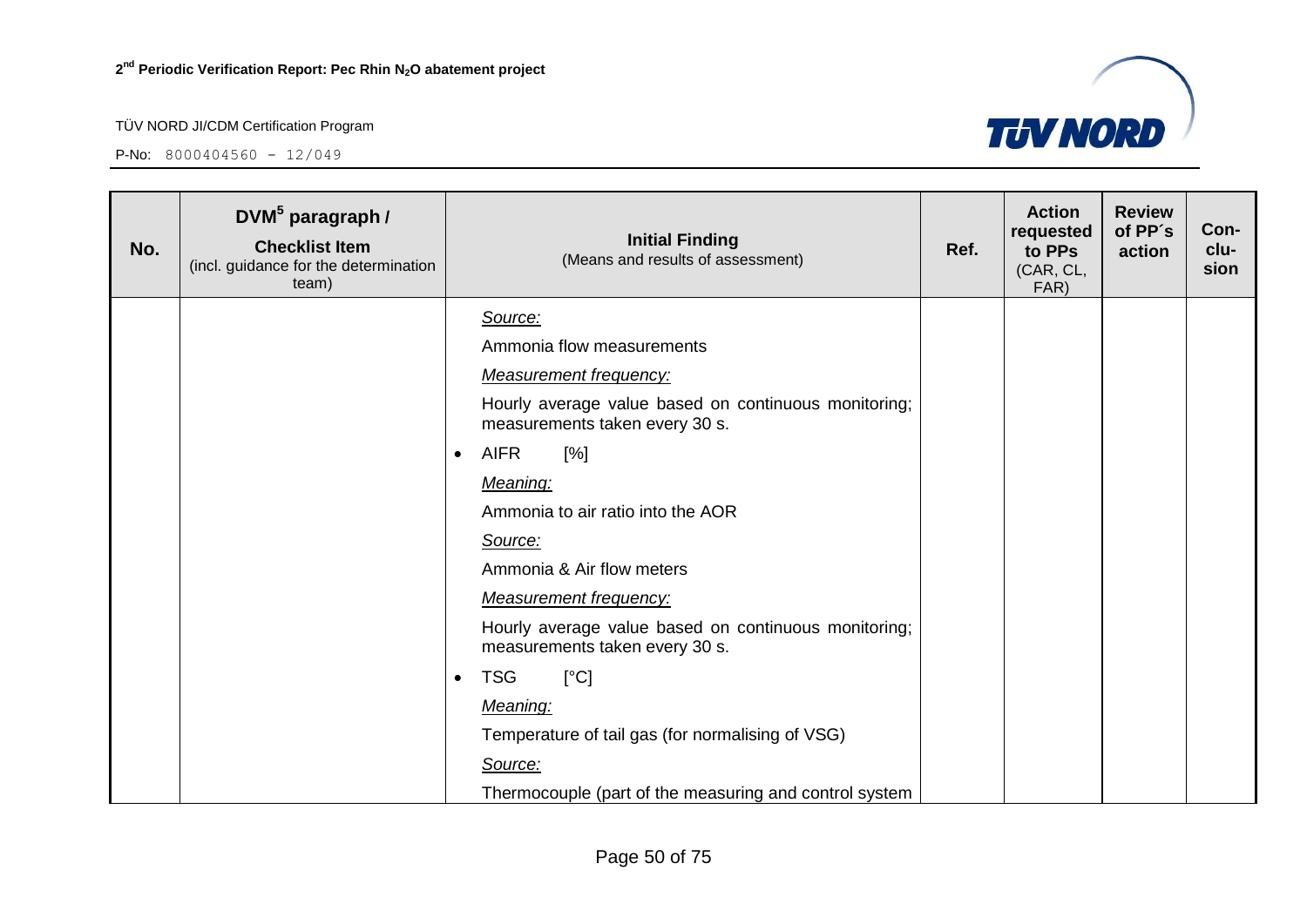

| No. | DVM <sup>5</sup> paragraph /<br><b>Checklist Item</b><br>(incl. guidance for the determination<br>team) | <b>Initial Finding</b><br>(Means and results of assessment)                                                                                                      | Ref. | <b>Action</b><br>requested<br>to PPs<br>(CAR, CL,<br>FAR) | <b>Review</b><br>of PP's<br>action | Con-<br>clu-<br>sion |
|-----|---------------------------------------------------------------------------------------------------------|------------------------------------------------------------------------------------------------------------------------------------------------------------------|------|-----------------------------------------------------------|------------------------------------|----------------------|
|     |                                                                                                         | of the plant).                                                                                                                                                   |      |                                                           |                                    |                      |
|     |                                                                                                         | <b>Measurement frequency:</b>                                                                                                                                    |      |                                                           |                                    |                      |
|     |                                                                                                         | Hourly average value based on continuous monitoring;<br>measurements taken every 10 s.                                                                           |      |                                                           |                                    |                      |
|     |                                                                                                         | <b>PSG</b><br>[Pa]<br>$\bullet$                                                                                                                                  |      |                                                           |                                    |                      |
|     |                                                                                                         | Meaning:                                                                                                                                                         |      |                                                           |                                    |                      |
|     |                                                                                                         | Pressure of tail gas (necessary for normalising of VSG)                                                                                                          |      |                                                           |                                    |                      |
|     |                                                                                                         | Source:                                                                                                                                                          |      |                                                           |                                    |                      |
|     |                                                                                                         | Probe of the plant DCS, measurement of pressure<br>gradient between stack and atmosphere adding a default<br>value of 1013 hPa for generating an absolute value. |      |                                                           |                                    |                      |
|     |                                                                                                         | <b>Measurement frequency:</b>                                                                                                                                    |      |                                                           |                                    |                      |
|     |                                                                                                         | Hourly average value based on continuous monitoring;<br>measurements taken every 10 s.                                                                           |      |                                                           |                                    |                      |
|     |                                                                                                         | $EF_n$<br>[kgN <sub>2</sub> O/tHNO <sub>3</sub> ]<br>$\bullet$                                                                                                   |      |                                                           |                                    |                      |
|     |                                                                                                         | Meaning:                                                                                                                                                         |      |                                                           |                                    |                      |
|     |                                                                                                         | Emissions factor calculated for project Verification<br>Period n.                                                                                                |      |                                                           |                                    |                      |
|     |                                                                                                         | Source:                                                                                                                                                          |      |                                                           |                                    |                      |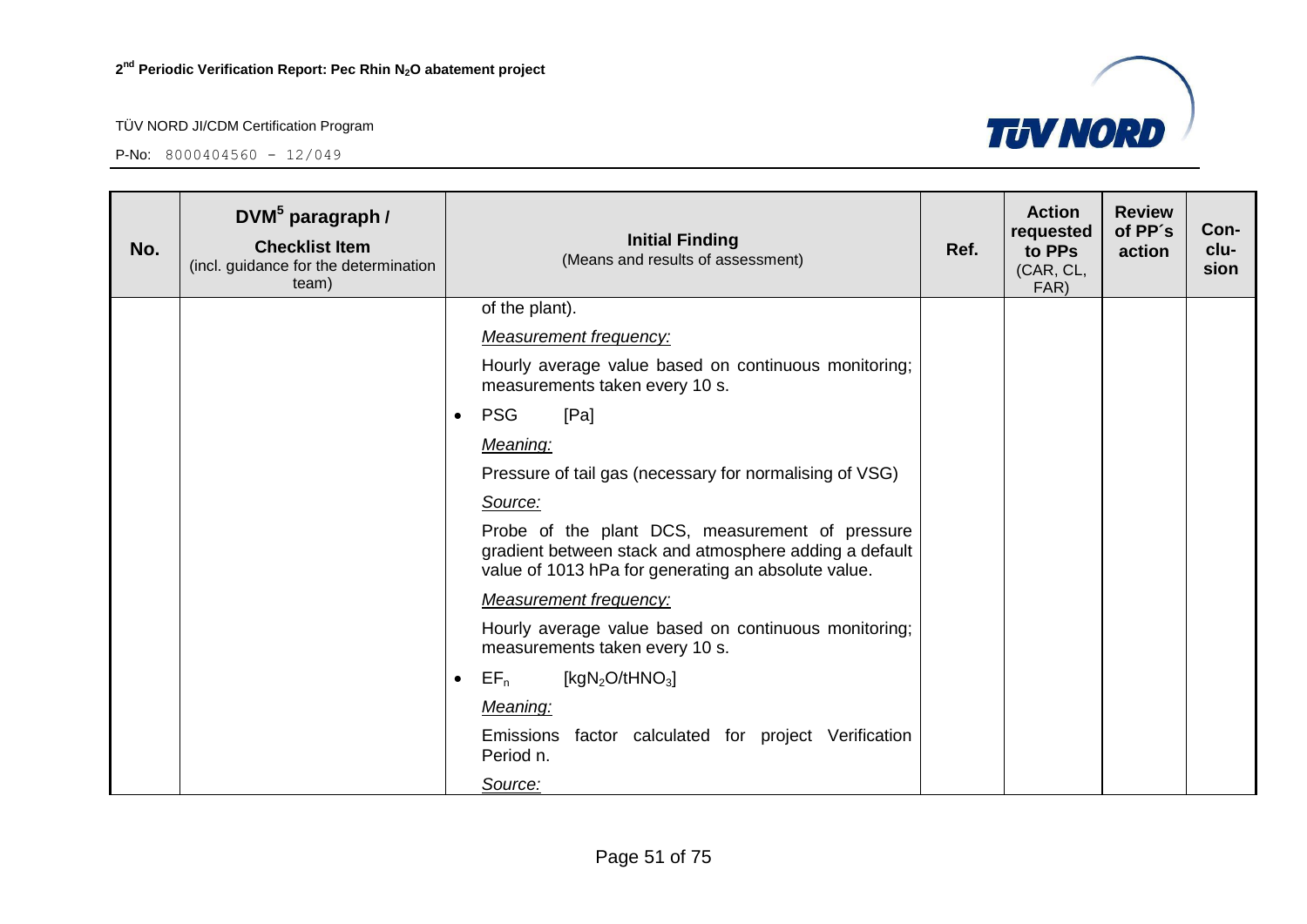

| No. | $DWM^5$ paragraph /<br><b>Checklist Item</b><br>(incl. guidance for the determination<br>team) |           | <b>Initial Finding</b><br>(Means and results of assessment)                                                                                                     | Ref. | <b>Action</b><br>requested<br>to PPs<br>(CAR, CL,<br>FAR) | <b>Review</b><br>of PP's<br>action | Con-<br>clu-<br>sion |
|-----|------------------------------------------------------------------------------------------------|-----------|-----------------------------------------------------------------------------------------------------------------------------------------------------------------|------|-----------------------------------------------------------|------------------------------------|----------------------|
|     |                                                                                                |           | Calculated from measured data                                                                                                                                   |      |                                                           |                                    |                      |
|     |                                                                                                | $\bullet$ | $EF_{\text{reg}}$<br>[kgN <sub>2</sub> O/tHNO <sub>3</sub> ]                                                                                                    |      |                                                           |                                    |                      |
|     |                                                                                                |           | Meaning:                                                                                                                                                        |      |                                                           |                                    |                      |
|     |                                                                                                |           | Emissions cap for $N_2O$ from nitric acid production set by<br>government/local regulation.                                                                     |      |                                                           |                                    |                      |
|     |                                                                                                |           | Source:                                                                                                                                                         |      |                                                           |                                    |                      |
|     |                                                                                                |           | National or local N <sub>2</sub> O emissions legislation (PecRhin<br>'arrêté préféctoral')                                                                      |      |                                                           |                                    |                      |
|     |                                                                                                |           | If this regulatory limit is lower than the applicable<br>benchmark emissions factor, then EF <sub>reg</sub> shall replace<br>$EFBM$ in the calculation of ERUs. |      |                                                           |                                    |                      |
|     |                                                                                                | $\bullet$ | $\mathsf{EF}_\mathsf{BM}$<br>[kgN <sub>2</sub> O/tHNO <sub>3</sub> ]                                                                                            |      |                                                           |                                    |                      |
|     |                                                                                                |           | Meaning:                                                                                                                                                        |      |                                                           |                                    |                      |
|     |                                                                                                |           | Specific reference value (benchmark emissions factor)<br>that will be applied to calculate the emissions reductions<br>from a specific Verification Period.     |      |                                                           |                                    |                      |
|     |                                                                                                |           | Source:                                                                                                                                                         |      |                                                           |                                    |                      |
|     |                                                                                                |           | Included in the French Methodology                                                                                                                              |      |                                                           |                                    |                      |
|     |                                                                                                |           | QA/QC:                                                                                                                                                          |      |                                                           |                                    |                      |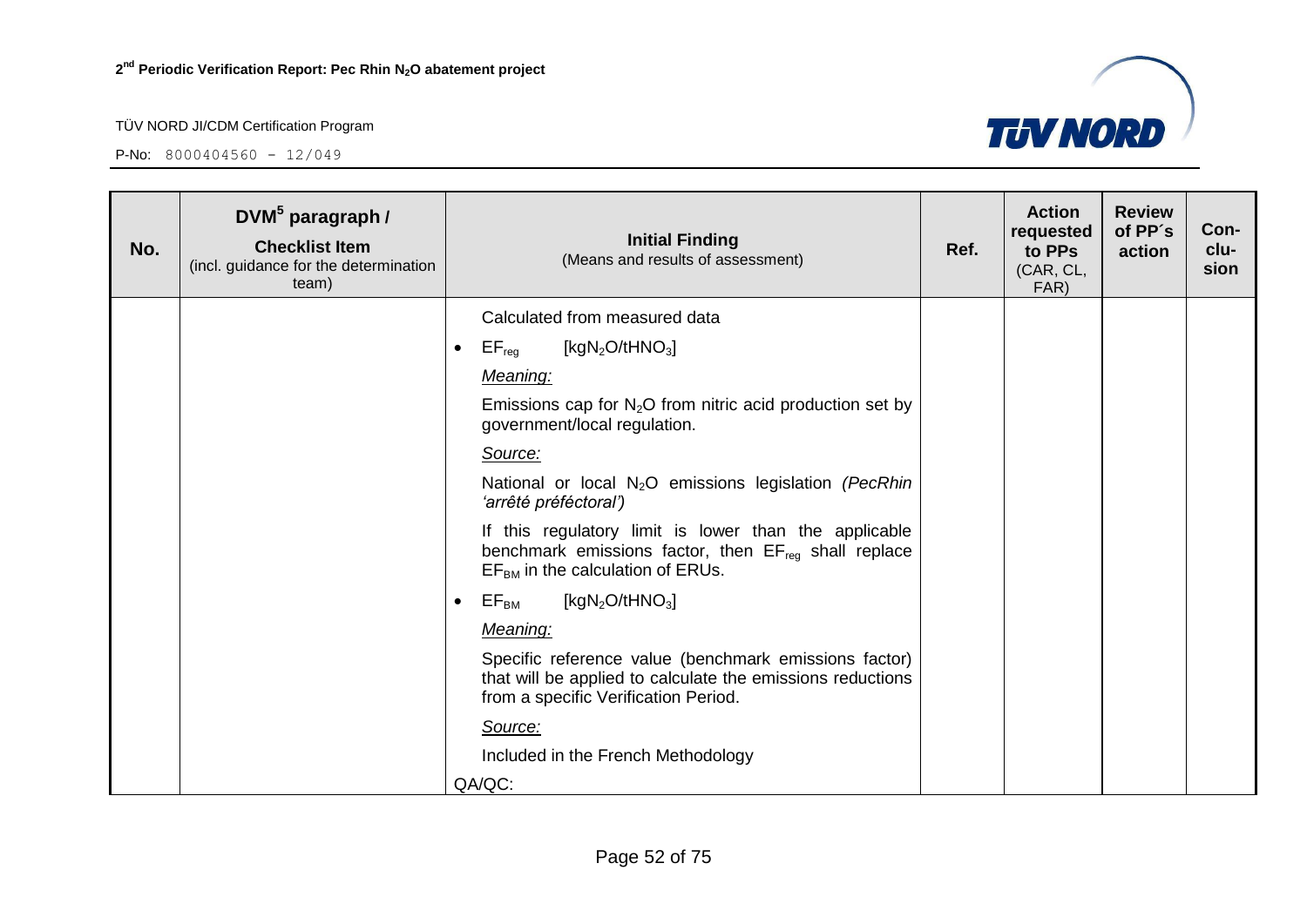$P-No: 8000404560 - 12/049$ 

**No.**





Nevertheless the following finding was raised in the context

• Data handling, storage and processing

• Cross checks

of monitoring plan: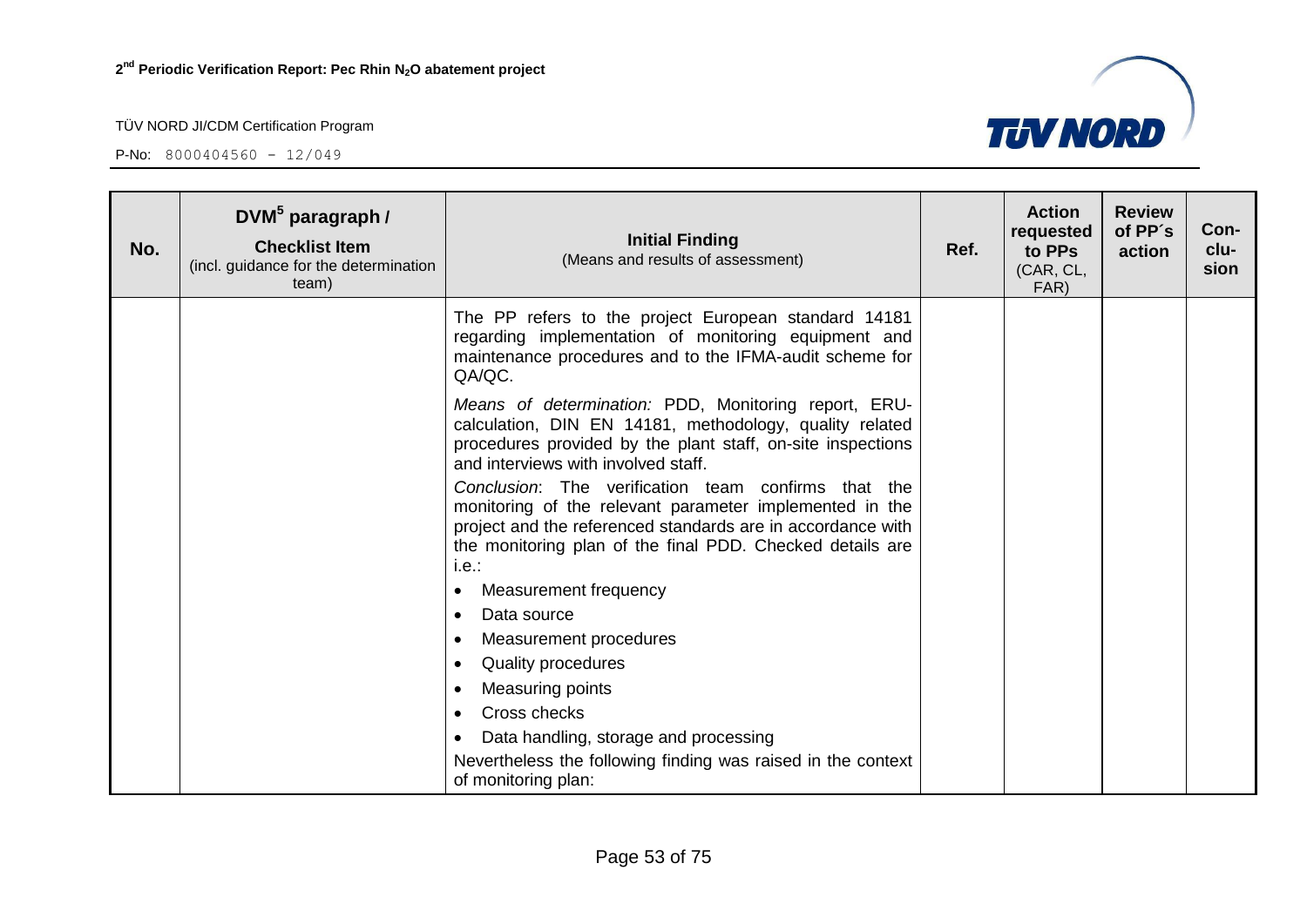

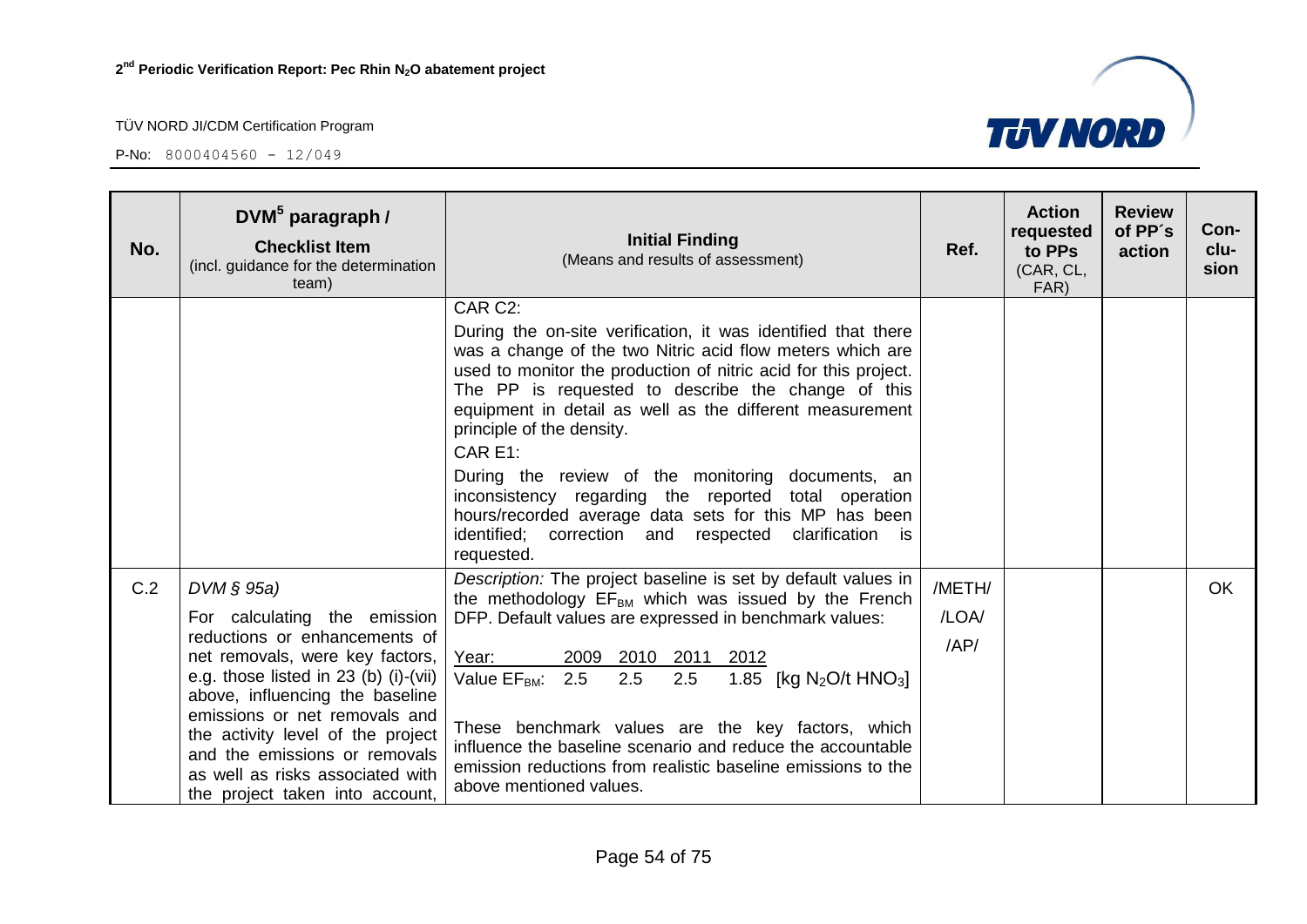

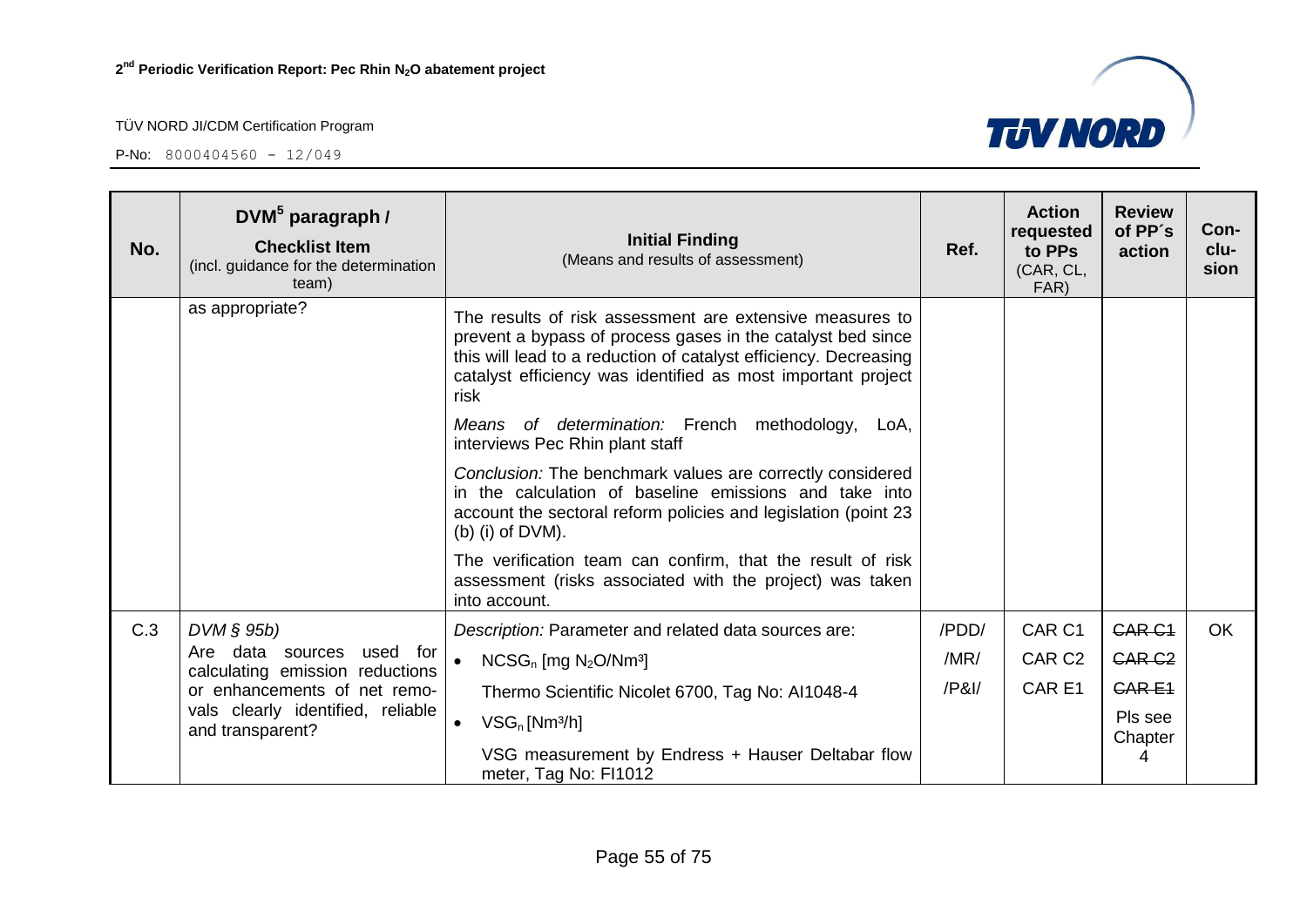

| No. | DVM <sup>5</sup> paragraph /<br><b>Checklist Item</b><br>(incl. guidance for the determination<br>team) | <b>Initial Finding</b><br>(Means and results of assessment)                                                        | Ref. | <b>Action</b><br>requested<br>to PPs<br>(CAR, CL,<br>FAR) | <b>Review</b><br>of PP's<br>action | Con-<br>clu-<br>sion |
|-----|---------------------------------------------------------------------------------------------------------|--------------------------------------------------------------------------------------------------------------------|------|-----------------------------------------------------------|------------------------------------|----------------------|
|     |                                                                                                         | $PE_n$ [kgN <sub>2</sub> O]<br>$\bullet$                                                                           |      |                                                           |                                    |                      |
|     |                                                                                                         | Calculation from measured data                                                                                     |      |                                                           |                                    |                      |
|     |                                                                                                         | OH <sub>n</sub> [h]<br>$\bullet$                                                                                   |      |                                                           |                                    |                      |
|     |                                                                                                         | Production Log - taking into account the trip point<br>parameter OT (Temperature in the oxidation reactor<br>east) |      |                                                           |                                    |                      |
|     |                                                                                                         | $NAP_n$ [tHNO <sub>3</sub> ]<br>$\bullet$                                                                          |      |                                                           |                                    |                      |
|     |                                                                                                         | Magnetic inductive Nitric acid flow meter Krohne<br>Altometer for 60 and 69 % $HNO3$ output flow                   |      |                                                           |                                    |                      |
|     |                                                                                                         | 60 % HNO <sub>3</sub> : Tag-No. FI1022                                                                             |      |                                                           |                                    |                      |
|     |                                                                                                         | 69 % HNO <sub>3</sub> : Tag-No. FI1021                                                                             |      |                                                           |                                    |                      |
|     |                                                                                                         | - ultrasonic flow meter FLEXIM 'PIOX' AFR                                                                          |      |                                                           |                                    |                      |
|     |                                                                                                         | 60 % HNO <sub>3</sub> : Tag-No. FI1028, AI1028                                                                     |      |                                                           |                                    |                      |
|     |                                                                                                         | 69 % HNO <sub>3</sub> : Tag-No. FI1029, AI1029                                                                     |      |                                                           |                                    |                      |
|     |                                                                                                         | OT $[°C]$<br>$\bullet$<br>Endress + Hauser Thermal element PT100                                                   |      |                                                           |                                    |                      |
|     |                                                                                                         |                                                                                                                    |      |                                                           |                                    |                      |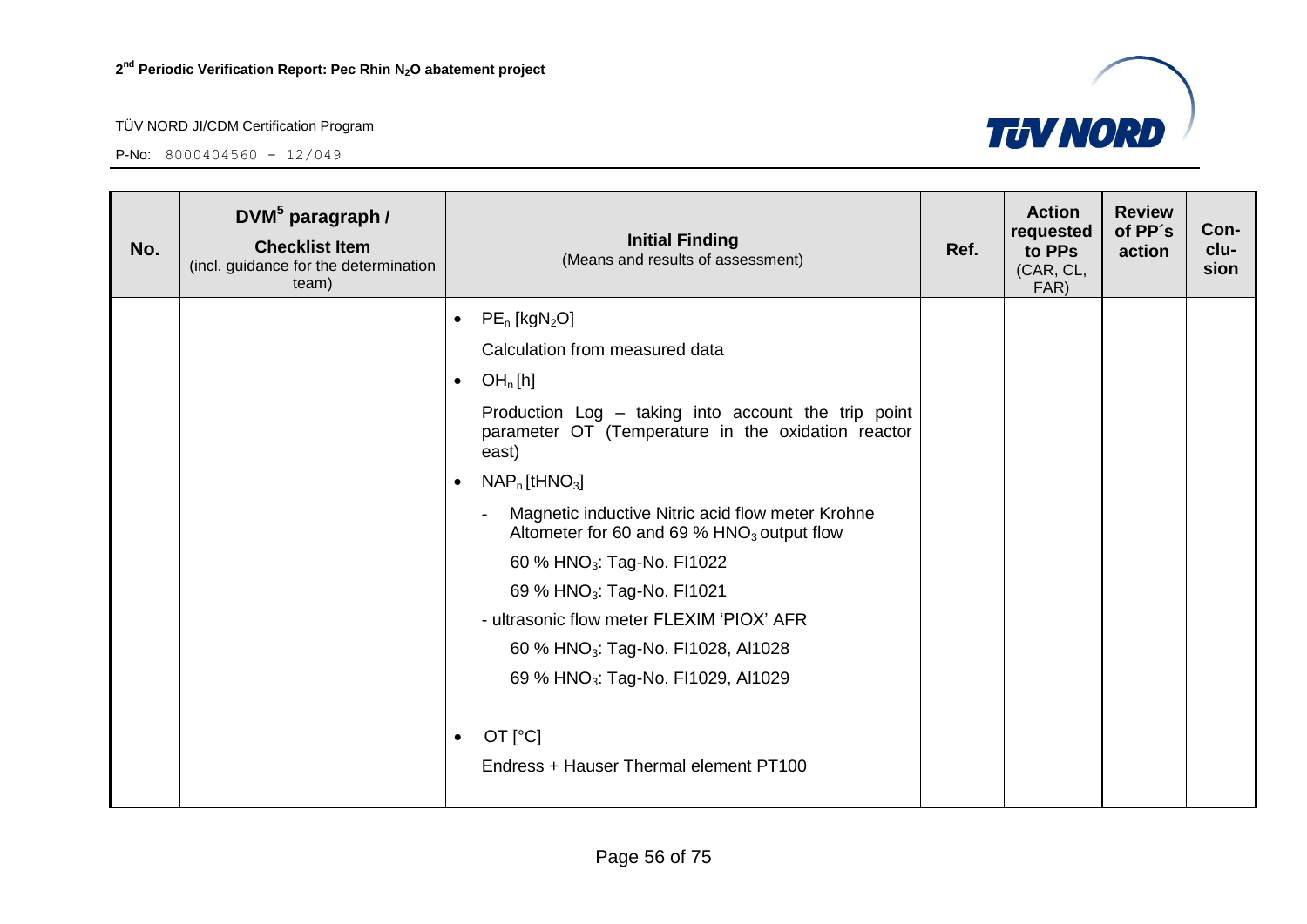P-No:  $8000404560 - 12/049$ 



Page 57 of 75

3.0 kg  $N_2O/tHNO_3$  from 2011-01-01 onwards

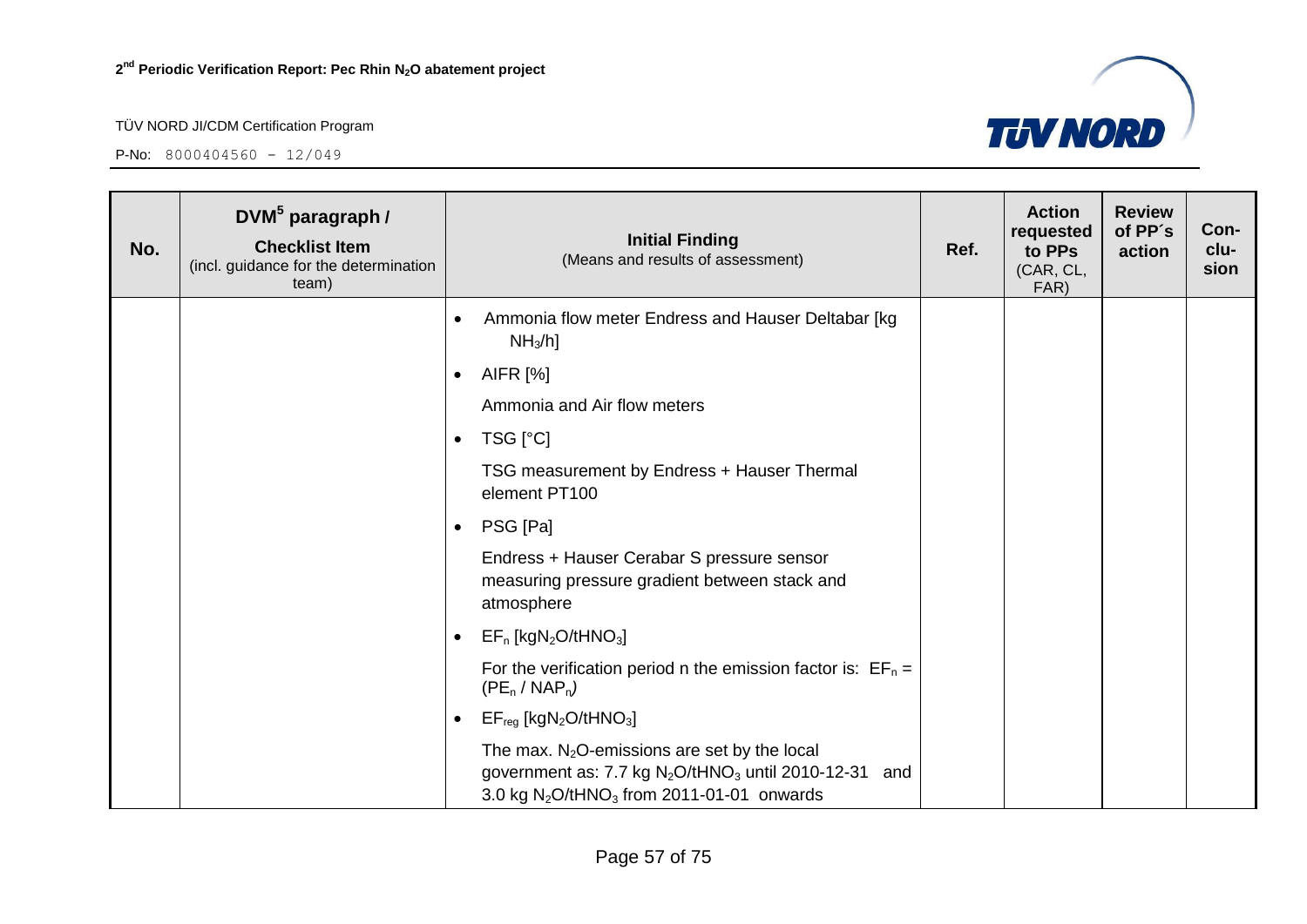**P-No:**  $8000404560 - 12/049$ 



| No. | DVM <sup>5</sup> paragraph /<br><b>Checklist Item</b><br>(incl. guidance for the determination<br>team) | <b>Initial Finding</b><br>(Means and results of assessment)                                                                                                                                                                                                                                                                                                                                                                                                                                                                                                                                                                                                                                                                                                                                                                                                                                                                                                                                 | Ref. | <b>Action</b><br>requested<br>to PPs<br>(CAR, CL,<br>FAR) | <b>Review</b><br>of PP's<br>action | Con-<br>clu-<br>sion |
|-----|---------------------------------------------------------------------------------------------------------|---------------------------------------------------------------------------------------------------------------------------------------------------------------------------------------------------------------------------------------------------------------------------------------------------------------------------------------------------------------------------------------------------------------------------------------------------------------------------------------------------------------------------------------------------------------------------------------------------------------------------------------------------------------------------------------------------------------------------------------------------------------------------------------------------------------------------------------------------------------------------------------------------------------------------------------------------------------------------------------------|------|-----------------------------------------------------------|------------------------------------|----------------------|
|     |                                                                                                         | $EF_{BM}$ [kgN <sub>2</sub> O/tHNO <sub>3</sub> ]<br>2.5 kg $N_2O$ /tHNO <sub>3</sub> until end 2011 and 1.85 kg thereafter<br>until end 2012<br>The ERU-calculation was carried out according to the<br>formula described in the methodology:<br>$ERU = ((EFBM - EFn)/1000 \times NAP \times GWPN2O) * 0.9$ (tCO <sub>2</sub> e)<br>Means of determination: PDD, methodology, plant permits,<br>monitoring report, on-site visit of plant, PCS and data server<br>Conclusion: The PP could clearly demonstrate that data<br>sources are clearly identified, reliable and transparent<br>according to implemented procedures. Nevertheless the<br>following finding was raised in this context:<br>CAR C1:<br>The following issues need to be addressed in the Monitoring<br>Report:<br>3. The measurement frequency of all Data and<br>Parameters has to be reported in Annex 1 according<br>to the methodology.<br>4. Information about project data storage and duration<br>are missing. |      |                                                           |                                    |                      |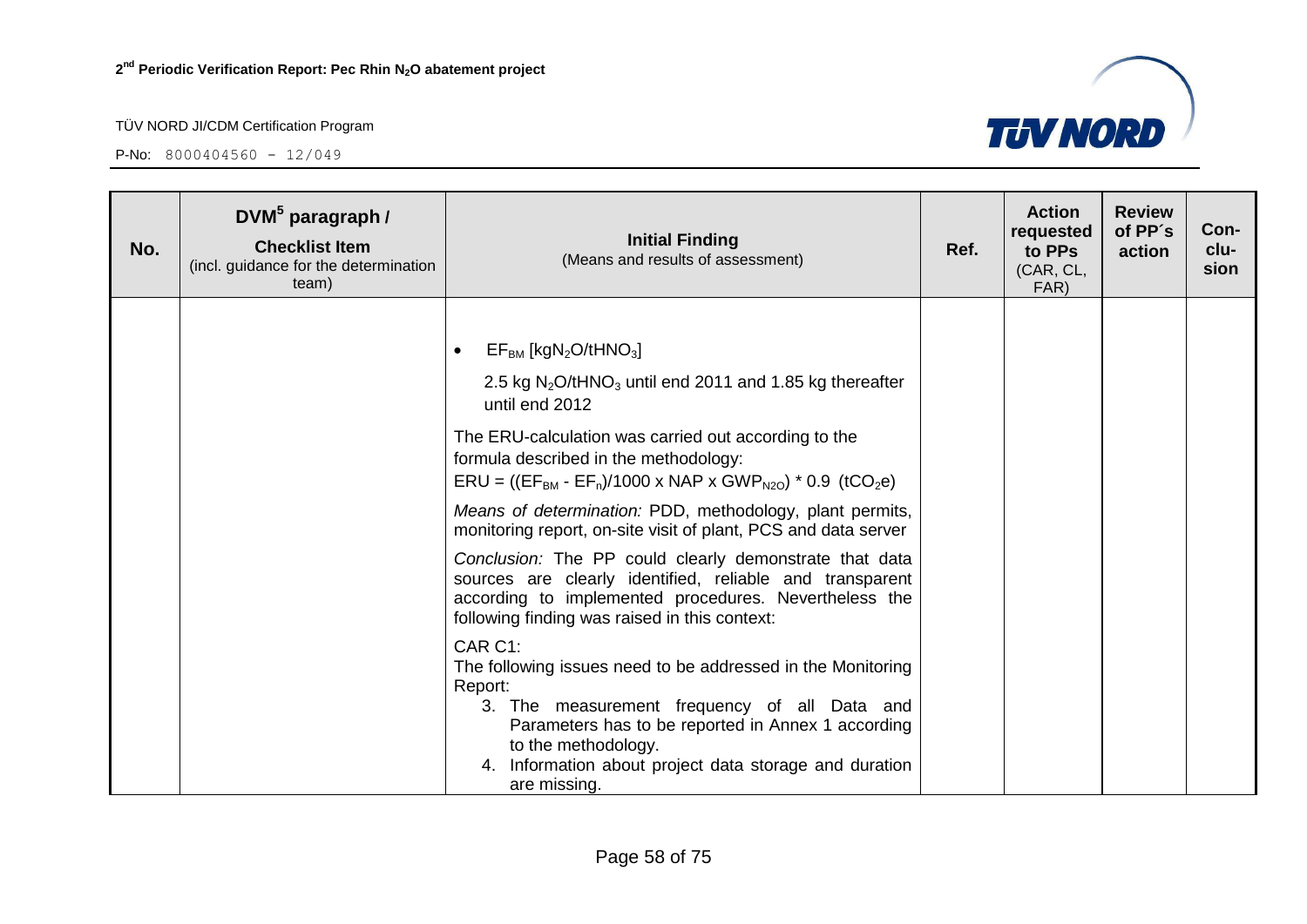

| No. | $DWM^5$ paragraph /<br><b>Checklist Item</b><br>(incl. guidance for the determination<br>team) | <b>Initial Finding</b><br>(Means and results of assessment)                                                                                                                                                                                                                                                                                                                                                                                                                                                                                                                                                                                                                                                                                                                                                                                                                | Ref. | <b>Action</b><br>requested<br>to PPs<br>(CAR, CL,<br>FAR) | <b>Review</b><br>of PP's<br>action | Con-<br>clu-<br>sion |
|-----|------------------------------------------------------------------------------------------------|----------------------------------------------------------------------------------------------------------------------------------------------------------------------------------------------------------------------------------------------------------------------------------------------------------------------------------------------------------------------------------------------------------------------------------------------------------------------------------------------------------------------------------------------------------------------------------------------------------------------------------------------------------------------------------------------------------------------------------------------------------------------------------------------------------------------------------------------------------------------------|------|-----------------------------------------------------------|------------------------------------|----------------------|
|     |                                                                                                | 5. The crosscheck procedure of the NCSG values<br>(measured with the project analyser Al1048) with the<br>second analyser (non project, Al1047) should be<br>included.<br>6. Some sampling points are missing in the flow chart.<br>7. Tag and serial numbers as well as calibration dates<br>(regarding this monitoring period) of some<br>measurement equipment are not included in the<br>annex. The MR should only report calibration dates<br>which are relevant in actual monitoring period.<br>CAR C <sub>2</sub> :<br>During the on-site verification, it was identified that there<br>was a change of the two Nitric acid flow meters which are<br>used to monitor the production of nitric acid for this project.<br>The PP is requested to describe the change of this<br>equipment in detail as well as the different measurement<br>principle of the density. |      |                                                           |                                    |                      |
|     |                                                                                                | CAR E1:<br>During the review of the monitoring documents, an<br>inconsistency regarding the reported total operation<br>hours/recorded average data sets for this MP has been                                                                                                                                                                                                                                                                                                                                                                                                                                                                                                                                                                                                                                                                                              |      |                                                           |                                    |                      |
|     |                                                                                                | identified; correction and respected clarification<br>is.<br>requested.                                                                                                                                                                                                                                                                                                                                                                                                                                                                                                                                                                                                                                                                                                                                                                                                    |      |                                                           |                                    |                      |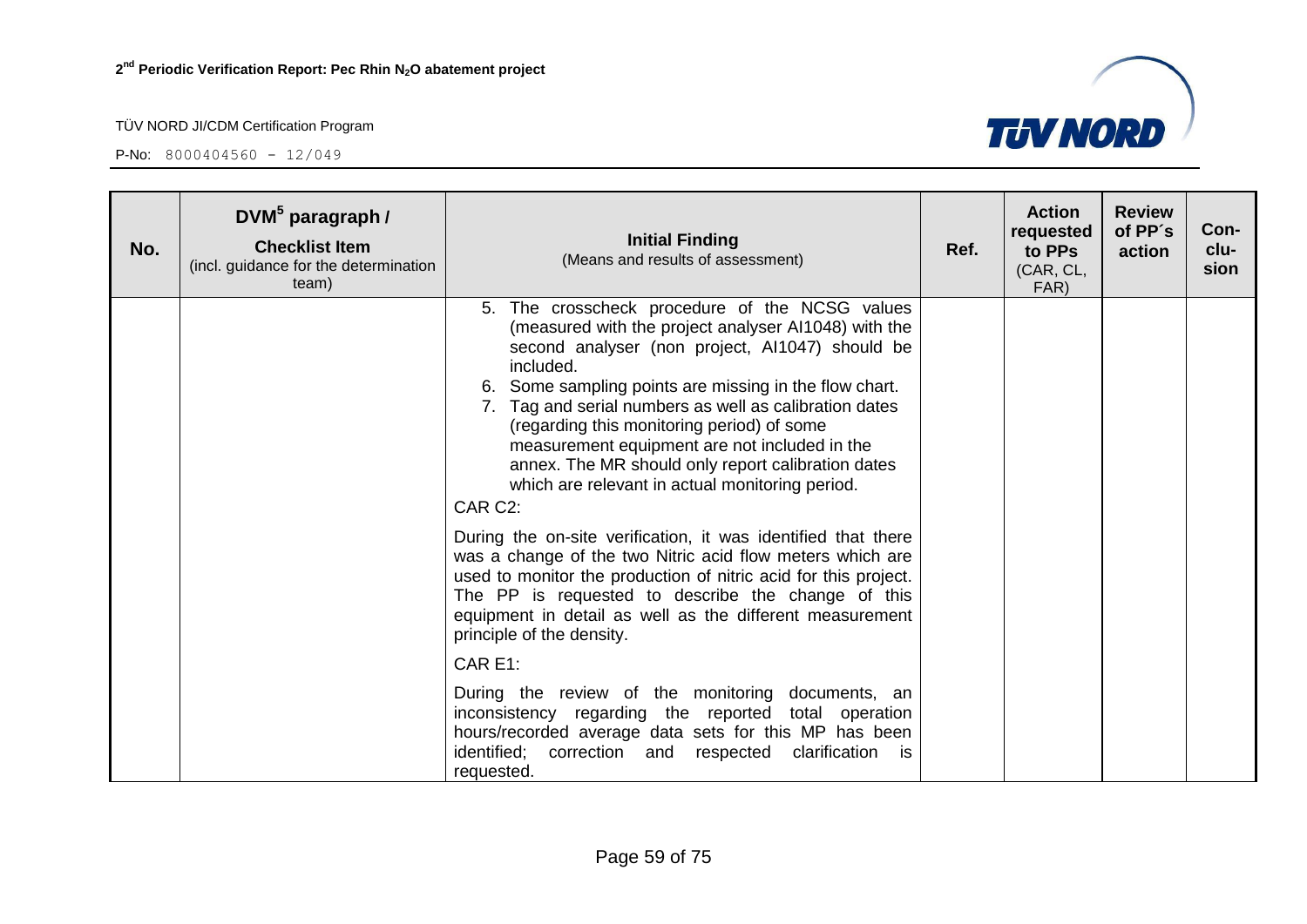

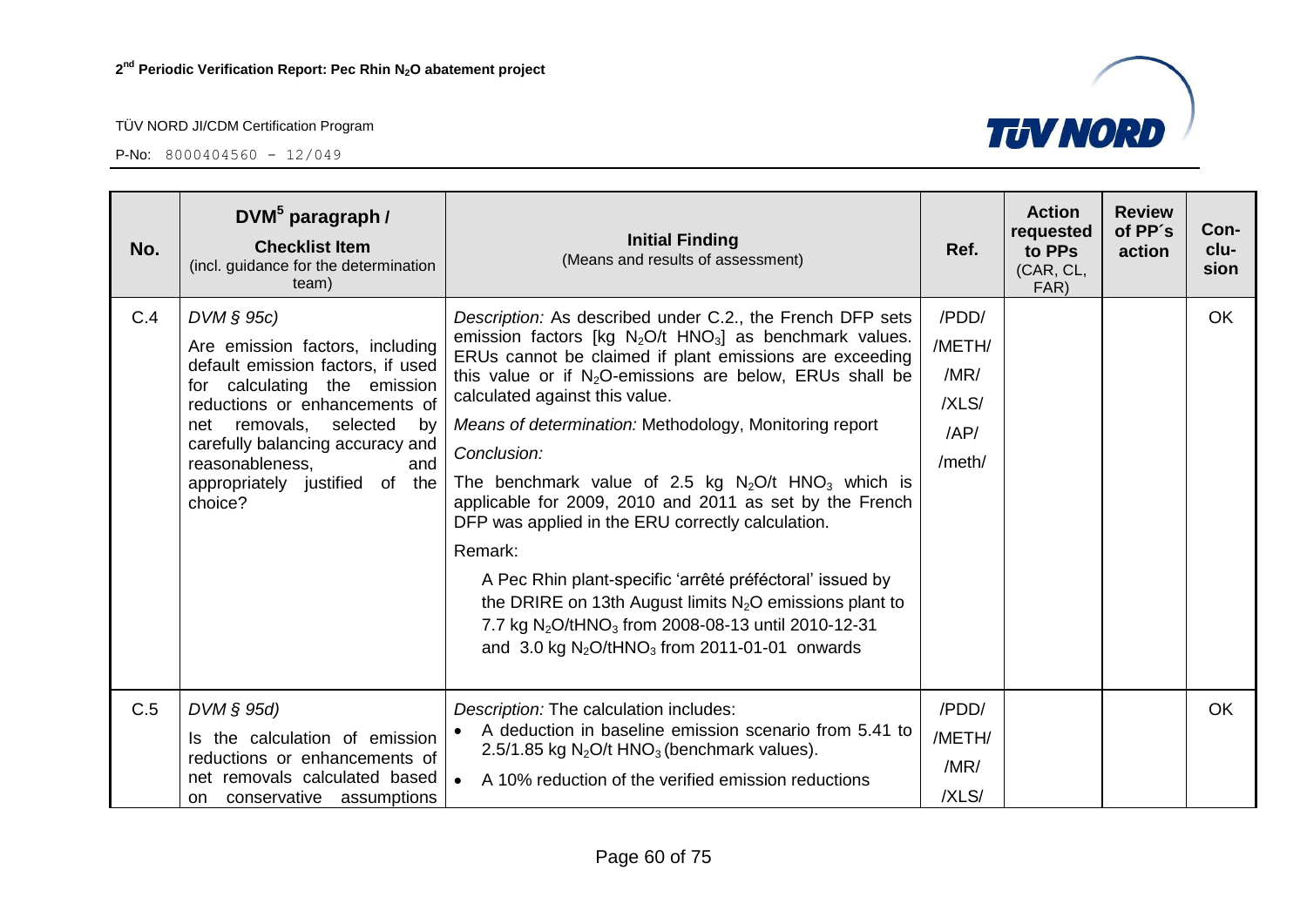

| No. | $DWM5$ paragraph /<br><b>Checklist Item</b><br>(incl. guidance for the determination<br>team)                                                                                                                                                                                                                                                | <b>Initial Finding</b><br>(Means and results of assessment)                                                                                                                                                                                                                                                                                                                           | Ref.  | <b>Action</b><br>requested<br>to PPs<br>(CAR, CL,<br>FAR) | <b>Review</b><br>of PP's<br>action | Con-<br>clu-<br>sion |
|-----|----------------------------------------------------------------------------------------------------------------------------------------------------------------------------------------------------------------------------------------------------------------------------------------------------------------------------------------------|---------------------------------------------------------------------------------------------------------------------------------------------------------------------------------------------------------------------------------------------------------------------------------------------------------------------------------------------------------------------------------------|-------|-----------------------------------------------------------|------------------------------------|----------------------|
|     | the<br>plausible<br>and<br>most<br>scenarios<br>transparent<br>in<br>a                                                                                                                                                                                                                                                                       | Means of determination: Methodology, PDD                                                                                                                                                                                                                                                                                                                                              |       |                                                           |                                    |                      |
|     | manner?                                                                                                                                                                                                                                                                                                                                      | Conclusion: The implementation of the benchmark values<br>and 10% reduction is a conservative approach.                                                                                                                                                                                                                                                                               |       |                                                           |                                    |                      |
|     | Applicable to JI SSC projects only                                                                                                                                                                                                                                                                                                           |                                                                                                                                                                                                                                                                                                                                                                                       |       |                                                           |                                    |                      |
| C.6 | $DVM \S 96$                                                                                                                                                                                                                                                                                                                                  | Description:                                                                                                                                                                                                                                                                                                                                                                          | /PDD/ |                                                           |                                    | <b>OK</b>            |
|     | Is the relevant threshold to be<br>classified as JI SSC project not<br>exceeded during the monitoring<br>period on an annual average<br>basis?<br>If the threshold is exceeded, is<br>maximum<br>the<br>emission<br>reduction level estimated in the<br>PDD for the JI SSC project or<br>the bundle for the monitoring<br>period determined? | Estimation of total emissions reductions over the crediting<br>period (after the 10% deduction) of 2 years and 4 month are:<br>316,296 (tonnes of $CO2e$ ) according to the PDD.<br>Means of determination: PDD<br>Conclusion: The average ERUs per year obviously exceed<br>the threshold value of 60,000 t $CO_{2e}$ per year; the project is<br>classified as large-scale project. |       |                                                           |                                    |                      |
|     | Applicable to bundled JI SSC projects only                                                                                                                                                                                                                                                                                                   |                                                                                                                                                                                                                                                                                                                                                                                       |       |                                                           |                                    |                      |
| C.7 | $DVM \S 97a)$                                                                                                                                                                                                                                                                                                                                | Description: N/A                                                                                                                                                                                                                                                                                                                                                                      |       |                                                           |                                    |                      |
|     | Has the composition of the<br>bundle not changed from that is                                                                                                                                                                                                                                                                                | Means of determination: N/A                                                                                                                                                                                                                                                                                                                                                           |       |                                                           |                                    |                      |
|     | stated in F-JI-SSCBUNDLE?                                                                                                                                                                                                                                                                                                                    | Conclusion: N/A                                                                                                                                                                                                                                                                                                                                                                       |       |                                                           |                                    |                      |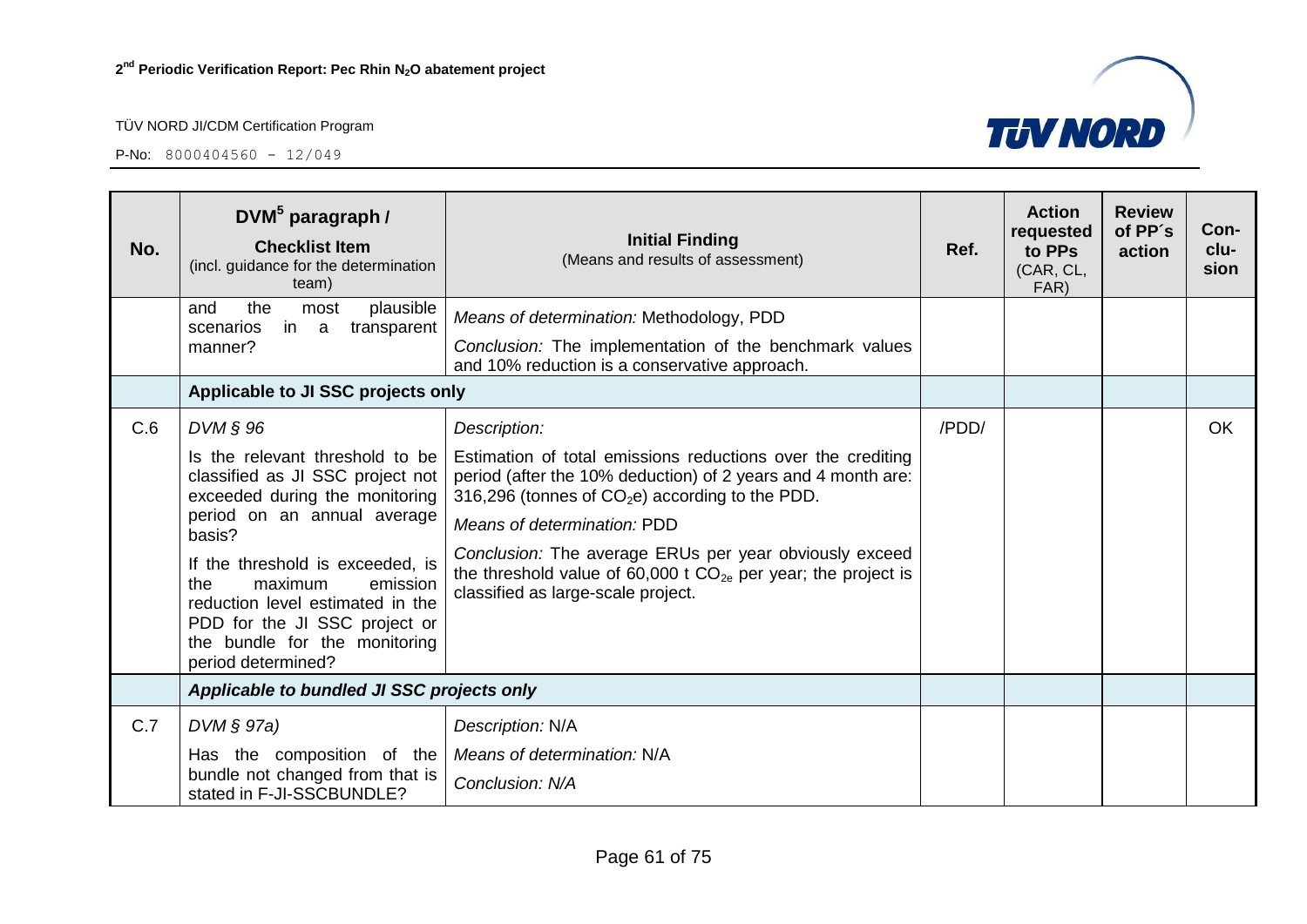

| No. | $DWM^5$ paragraph /<br><b>Checklist Item</b><br>(incl. guidance for the determination<br>team)                                 | <b>Initial Finding</b><br>(Means and results of assessment)        | Ref. | <b>Action</b><br>requested<br>to PPs<br>(CAR, CL,<br>FAR) | <b>Review</b><br>of PP's<br>action | Con-<br>clu-<br>sion |
|-----|--------------------------------------------------------------------------------------------------------------------------------|--------------------------------------------------------------------|------|-----------------------------------------------------------|------------------------------------|----------------------|
| C.8 | DVM § 97b)<br>lf<br>determination<br>the<br>was<br>conducted on the basis of an                                                | Description: N/A<br>Means of determination: N/A<br>Conclusion: N/A |      |                                                           |                                    |                      |
|     | overall monitoring plan, have the<br>project participants submitted a<br>common monitoring report?                             |                                                                    |      |                                                           |                                    |                      |
| C.9 | DVM § 98                                                                                                                       | Description: N/A                                                   |      |                                                           |                                    |                      |
|     | If the monitoring is based on a                                                                                                | Means of determination: N/A                                        |      |                                                           |                                    |                      |
|     | monitoring plan that provides for<br>overlapping monitoring periods,                                                           | Conclusion: N/A                                                    |      |                                                           |                                    |                      |
|     | Are the monitoring periods per<br>component of the project clearly<br>specified in the monitoring<br>report?                   |                                                                    |      |                                                           |                                    |                      |
|     | Do the monitoring periods not<br>overlap with those for which<br>verifications<br>were<br>already<br>deemed final in the past? |                                                                    |      |                                                           |                                    |                      |
| D   | <b>Revision of monitoring plan</b>                                                                                             |                                                                    |      |                                                           |                                    |                      |
|     | Applicable only if monitoring plan is revised by project participants                                                          |                                                                    |      |                                                           |                                    |                      |
| D.1 | DVM § 99a)                                                                                                                     | Description: N/A                                                   |      |                                                           |                                    |                      |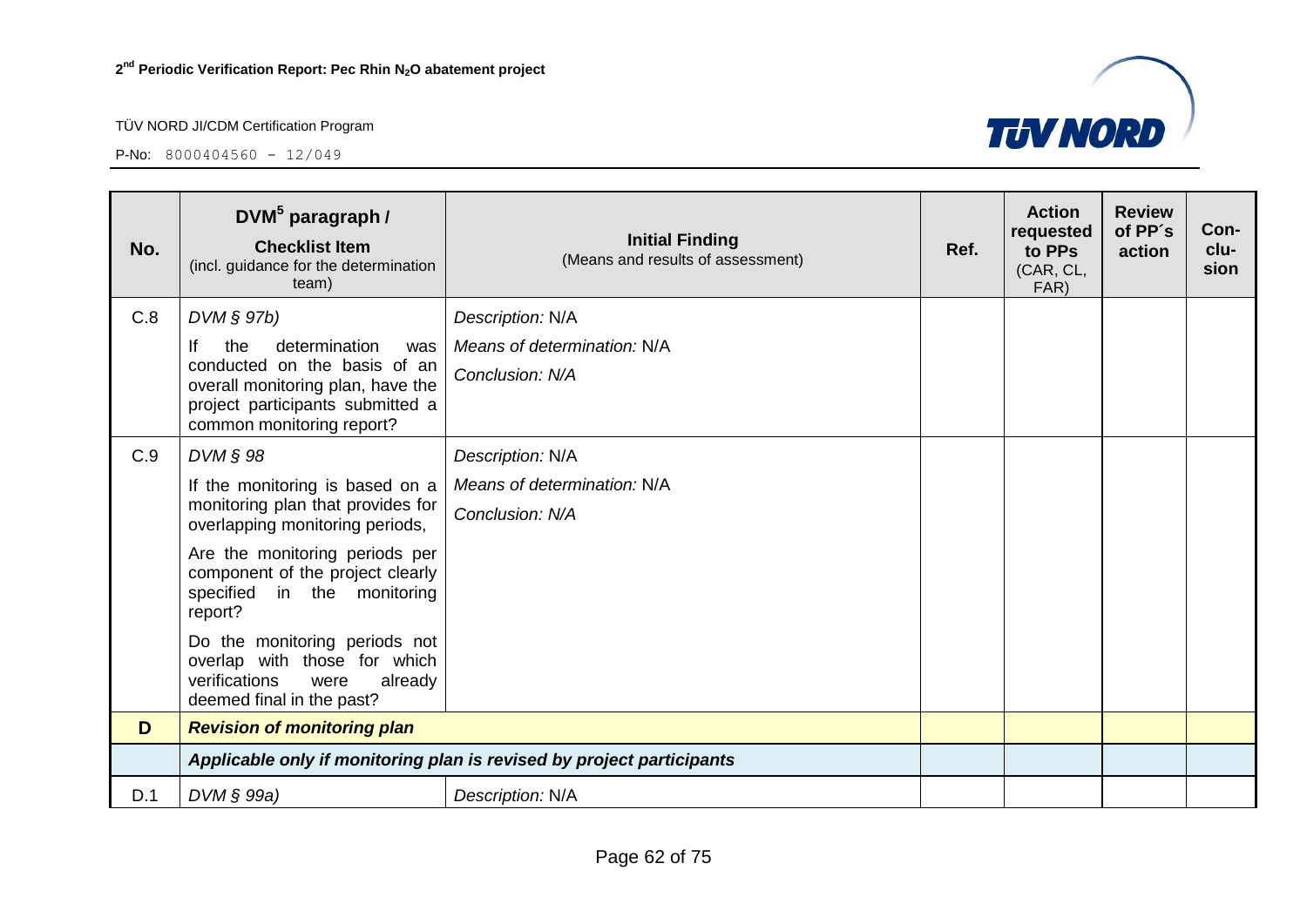**P-No:**  $8000404560 - 12/049$ 



| No. | DVM <sup>5</sup> paragraph /<br><b>Checklist Item</b><br>(incl. guidance for the determination<br>team)                                                                                                                                                                                                                    | <b>Initial Finding</b><br>(Means and results of assessment)                                                                                                                                                                                                                                                                                                     | Ref.                                               | <b>Action</b><br>requested<br>to PPs<br>(CAR, CL,<br>FAR) | <b>Review</b><br>of PP's<br>action           | Con-<br>clu-<br>sion |
|-----|----------------------------------------------------------------------------------------------------------------------------------------------------------------------------------------------------------------------------------------------------------------------------------------------------------------------------|-----------------------------------------------------------------------------------------------------------------------------------------------------------------------------------------------------------------------------------------------------------------------------------------------------------------------------------------------------------------|----------------------------------------------------|-----------------------------------------------------------|----------------------------------------------|----------------------|
|     | Did<br>project<br>participants<br>the<br>provide<br>appropriate<br>an<br>justification for the proposed<br>revision?                                                                                                                                                                                                       | Means of determination: N/A<br>Conclusion: N/A                                                                                                                                                                                                                                                                                                                  |                                                    |                                                           |                                              |                      |
| D.2 | DVM § 99b)<br>Does the<br>revision<br>proposed<br>improve the accuracy and/or<br>of<br>information<br>applicability<br>compared to the<br>collected<br>original monitoring plan without<br>changing conformity with the<br>relevant rules and regulations<br>establishment<br>the<br><b>of</b><br>for<br>monitoring plans? | Description: N/A<br>Means of determination: N/A<br>Conclusion: N/A                                                                                                                                                                                                                                                                                              |                                                    |                                                           |                                              |                      |
| E   | Data management                                                                                                                                                                                                                                                                                                            |                                                                                                                                                                                                                                                                                                                                                                 |                                                    |                                                           |                                              |                      |
| E.1 | DVM § 101a)<br>Is the implementation of data<br>collection<br>procedures<br>in.<br>accordance with the monitoring<br>plan, including the quality control<br>quality<br>and<br>assurance<br>procedures?                                                                                                                     | Description: Data collection procedures, quality control and<br>quality assurance are implemented as follows:<br>Measured values were generated by local measurement<br>$\bullet$<br>and monitoring devices, stored in plant's existing data<br>collection and storage system.<br>Normalisation of stack gas volume flow VSG is carried<br>out in the plant DCS | /PDD/<br>/METH/<br>/MR/<br>/QAL2IN<br>ST/<br>/AST/ | CL <sub>C2</sub>                                          | CL-C <sub>2</sub><br>Pls see<br>Chapter<br>4 | <b>OK</b>            |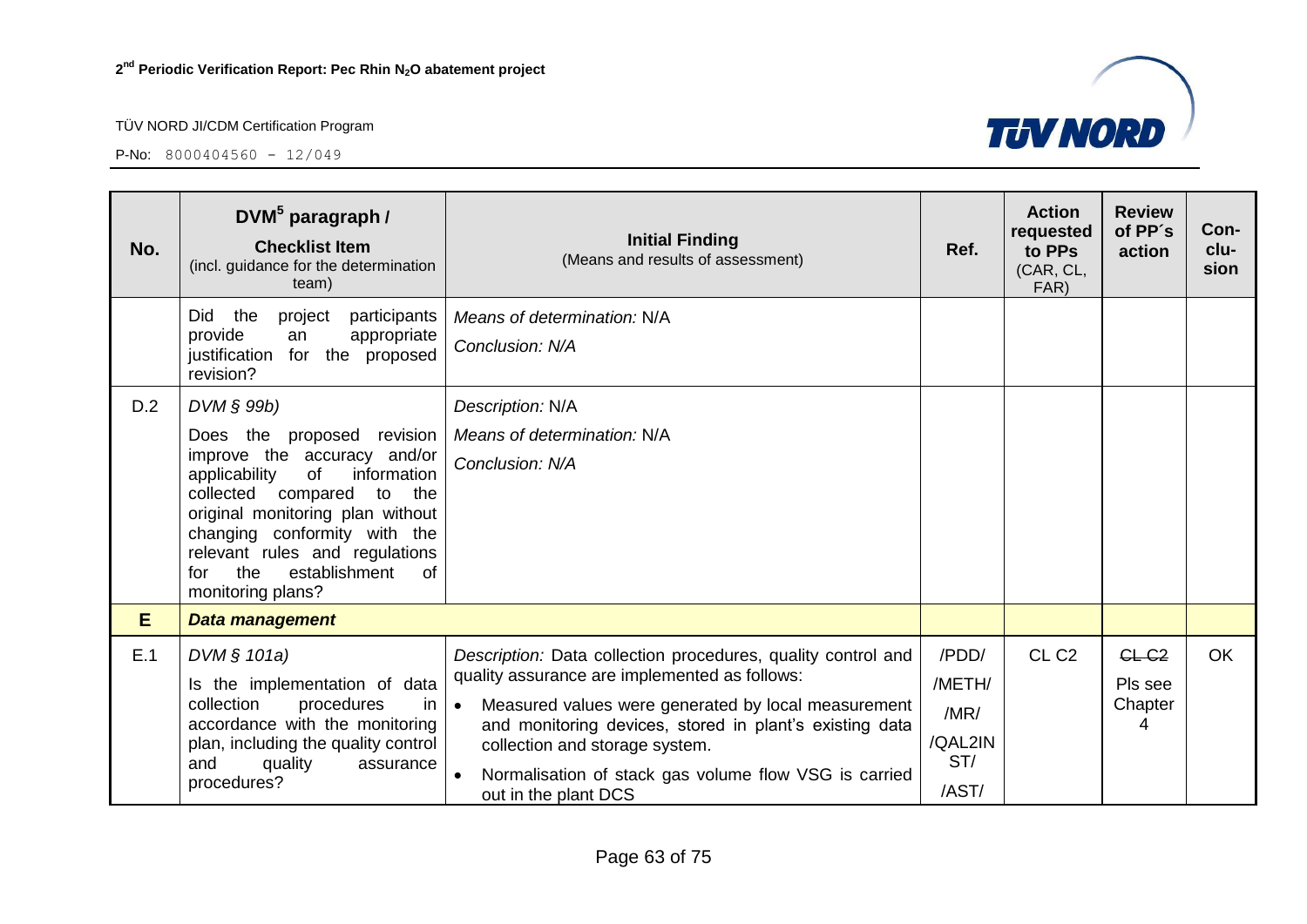

| No. | DVM <sup>5</sup> paragraph /<br><b>Checklist Item</b><br>(incl. guidance for the determination<br>team) | <b>Initial Finding</b><br>(Means and results of assessment)                                                                                                                                                                                                                      | Ref. | <b>Action</b><br>requested<br>to PPs<br>(CAR, CL,<br>FAR) | <b>Review</b><br>of PP's<br>action | Con-<br>clu-<br>sion |
|-----|---------------------------------------------------------------------------------------------------------|----------------------------------------------------------------------------------------------------------------------------------------------------------------------------------------------------------------------------------------------------------------------------------|------|-----------------------------------------------------------|------------------------------------|----------------------|
|     |                                                                                                         | Default i.e. plant trip point-values were determinated<br>before start of the project and included in the PDD.                                                                                                                                                                   |      |                                                           |                                    |                      |
|     |                                                                                                         | During data processing, measured values were<br>$\bullet$<br>evaluated according to statistical methods                                                                                                                                                                          |      |                                                           |                                    |                      |
|     |                                                                                                         | Application of instrument correction factors:<br>$\bullet$                                                                                                                                                                                                                       |      |                                                           |                                    |                      |
|     |                                                                                                         | The PP chooses a monitoring standard that requires the<br>establishment of a calibration curve (EN14181). The<br>correction factors derived from this calibration curve<br>during the QAL2 audit must be applied onto both VSG<br>and NCSG calculations. Correction factors are: |      |                                                           |                                    |                      |
|     |                                                                                                         | $\circ$ 0.98 for stack gas flow meter VSG                                                                                                                                                                                                                                        |      |                                                           |                                    |                      |
|     |                                                                                                         | $\circ$ 1.04 for measurement of NCSG                                                                                                                                                                                                                                             |      |                                                           |                                    |                      |
|     |                                                                                                         | Plausibility check:                                                                                                                                                                                                                                                              |      |                                                           |                                    |                      |
|     |                                                                                                         | The meth requires a plausibility check of all<br>recorded/monitored data before processing which was<br>conducted by the PP. plausibility criteria is: Negative<br>values shall be eliminated.                                                                                   |      |                                                           |                                    |                      |
|     |                                                                                                         | Downtimes of the AMS:                                                                                                                                                                                                                                                            |      |                                                           |                                    |                      |
|     |                                                                                                         | Acc. to the methodology, downtimes of the AMS shall be<br>handled as following: The hourly average will be<br>calculated based on the remaining values for the rest of                                                                                                           |      |                                                           |                                    |                      |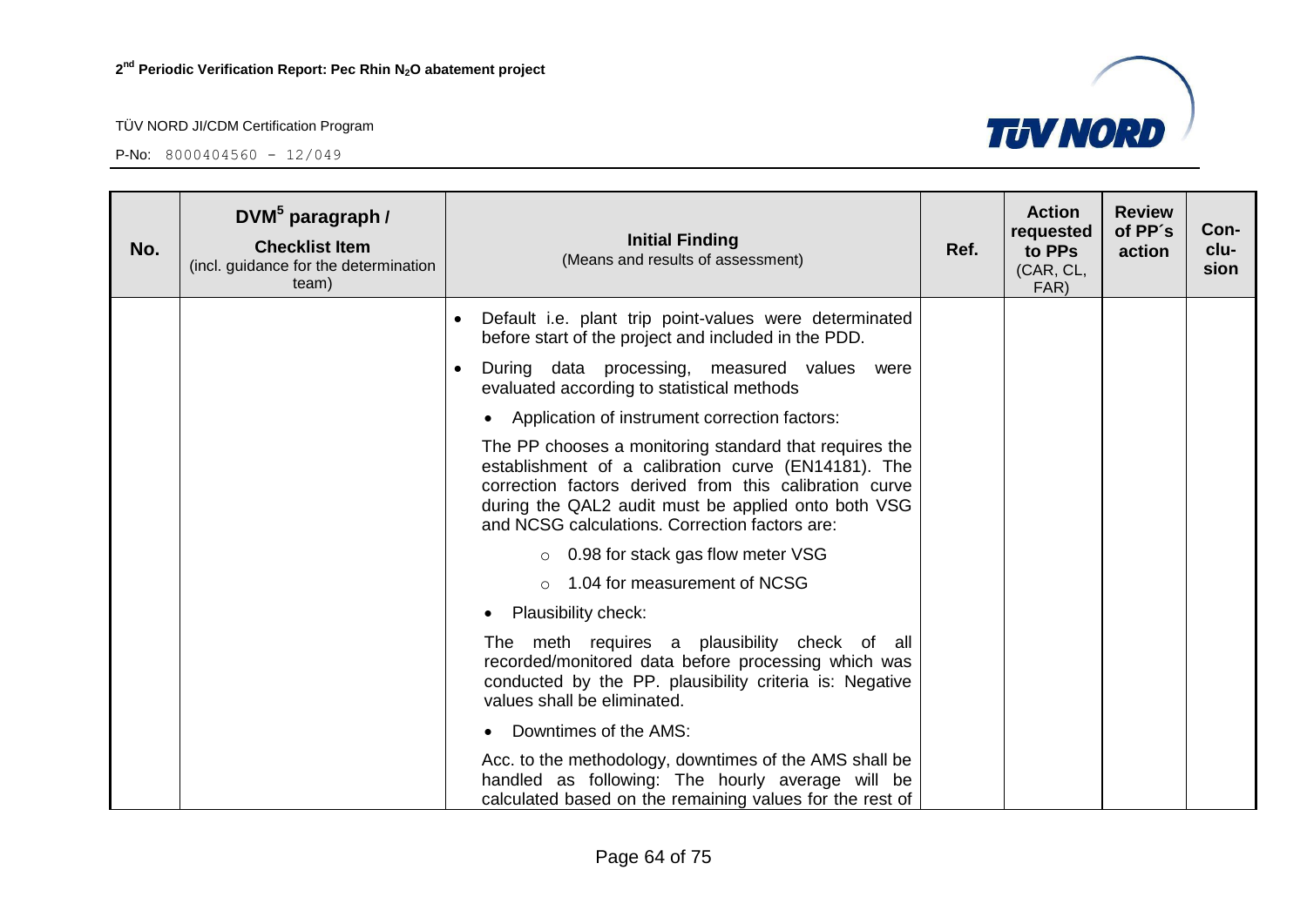

| No. | DVM <sup>5</sup> paragraph /<br><b>Checklist Item</b><br>(incl. guidance for the determination<br>team) | <b>Initial Finding</b><br>(Means and results of assessment)                                                                                                                                                                                                                      | Ref. | <b>Action</b><br>requested<br>to PPs<br>(CAR, CL,<br>FAR) | <b>Review</b><br>of PP's<br>action | Con-<br>clu-<br>sion |
|-----|---------------------------------------------------------------------------------------------------------|----------------------------------------------------------------------------------------------------------------------------------------------------------------------------------------------------------------------------------------------------------------------------------|------|-----------------------------------------------------------|------------------------------------|----------------------|
|     |                                                                                                         | the hour in question. If these remaining values account<br>for less than 50% of the hourly data for one or more<br>parameters, then this hour must be eliminated from the<br>calculation and a substitute value will be used instead.                                            |      |                                                           |                                    |                      |
|     |                                                                                                         | Missing data/Substitute value                                                                                                                                                                                                                                                    |      |                                                           |                                    |                      |
|     |                                                                                                         | In the case where it is impossible to obtain one hour of<br>valid data for one or more elements of the emissions<br>calculation due to downtime or malfunction of the AMS<br>a substitute value for each hour of missing data shall be<br>calculated as follows:                 |      |                                                           |                                    |                      |
|     |                                                                                                         | $C^*$ subst = $C + \sigma_C$                                                                                                                                                                                                                                                     |      |                                                           |                                    |                      |
|     |                                                                                                         | where:                                                                                                                                                                                                                                                                           |      |                                                           |                                    |                      |
|     |                                                                                                         | C: arithmetic average of the concentration of the relevant<br>parameter                                                                                                                                                                                                          |      |                                                           |                                    |                      |
|     |                                                                                                         | $\sigma_c$ : best estimate standard deviation of the concentration<br>of the relevant parameter.                                                                                                                                                                                 |      |                                                           |                                    |                      |
|     |                                                                                                         | Permitted overall uncertainty:                                                                                                                                                                                                                                                   |      |                                                           |                                    |                      |
|     |                                                                                                         | The methodology requires that the permitted overall<br>uncertainty of the average hourly annual emissions must<br>be less than 7.5% if technically possible. The<br>determinated (combined) uncertainty for $N_2O$ mass flow<br>measurement as per QAL2 report is 4.43% which is |      |                                                           |                                    |                      |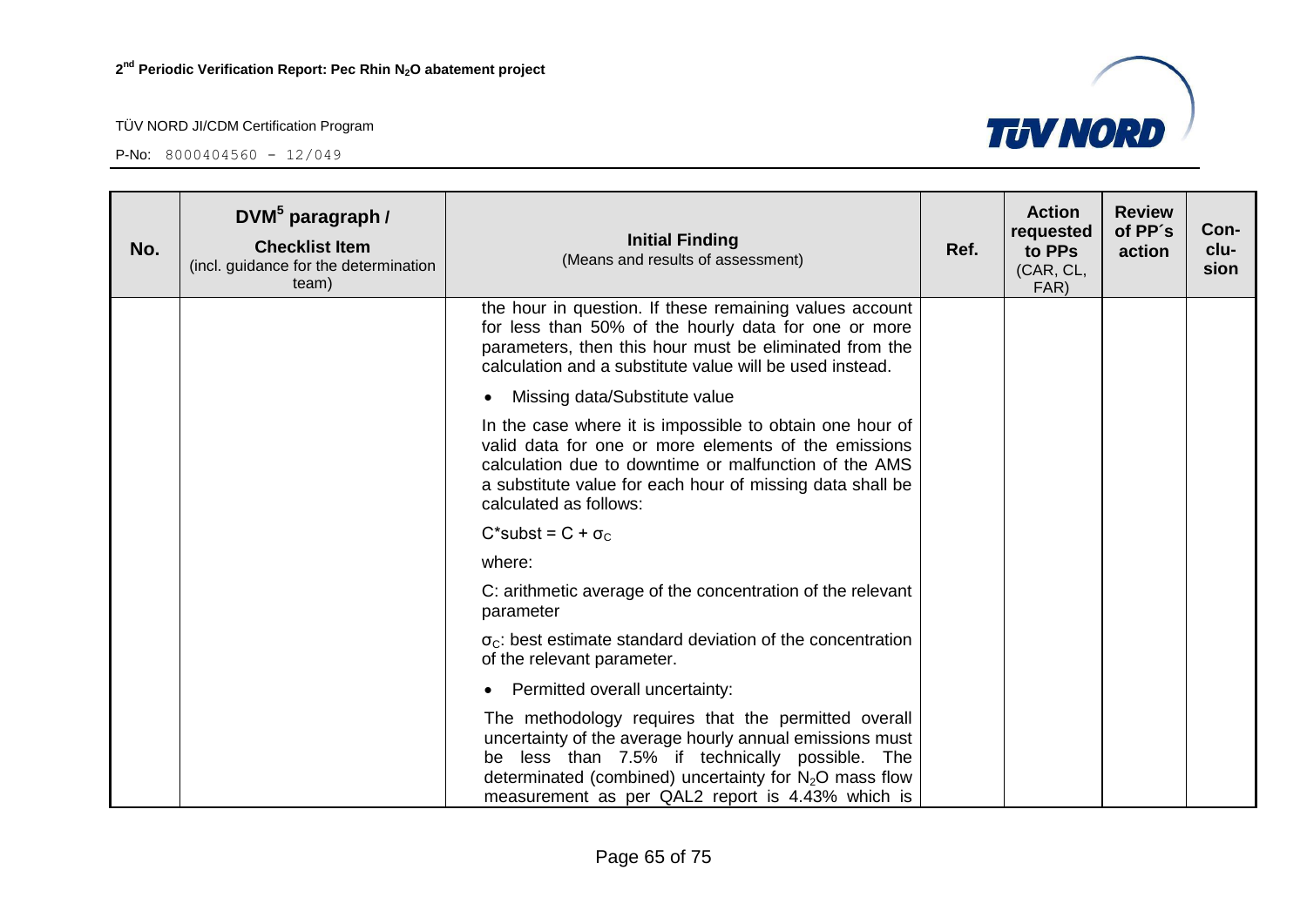

| No. | DVM <sup>5</sup> paragraph /<br><b>Checklist Item</b><br>(incl. guidance for the determination<br>team) | <b>Initial Finding</b><br>(Means and results of assessment)                                                                                                                           | Ref.          | <b>Action</b><br>requested<br>to PPs<br>(CAR, CL,<br>FAR) | <b>Review</b><br>of PP's<br>action | Con-<br>clu-<br>sion |
|-----|---------------------------------------------------------------------------------------------------------|---------------------------------------------------------------------------------------------------------------------------------------------------------------------------------------|---------------|-----------------------------------------------------------|------------------------------------|----------------------|
|     |                                                                                                         | below the permitted overall uncertainty.<br>Means of determination: Methodology, Monitoring report,                                                                                   |               |                                                           |                                    |                      |
|     |                                                                                                         | on-site visit of plant, control room with PCS, Equipment hoot<br>for analyser and server room, QAL2 report                                                                            |               |                                                           |                                    |                      |
|     |                                                                                                         | Conclusion: All procedures related to fulfil the requirements<br>of                                                                                                                   |               |                                                           |                                    |                      |
|     |                                                                                                         | quality management of the plant                                                                                                                                                       |               |                                                           |                                    |                      |
|     |                                                                                                         | quality assurance standard of the AMS                                                                                                                                                 |               |                                                           |                                    |                      |
|     |                                                                                                         | data processing as required per methodology                                                                                                                                           |               |                                                           |                                    |                      |
|     |                                                                                                         | were implemented. It has been confirmed that the data<br>collection procedures are as per the description in the<br>determined monitoring plan. Nevertheless finding C2 was<br>raised |               |                                                           |                                    |                      |
| E.2 | DVM § 101b)                                                                                             | Description: The AMS maintenance is included in the quality                                                                                                                           | QAL2          | CAR <sub>C1</sub>                                         | <b>CAR C1</b>                      | <b>OK</b>            |
|     | Is the function of the monitoring                                                                       | procedures which are established for proper operation of the<br>plant. The plant operator conducted the AMS supplier                                                                  | INST/         | CL <sub>C3</sub>                                          | GLC3                               |                      |
|     | including<br>equipment,<br>its<br>calibration status, is in order?                                      | Thermo Fisher Scientific for annual maintenance work on<br>the AMS. The PP therefore provides sufficient information                                                                  | /QAL2<br>CAL/ |                                                           | Pls. see<br>Chapter                |                      |
|     |                                                                                                         | regarding contractual/responsibility issues and scope of<br>work.                                                                                                                     | /QALPE<br>RF/ |                                                           | 4                                  |                      |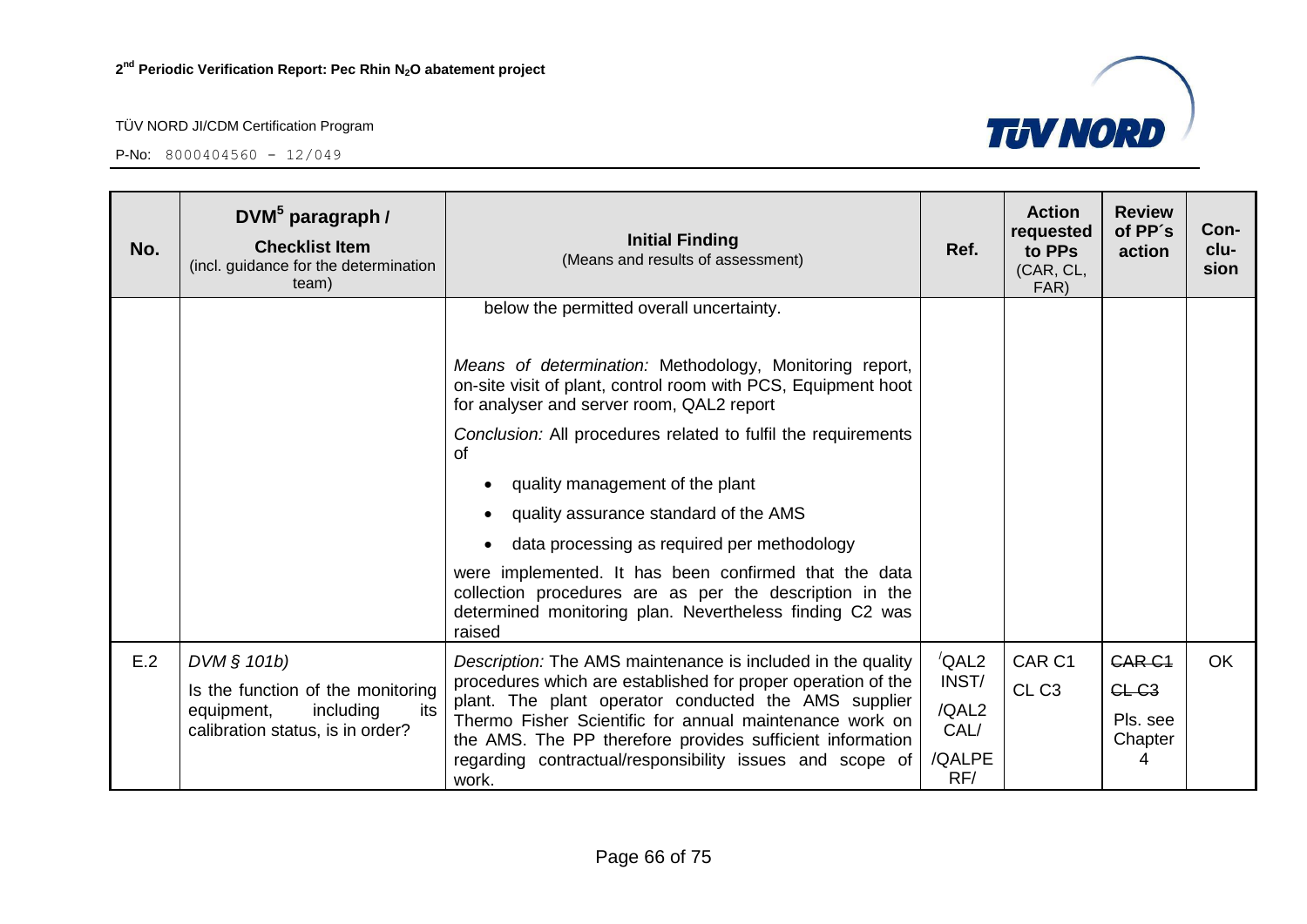

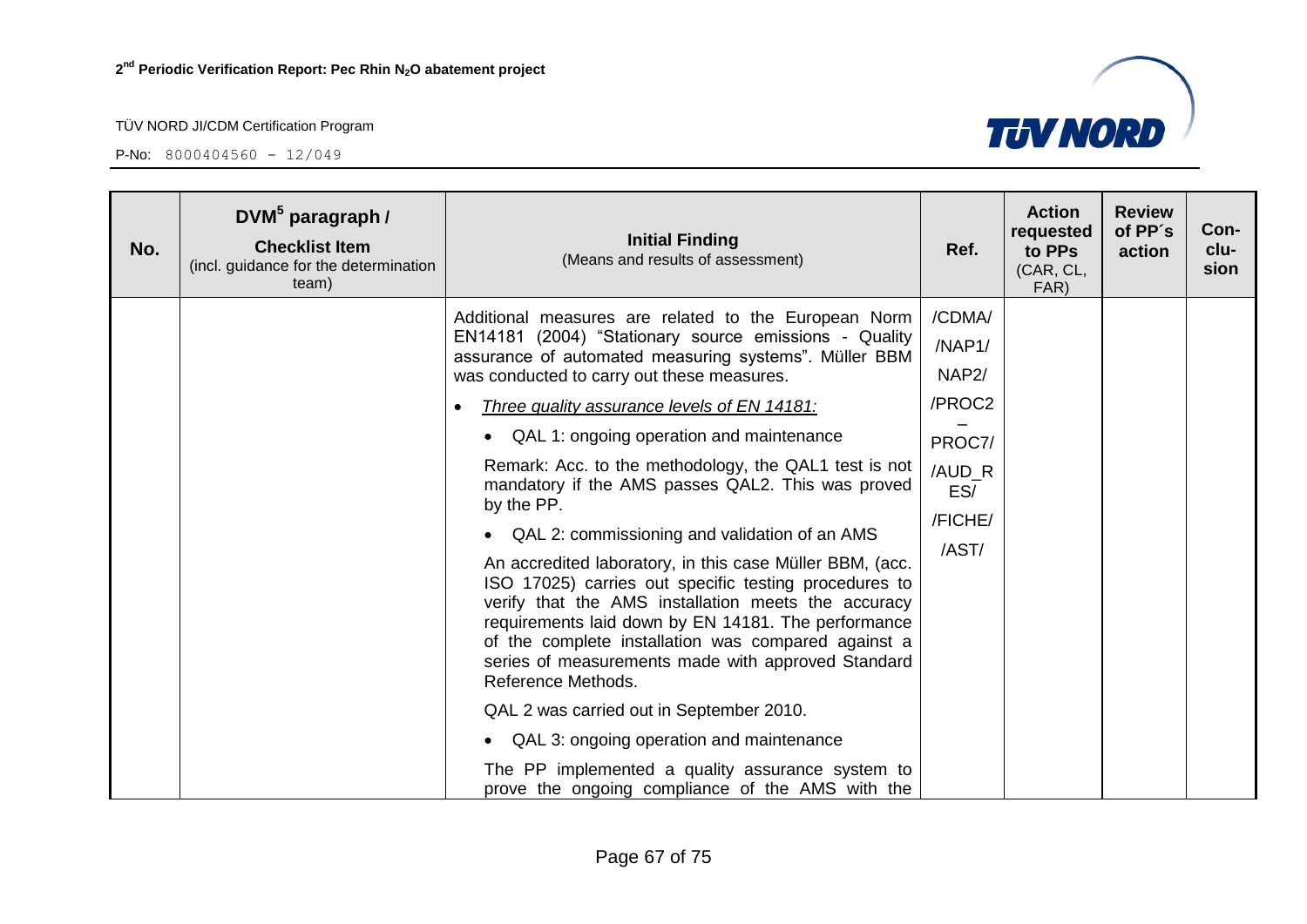**P-No:**  $8000404560 - 12/049$ 



| No. | $DWM5$ paragraph /<br><b>Checklist Item</b><br>(incl. guidance for the determination<br>team) | <b>Initial Finding</b><br>(Means and results of assessment)                                                                                                                                                                                                                                         | Ref. | <b>Action</b><br>requested<br>to PPs<br>(CAR, CL,<br>FAR) | <b>Review</b><br>of PP's<br>action | Con-<br>clu-<br>sion |
|-----|-----------------------------------------------------------------------------------------------|-----------------------------------------------------------------------------------------------------------------------------------------------------------------------------------------------------------------------------------------------------------------------------------------------------|------|-----------------------------------------------------------|------------------------------------|----------------------|
|     |                                                                                               | norm. The maintenance activities are monitored and<br>controlled as part of an overall quality assurance<br>programme.                                                                                                                                                                              |      |                                                           |                                    |                      |
|     |                                                                                               | • AST: Annual Surveillance Test                                                                                                                                                                                                                                                                     |      |                                                           |                                    |                      |
|     |                                                                                               | The PP verifies the continuing validity of the calibration<br>function on yearly basis. The requirements and<br>responsibilities for carrying out the AST tests are the<br>same as for QAL 2. QAL2 was carried out in 2010 and<br>AST in 2011 (27-28/09/2011).                                      |      |                                                           |                                    |                      |
|     |                                                                                               | Other monitoring installations, equipment and devices:                                                                                                                                                                                                                                              |      |                                                           |                                    |                      |
|     |                                                                                               | Operation maintenance and calibration intervals are carried<br>out by qualified and trained staff from the instrument<br>department according to own and vendor's specification.<br>Activities are controlled and documented as part of the<br>implemented quality assurance programme.             |      |                                                           |                                    |                      |
|     |                                                                                               | Means of determination: Methodology, EN14181, interview<br>with monitoring manager of the plant, check of relevant<br>documents and records.                                                                                                                                                        |      |                                                           |                                    |                      |
|     |                                                                                               | Conclusion: The function of the monitoring equipment is<br>guaranteed by regular inspections and calibration. The<br>procedures are embedded in the internal and external<br>QA/QC procedures. Nevertheless the following issue needs<br>to be addressed in the monitoring report according CAR C1: |      |                                                           |                                    |                      |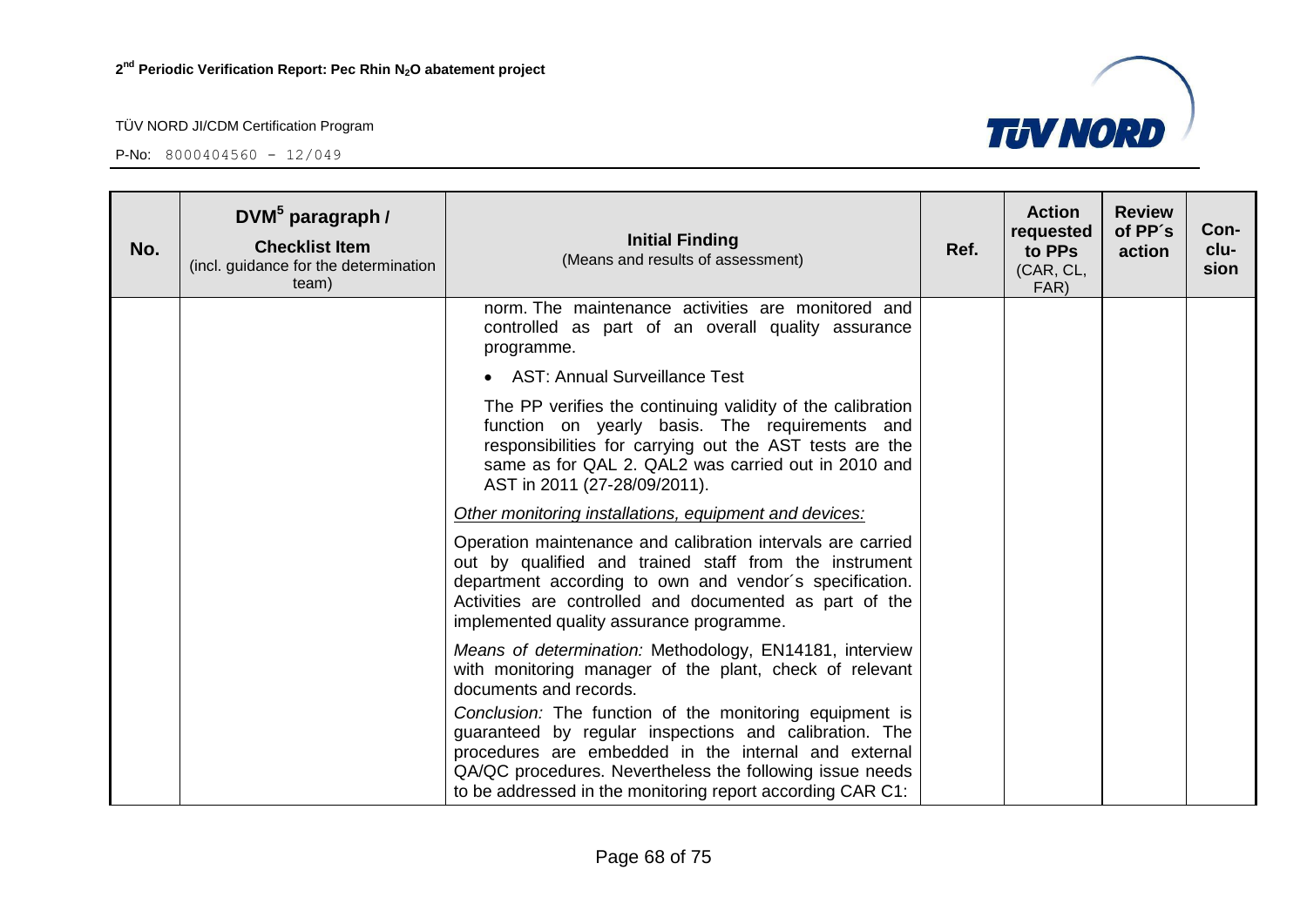

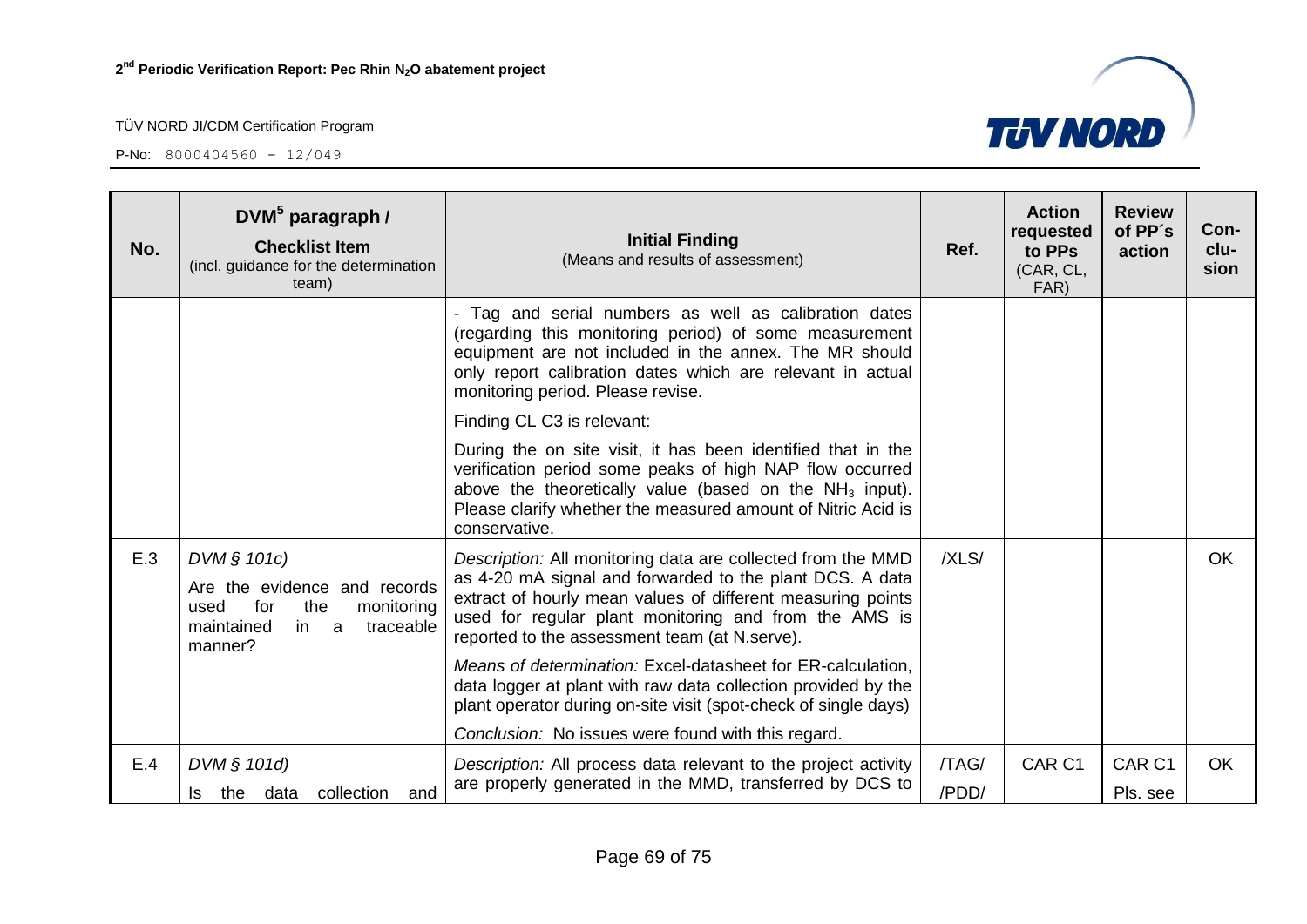

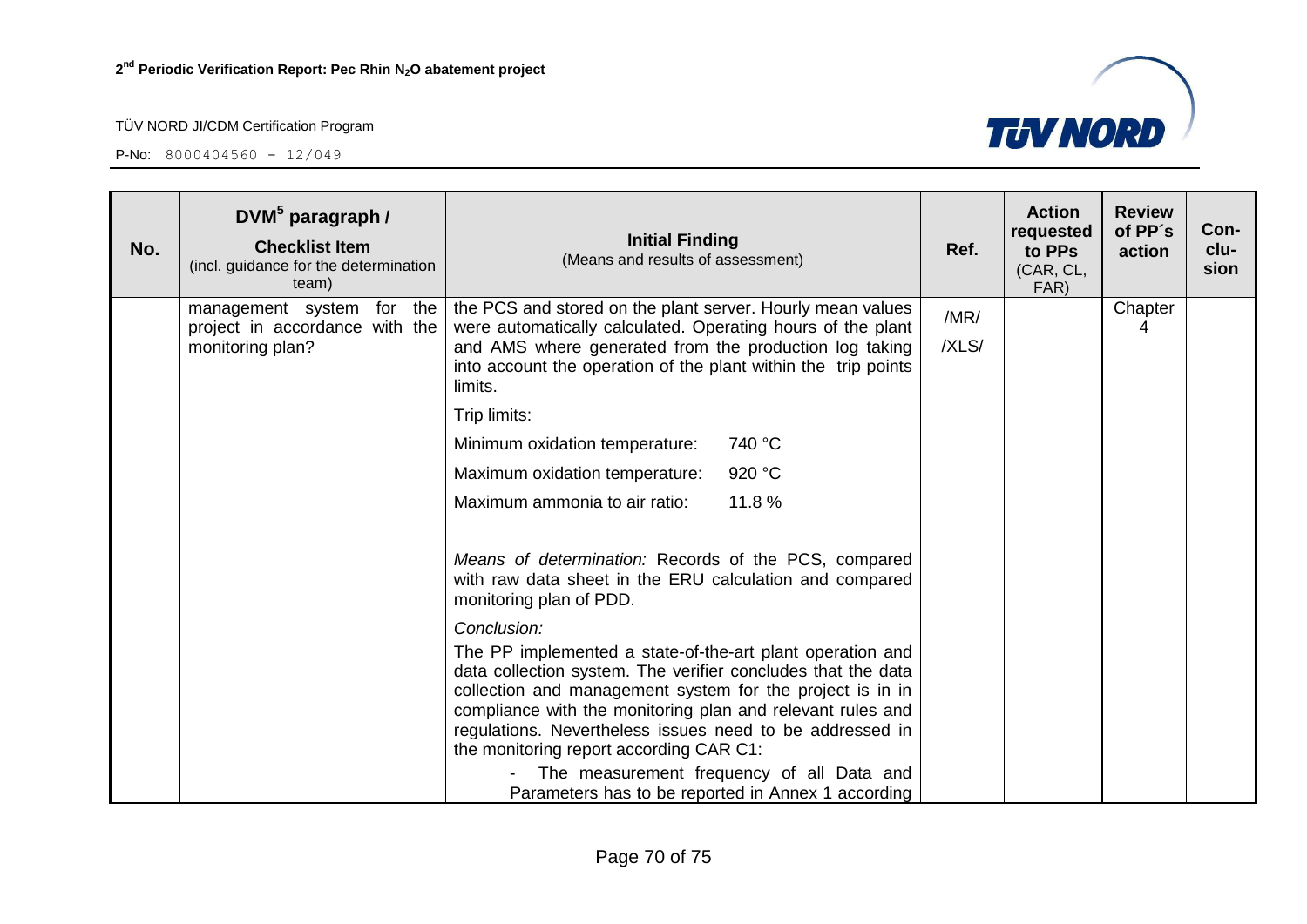

| No. | $DWM^5$ paragraph /<br><b>Checklist Item</b><br>(incl. guidance for the determination<br>team)                          | <b>Initial Finding</b><br>(Means and results of assessment)                                | Ref. | <b>Action</b><br>requested<br>to PPs<br>(CAR, CL,<br>FAR) | <b>Review</b><br>of PP's<br>action | Con-<br>clu-<br>sion |
|-----|-------------------------------------------------------------------------------------------------------------------------|--------------------------------------------------------------------------------------------|------|-----------------------------------------------------------|------------------------------------|----------------------|
|     |                                                                                                                         | to the methodology.<br>Information about project data storage and<br>duration are missing. |      |                                                           |                                    |                      |
|     |                                                                                                                         | No further issues were found with this regard.                                             |      |                                                           |                                    |                      |
| F   |                                                                                                                         | Verification regarding programmes of activities (additional elements for assessment)       |      |                                                           |                                    |                      |
| F.1 | DVM § 102                                                                                                               | Description: N/A                                                                           |      |                                                           |                                    |                      |
|     | Is any JPA that has not been                                                                                            | Means of determination: N/A                                                                |      |                                                           |                                    |                      |
|     | added to the JI PoA not verified?                                                                                       | Conclusion: N/A                                                                            |      |                                                           |                                    |                      |
| F.2 | DVM § 103                                                                                                               | Description: N/A                                                                           |      |                                                           |                                    |                      |
|     | Is the verification based on the                                                                                        | Means of determination: N/A                                                                |      |                                                           |                                    |                      |
|     | monitoring reports of all JPAs to<br>be verified?                                                                       | Conclusion: N/A                                                                            |      |                                                           |                                    |                      |
| F.3 | DVM § 103                                                                                                               | Description: N/A                                                                           |      |                                                           |                                    |                      |
|     | Does the verification ensure the                                                                                        | Means of determination: N/A                                                                |      |                                                           |                                    |                      |
|     | accuracy and conservativeness<br>of the emission reductions or<br>of removals<br>enhancements<br>generated by each JPA? | Conclusion: N/A                                                                            |      |                                                           |                                    |                      |
| F.4 | DVM § 104                                                                                                               | Description: N/A                                                                           |      |                                                           |                                    |                      |
|     | Does the monitoring period not   Means of determination: N/A                                                            |                                                                                            |      |                                                           |                                    |                      |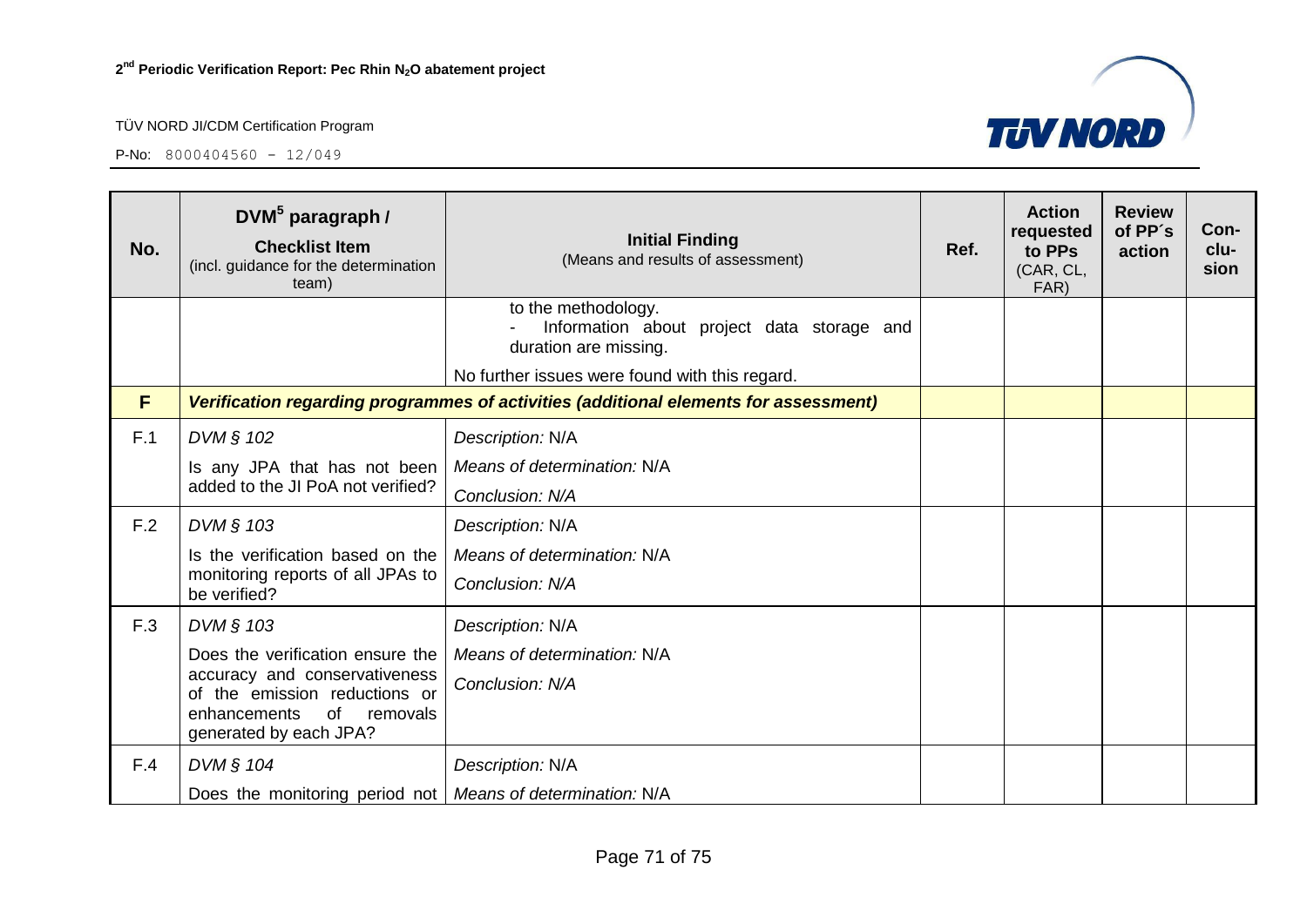

| No. | $DWM^5$ paragraph /<br><b>Checklist Item</b><br>(incl. guidance for the determination<br>team)                                                                                                                                                                                                                                                                                                                                                  | <b>Initial Finding</b><br>(Means and results of assessment)        | Ref. | <b>Action</b><br>requested<br>to PPs<br>(CAR, CL,<br>FAR) | <b>Review</b><br>of PP's<br>action | Con-<br>clu-<br>sion |
|-----|-------------------------------------------------------------------------------------------------------------------------------------------------------------------------------------------------------------------------------------------------------------------------------------------------------------------------------------------------------------------------------------------------------------------------------------------------|--------------------------------------------------------------------|------|-----------------------------------------------------------|------------------------------------|----------------------|
|     | overlap with previous monitoring<br>periods?                                                                                                                                                                                                                                                                                                                                                                                                    | Conclusion: N/A                                                    |      |                                                           |                                    |                      |
| F.5 | DVM § 105<br>the AIE<br>learns<br>of an $ $<br>lf<br>erroneously included JPA, has<br>the AIE informed the JISC of its<br>findings in writing?                                                                                                                                                                                                                                                                                                  | Description: N/A<br>Means of determination: N/A<br>Conclusion: N/A |      |                                                           |                                    |                      |
|     | Applicable to sample-based approach only                                                                                                                                                                                                                                                                                                                                                                                                        |                                                                    |      |                                                           |                                    |                      |
| F.6 | DVM § 106<br>the<br>Does<br>sampling<br>plan<br>prepared by the AIE:<br>Describe<br>(a)<br>its<br>sample<br>selection, taking into account<br>that:<br>For each verification that<br>(i)<br>uses a sample-based approach,<br>the sample selection shall be<br>sufficiently representative of the<br>JPAs in the JI PoA such<br>all<br><b>JPAs</b><br>extrapolation to<br>identified for that verification is<br>reasonable, taking into account | Description: N/A<br>Means of determination: N/A<br>Conclusion: N/A |      |                                                           |                                    |                      |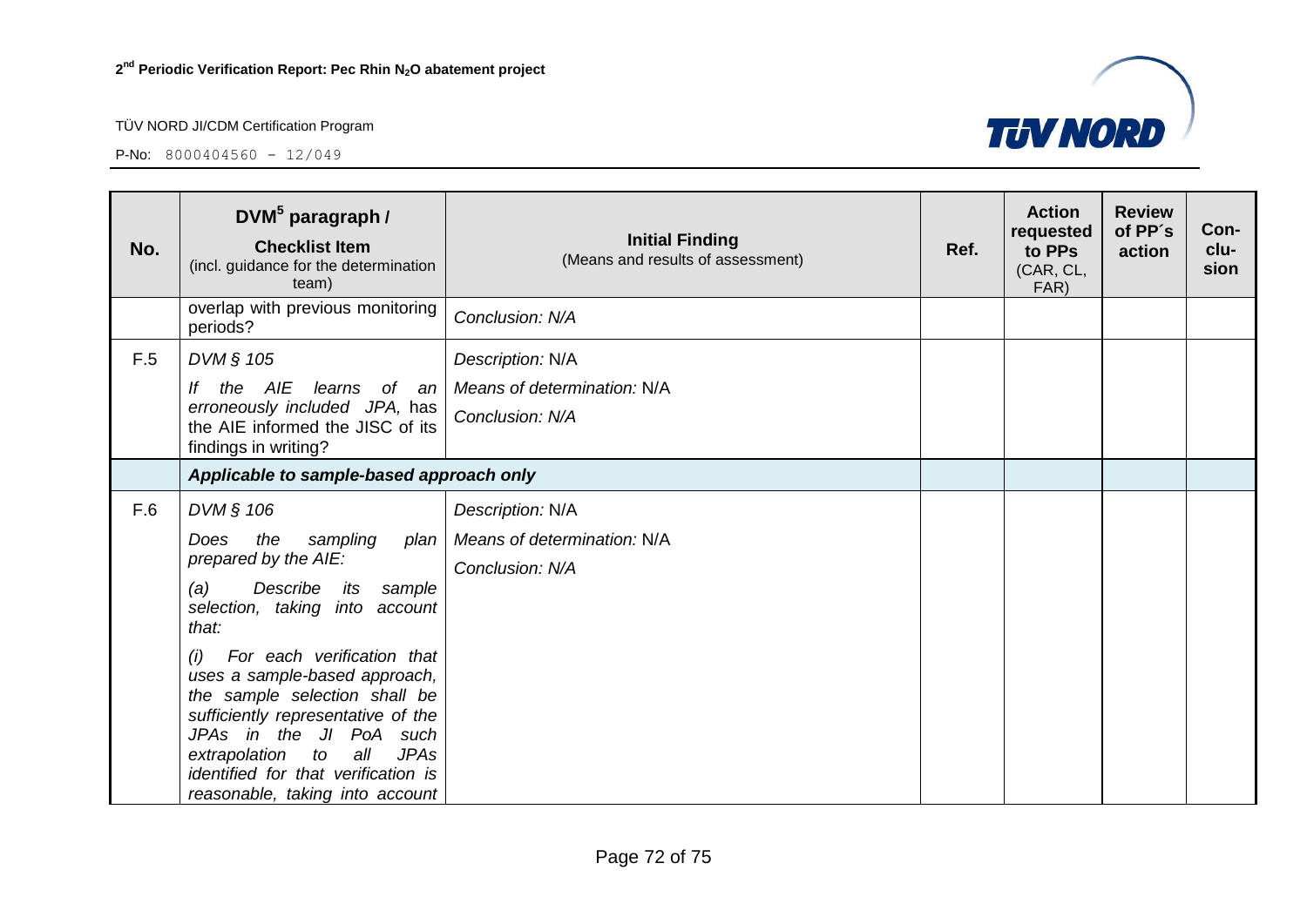## TÜV NORD JI/CDM Certification Program

P-No:  $8000404560 - 12/049$ 



| No. | DVM <sup>5</sup> paragraph /<br><b>Checklist Item</b><br>(incl. guidance for the determination<br>team) | <b>Initial Finding</b><br>(Means and results of assessment) | Ref. | <b>Action</b><br>requested<br>to PPs<br>(CAR, CL,<br>FAR) | <b>Review</b><br>of PP's<br>action | Con-<br>clu-<br>sion |
|-----|---------------------------------------------------------------------------------------------------------|-------------------------------------------------------------|------|-----------------------------------------------------------|------------------------------------|----------------------|
|     | differences<br>the<br>among<br>characteristics of JPAs, such as:                                        |                                                             |      |                                                           |                                    |                      |
|     | - The types of JPAs;                                                                                    |                                                             |      |                                                           |                                    |                      |
|     | The complexity of the<br>applicable technologies and/or<br>measures used;                               |                                                             |      |                                                           |                                    |                      |
|     | The geographical location of<br>$\blacksquare$<br>each JPA;                                             |                                                             |      |                                                           |                                    |                      |
|     | The amounts of expected<br>-<br>emission reductions of the JPAs<br>being verified;                      |                                                             |      |                                                           |                                    |                      |
|     | - The number of JPAs for which<br>emission reductions are being<br>verified;                            |                                                             |      |                                                           |                                    |                      |
|     | The length of monitoring<br>periods of the JPAs being<br>verified; and                                  |                                                             |      |                                                           |                                    |                      |
|     | The samples selected for<br>prior verifications, if any?                                                |                                                             |      |                                                           |                                    |                      |
|     | (ii) If, in its sample selection, the<br>AIE does not identify and take                                 |                                                             |      |                                                           |                                    |                      |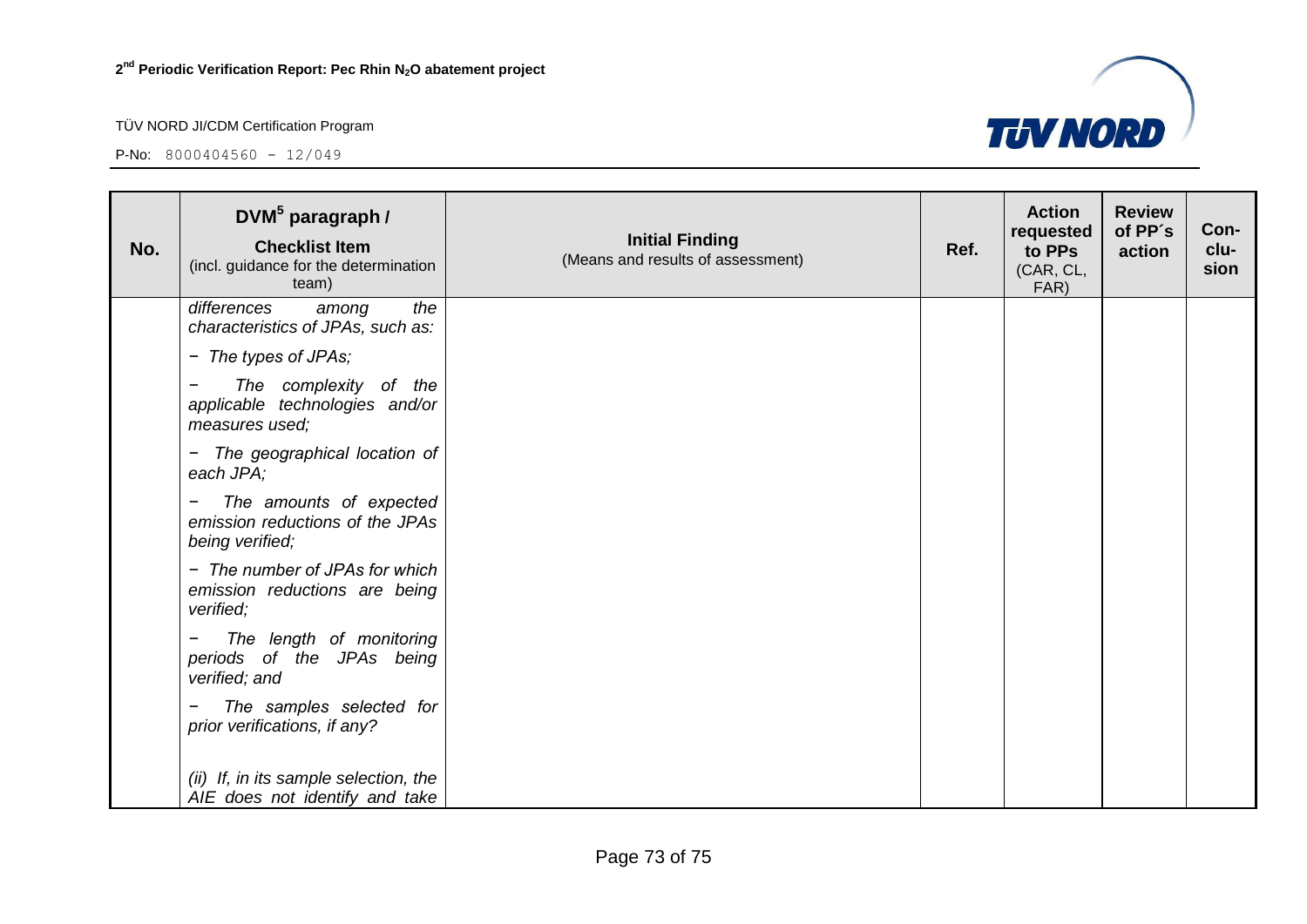## TÜV NORD JI/CDM Certification Program

P-No:  $8000404560 - 12/049$ 



| No. | DVM <sup>5</sup> paragraph /<br><b>Checklist Item</b><br>(incl. guidance for the determination<br>team)                                                                                                                                                                         | <b>Initial Finding</b><br>(Means and results of assessment) | Ref. | <b>Action</b><br>requested<br>to PPs<br>(CAR, CL,<br>FAR) | <b>Review</b><br>of PP's<br>action | Con-<br>clu-<br>sion |
|-----|---------------------------------------------------------------------------------------------------------------------------------------------------------------------------------------------------------------------------------------------------------------------------------|-------------------------------------------------------------|------|-----------------------------------------------------------|------------------------------------|----------------------|
|     | into account such differences<br>among JPAs, then (does the<br>sampling plan) provide<br>$\boldsymbol{a}$<br>reasonable explanation<br>and<br>justification for not doing so?<br>(b) Provide a list of JPAs<br>selected for site inspections,<br>based on a statistically sound |                                                             |      |                                                           |                                    |                      |
|     | selection of sites for inspection<br>in accordance with the criteria<br>listed in $(a)$ (i) above?                                                                                                                                                                              |                                                             |      |                                                           |                                    |                      |
| F.7 | DVM § 107                                                                                                                                                                                                                                                                       | Description: N/A                                            |      |                                                           |                                    |                      |
|     | Is the sampling plan ready for<br>publication<br>through<br>the<br>along with<br>secretariat<br>the<br>verification<br>and<br>report<br>supporting documentation?                                                                                                               | Means of determination: N/A<br>Conclusion: N/A              |      |                                                           |                                    |                      |
| F.8 | DVM § 108                                                                                                                                                                                                                                                                       | Description: N/A                                            |      |                                                           |                                    |                      |
|     | AIE<br>Has<br>made<br>the<br>site<br>of at least the<br>inspections<br>square root of the number of<br>total JPAs, rounded to the upper                                                                                                                                         | Means of determination: N/A<br>Conclusion: N/A              |      |                                                           |                                    |                      |